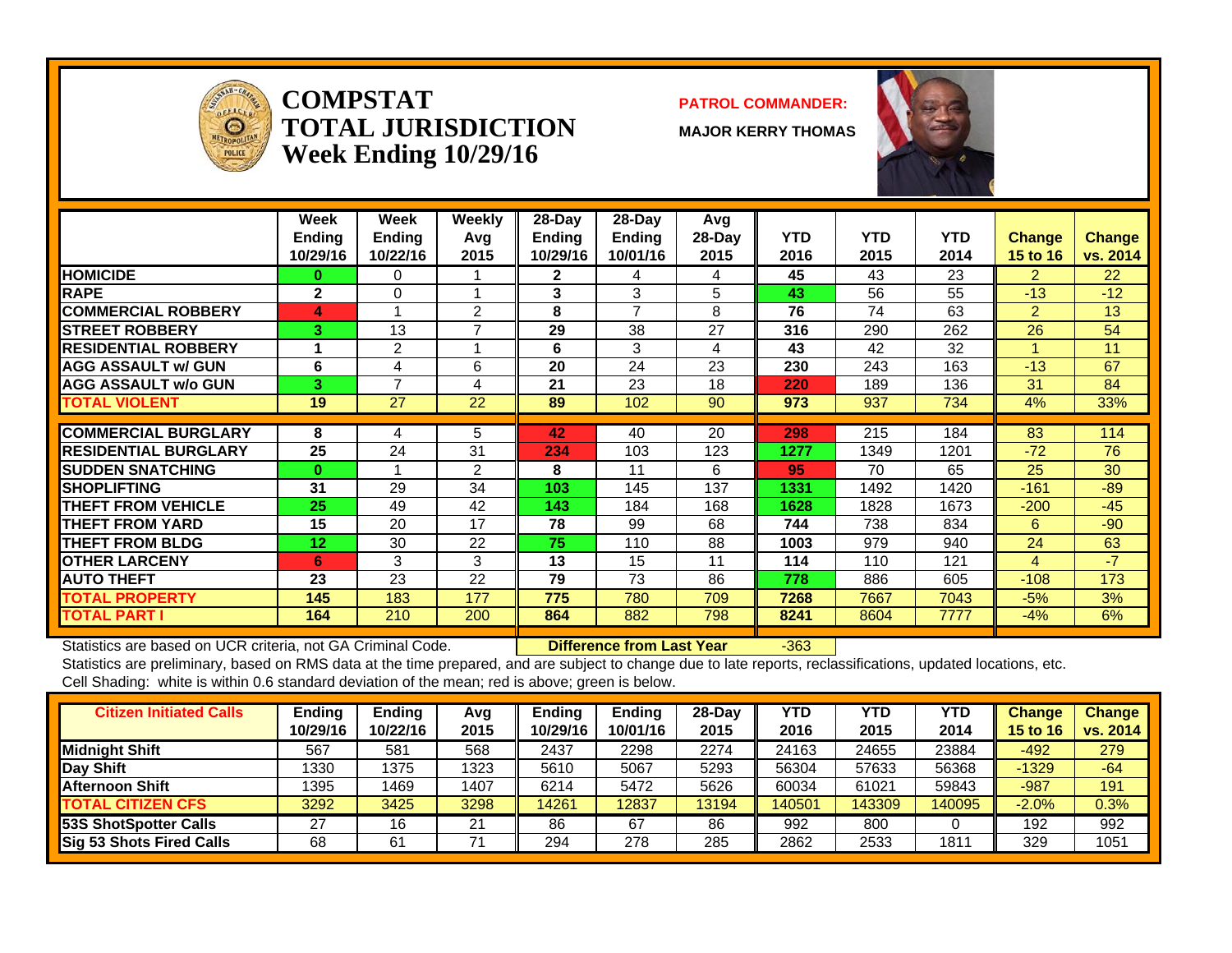

#### **Unincorporated Chatham County PRECINCT COMMANDER: within West Chatham PrecinctWeek Ending 10/29/16**

**CAPT. JOHN BEST**



|                             | Week<br><b>Ending</b><br>10/29/16 | Week<br><b>Ending</b><br>10/22/16 | <b>Weekly</b><br>Avg<br>2015 | 28-Day<br><b>Ending</b><br>10/29/16 | 28-Day<br>Ending<br>10/01/16 | Avg<br>28-Day<br>2015 | <b>YTD</b><br>2016 | <b>YTD</b><br>2015 | <b>YTD</b><br>2014 | Change<br>15 to 16 | <b>Change</b><br>vs. 2014 |
|-----------------------------|-----------------------------------|-----------------------------------|------------------------------|-------------------------------------|------------------------------|-----------------------|--------------------|--------------------|--------------------|--------------------|---------------------------|
| <b>HOMICIDE</b>             | 0                                 | 0                                 | 0.0                          | 0                                   | 0                            | 0.1                   | 4                  |                    | $\Omega$           | 3                  | 4                         |
| <b>RAPE</b>                 | $\bf{0}$                          | 0                                 | 0.2                          |                                     | $\Omega$                     | 0.6                   | 3                  | 7                  | 8                  | $-4$               | $-5$                      |
| <b>COMMERCIAL ROBBERY</b>   |                                   | $\Omega$                          | 0.1                          |                                     | $\Omega$                     | 0.4                   | $\overline{9}$     | 3                  | 10                 | 6                  | $-1$                      |
| <b>ISTREET ROBBERY</b>      | $\bf{0}$                          |                                   | 0.2                          |                                     |                              | 0.9                   | 18                 | 10                 | 6                  | 8                  | 12                        |
| <b>RESIDENTIAL ROBBERY</b>  | $\bf{0}$                          |                                   | 0.1                          | $\overline{2}$                      | $\Omega$                     | 0.2                   | 11                 | 1                  | 1                  | 10                 | 10 <sup>°</sup>           |
| <b>AGG ASSAULT w/ GUN</b>   | $\overline{2}$                    | $\bf{0}$                          | 0.2                          | 3                                   |                              | 0.6                   | 19                 | 5                  | 4                  | 14                 | 15                        |
| <b>AGG ASSAULT w/o GUN</b>  | $\bf{0}$                          | $\bf{0}$                          | 0.3                          | 3                                   |                              | 1.4                   | 21                 | 15                 | 8                  | 6                  | 13                        |
| <b>TOTAL VIOLENT</b>        | $3\overline{3}$                   | 2                                 | 1.1                          | 11                                  | 3                            | 4.2                   | 85                 | 42                 | 37                 | 102%               | 130%                      |
| <b>COMMERCIAL BURGLARY</b>  | $\overline{2}$                    |                                   | 0.2                          |                                     | $\Omega$                     | 1.0                   | 22                 | 6.                 | 10                 | 16                 | 12                        |
|                             |                                   | 0                                 |                              | 4                                   |                              |                       |                    |                    |                    |                    |                           |
| <b>RESIDENTIAL BURGLARY</b> | 5                                 | $\overline{2}$                    | 3.9                          | 15                                  | 15                           | 15.7                  | 167                | 164                | 106                | 3                  | 61                        |
| <b>SUDDEN SNATCHING</b>     | 0                                 | $\mathbf 0$                       | 0.0                          | 0                                   | 2                            | 0.0                   | 5                  | $\Omega$           | 2                  | 5                  | 3                         |
| <b>SHOPLIFTING</b>          | 3                                 | $\mathbf{2}$                      | 3.3                          | 5.                                  | 16                           | 13.2                  | 113                | 146                | 6                  | $-33$              | 107                       |
| <b>THEFT FROM VEHICLE</b>   | 1                                 | $\mathbf{2}$                      | 3.4                          | 9                                   | 27                           | 13.7                  | 180                | 141                | 111                | 39                 | 69                        |
| <b>THEFT FROM YARD</b>      | $\bf{0}$                          | $\mathbf{2}$                      | 1.4                          | 3                                   | 5                            | 5.4                   | 51                 | 55                 | 41                 | $-4$               | 10                        |
| <b>THEFT FROM BLDG</b>      | $\bf{0}$                          | $\mathbf 0$                       | 1.6                          | 4                                   | 9                            | 6.3                   | 73                 | 70                 | 65                 | 3                  | 8                         |
| <b>OTHER LARCENY</b>        |                                   | $\overline{2}$                    | 0.3                          | 4                                   |                              | 1.2                   | 16                 | 12                 | 11                 | $\overline{4}$     | 5                         |
| <b>AUTO THEFT</b>           | $\overline{2}$                    | 4                                 | 2.0                          | 8                                   | 7                            | 8.0                   | 90                 | 67                 | 46                 | 23                 | 44                        |
| <b>TOTAL PROPERTY</b>       | 14                                | 14                                | 16.1                         | 49                                  | 82                           | 64.4                  | 717                | 661                | 398                | 8%                 | 80%                       |
| <b>TOTAL PART I</b>         | 17                                | 16                                | 17.2                         | 60                                  | 85                           | 68.7                  | 802                | 703                | 435                | 14%                | 84%                       |

Statistics are based on UCR criteria, not GA Criminal Code. **Difference from Last Year** 99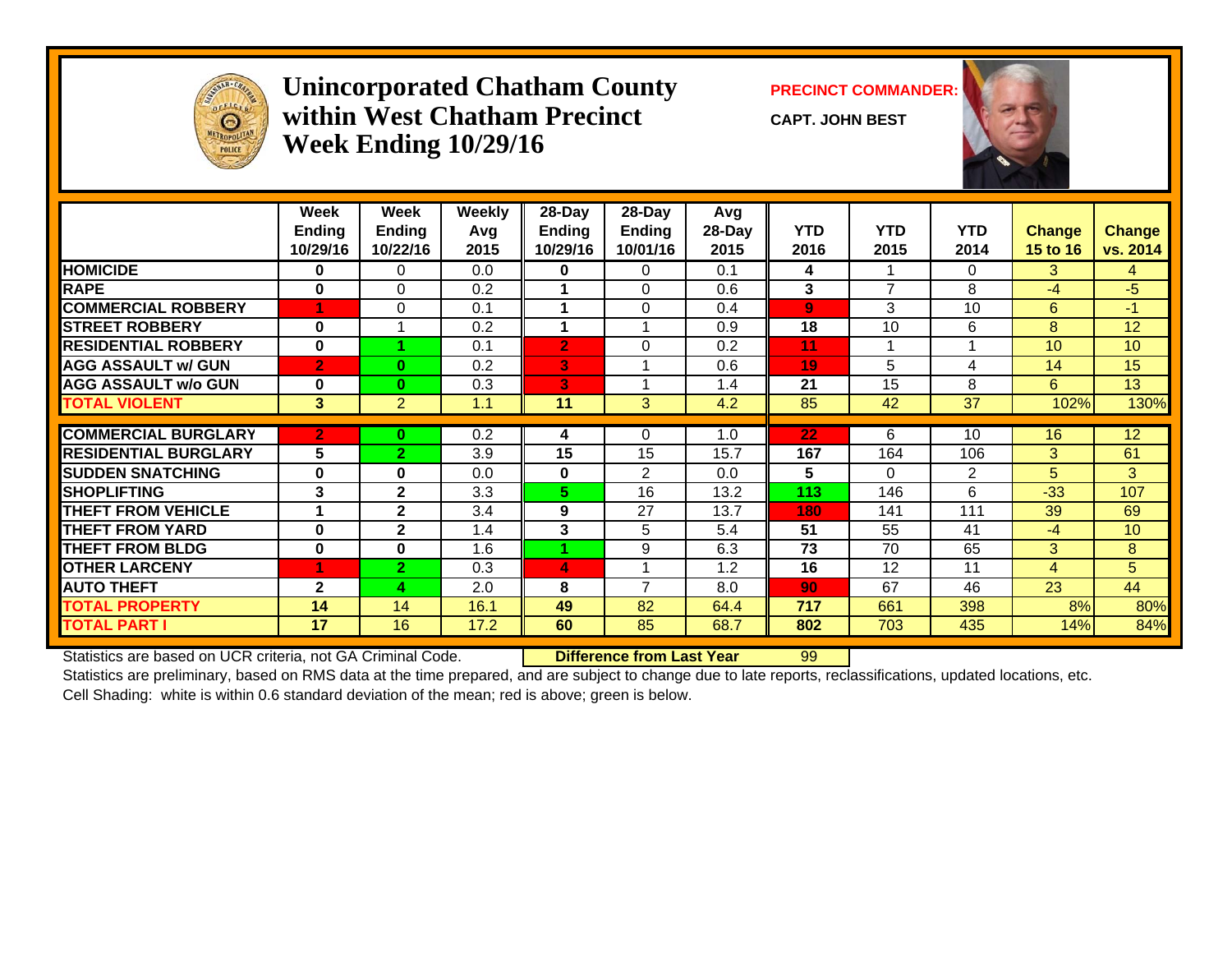

#### **Unincorporated Chatham County PRECINCT COMMANDER: within Islands PrecinctWeek Ending 10/29/16**

**CAPT. CARY HILL**



|                             | Week           | Week          | <b>Weekly</b> | 28-Day         | 28-Day         | Avg    |                |                |                |                |                |
|-----------------------------|----------------|---------------|---------------|----------------|----------------|--------|----------------|----------------|----------------|----------------|----------------|
|                             | <b>Ending</b>  | <b>Ending</b> | Avg           | Ending         | <b>Ending</b>  | 28-Day | <b>YTD</b>     | <b>YTD</b>     | <b>YTD</b>     | <b>Change</b>  | <b>Change</b>  |
|                             | 10/29/16       | 10/22/16      | 2015          | 10/29/16       | 10/01/16       | 2015   | 2016           | 2015           | 2014           | 15 to 16       | vs. 2014       |
| <b>HOMICIDE</b>             | 0              | $\Omega$      | 0.1           | $\bf{0}$       | $\Omega$       | 0.2    |                | 2              |                | $-1$           | $\mathbf{0}$   |
| <b>RAPE</b>                 | $\bf{0}$       | 0             | 0.1           | $\mathbf{0}$   | $\Omega$       | 0.2    | $\mathbf{2}$   | 3              |                | $-1$           |                |
| <b>COMMERCIAL ROBBERY</b>   | $\bf{0}$       | $\Omega$      | 0.2           | $\mathbf{0}$   | $\Omega$       | 0.8    | $\overline{2}$ | 5              |                | $-3$           | 1              |
| <b>STREET ROBBERY</b>       | $\mathbf{0}$   | 0             | 0.2           | $\mathbf{0}$   | $\Omega$       | 1.0    | 4              | 11             | 6              | $-7$           | $-2$           |
| <b>RESIDENTIAL ROBBERY</b>  | $\bf{0}$       | $\Omega$      | 0.1           | $\mathbf{0}$   | $\Omega$       | 0.4    | $\bf{0}$       | 5              | 0              | $-5$           | $\Omega$       |
| <b>AGG ASSAULT w/ GUN</b>   |                | 0             | 0.2           |                |                | 0.8    | 15             | $\overline{7}$ | $\overline{2}$ | 8              | 13             |
| <b>AGG ASSAULT w/o GUN</b>  |                | 0             | 0.2           | 1              |                | 0.8    | 8              | 5              | 6              | 3              | 2 <sup>1</sup> |
| <b>TOTAL VIOLENT</b>        | 2 <sup>1</sup> | $\mathbf{0}$  | 1.0           | $\overline{2}$ | 2              | 4.1    | 32             | 38             | 17             | $-16%$         | 88%            |
| <b>COMMERCIAL BURGLARY</b>  |                |               |               |                |                |        |                |                |                |                |                |
|                             | $\mathbf{0}$   | 0             | 0.1           |                | $\overline{2}$ | 0.5    | 9              |                | 6              | $\overline{2}$ | 3              |
| <b>RESIDENTIAL BURGLARY</b> | $\mathbf{2}$   | 4             | 2.7           | 14             | 11             | 10.9   | 122            | 123            | 88             | $-1$           | 34             |
| <b>SUDDEN SNATCHING</b>     | $\bf{0}$       | $\Omega$      | 0.0           | $\mathbf 0$    | $\Omega$       | 0.2    | 6              |                | 2              | 5              | $\overline{4}$ |
| <b>SHOPLIFTING</b>          | 4              | 4             | 3.9           | 4              | 21             | 15.4   | 150            | 180            | 6              | $-30$          | 144            |
| <b>THEFT FROM VEHICLE</b>   | $\bf{0}$       | 4             | 2.2           | 10             | 9              | 8.7    | 91             | 100            | 67             | $-9$           | 24             |
| <b>THEFT FROM YARD</b>      | $\bf{0}$       | $\mathbf{2}$  | 1.0           | 5              | 12             | 3.9    | 50             | 42             | 35             | 8              | 15             |
| <b>THEFT FROM BLDG</b>      | $\mathbf{2}$   | 3             | 1.3           | 8              | 9              | 5.4    | 67             | 60             | 38             | $\overline{7}$ | 29             |
| <b>OTHER LARCENY</b>        | 0              |               | 0.2           |                | $\overline{2}$ | 0.8    | 18             | 9              | 9              | 9              | 9              |
| <b>AUTO THEFT</b>           | $\bf{0}$       | 4             | 0.8           | 4              | 6              | 3.1    | 32             | 37             | 14             | $-5$           | 18             |
| <b>TOTAL PROPERTY</b>       | 5 <sup>1</sup> | 13            | 12.2          | 44             | 72             | 48.9   | 545            | 559            | 265            | $-3%$          | 106%           |
| <b>TOTAL PART I</b>         | $\overline{7}$ | 13            | 13.3          | 46             | 74             | 53.1   | 577            | 597            | 282            | $-3%$          | 105%           |

Statistics are based on UCR criteria, not GA Criminal Code. **Difference from Last Year** -20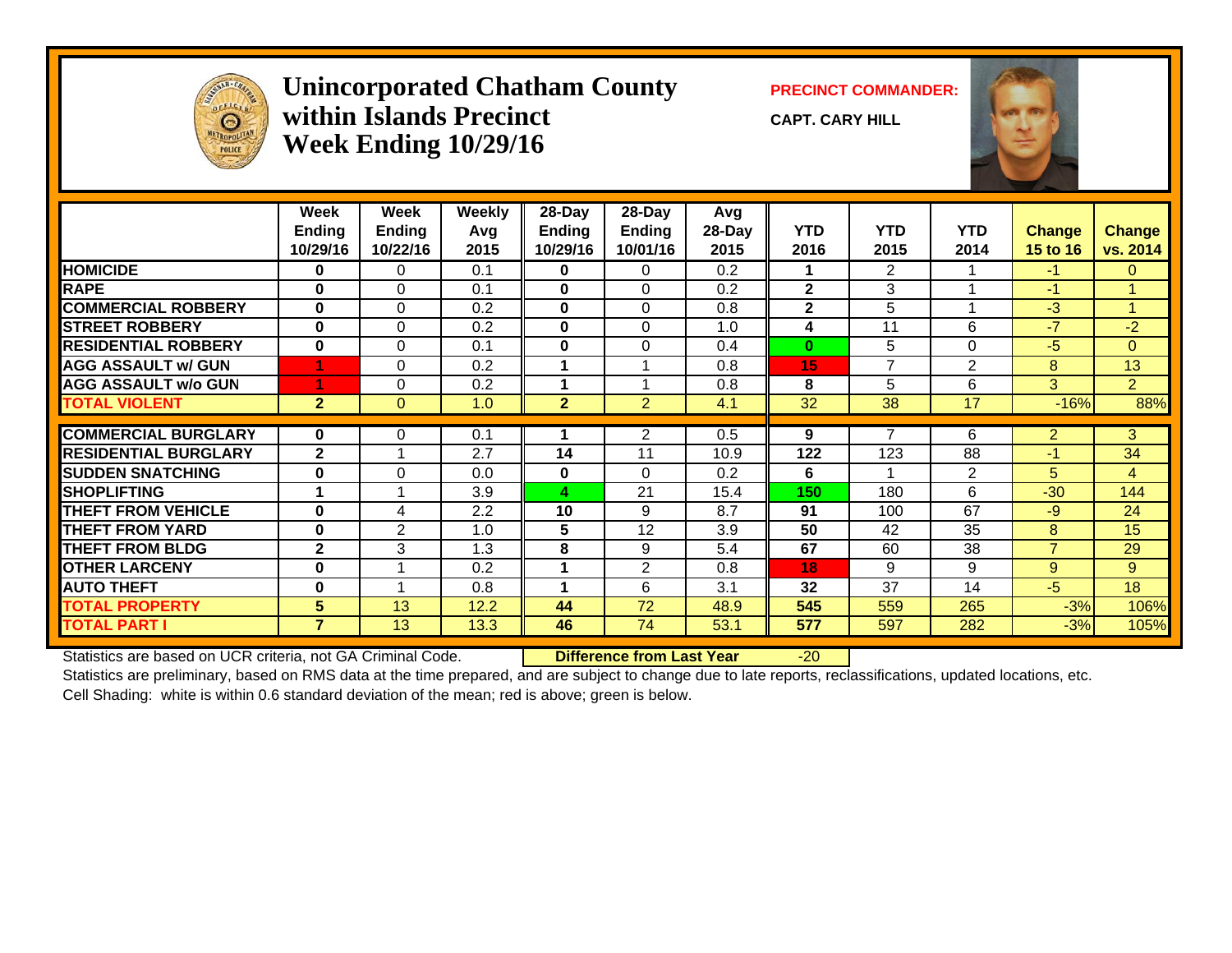

#### **Unincorporated Chatham County within Other Precincts (mostly 4, 89%) PRECINCT COMMANDERS: Week Ending 10/29/16 4 - CAPT. ASHLEY BROWN**



**2 - CAPT. JOY GELLATLY**



|                             | Week<br>Ending<br>10/29/16 | Week<br><b>Ending</b><br>10/22/16 | <b>Weekly</b><br>Avg<br>2015 | $28 - Day$<br>Endina<br>10/29/16 | $28 - Day$<br>Ending<br>10/01/16 | Avg<br>28-Day<br>2015 | <b>YTD</b><br>2016 | <b>YTD</b><br>2015 | <b>YTD</b><br>2014 | <b>Change</b><br>15 to 16 | <b>Change</b><br>vs. 2014 |
|-----------------------------|----------------------------|-----------------------------------|------------------------------|----------------------------------|----------------------------------|-----------------------|--------------------|--------------------|--------------------|---------------------------|---------------------------|
| <b>HOMICIDE</b>             | 0                          | 0                                 | 0.0                          | 0                                | 0                                | 0.1                   | 0                  |                    | 0                  | $-1$                      | $\mathbf{0}$              |
| <b>RAPE</b>                 | $\bf{0}$                   | $\Omega$                          | 0.0                          | $\mathbf{0}$                     | $\Omega$                         | 0.2                   | $\bf{0}$           | $\overline{2}$     | $\Omega$           | $-2$                      | $\overline{0}$            |
| <b>COMMERCIAL ROBBERY</b>   | $\bf{0}$                   | $\Omega$                          | 0.0                          | $\mathbf{0}$                     | $\Omega$                         | 0.0                   | $\bf{0}$           | 0                  | 0                  | $\Omega$                  | $\overline{0}$            |
| <b>STREET ROBBERY</b>       | $\bf{0}$                   | $\Omega$                          | 0.0                          | $\mathbf{0}$                     | $\Omega$                         | 0.1                   | 0                  | 1                  | $\Omega$           | $-1$                      | $\overline{0}$            |
| <b>RESIDENTIAL ROBBERY</b>  | $\bf{0}$                   | $\Omega$                          | 0.0                          | $\mathbf{0}$                     | $\Omega$                         | 0.0                   | $\bf{0}$           | $\Omega$           | 0                  | $\Omega$                  | $\Omega$                  |
| <b>AGG ASSAULT w/ GUN</b>   | $\mathbf{0}$               | $\Omega$                          | 0.1                          | $\bf{0}$                         | $\Omega$                         | 0.3                   | $\bf{0}$           | 3                  |                    | $-3$                      | $-1$                      |
| <b>AGG ASSAULT w/o GUN</b>  | $\bf{0}$                   | $\Omega$                          | 0.1                          | $\bf{0}$                         |                                  | 0.2                   | $\overline{2}$     | 3                  | 2                  | $-1$                      | $\Omega$                  |
| <b>TOTAL VIOLENT</b>        | $\bf{0}$                   | $\Omega$                          | 0.2                          | $\bf{0}$                         |                                  | 0.8                   | $\overline{2}$     | 10                 | 3                  | $-80%$                    | $-33%$                    |
|                             |                            |                                   |                              |                                  |                                  |                       |                    |                    |                    |                           |                           |
| <b>COMMERCIAL BURGLARY</b>  | $\overline{2}$             | $\Omega$                          | 0.0                          |                                  | 0                                | 0.1                   | $\mathbf{2}$       |                    | 0                  |                           | $\overline{2}$            |
| <b>RESIDENTIAL BURGLARY</b> |                            | $\Omega$                          | 0.7                          | $\mathbf{2}$                     | $\overline{\mathbf{A}}$          | 2.9                   | 17                 | 32                 | 16                 | $-15$                     | 1                         |
| <b>SUDDEN SNATCHING</b>     | $\bf{0}$                   | $\Omega$                          | 0.0                          | $\mathbf{0}$                     | $\Omega$                         | 0.1                   | 1                  | 1                  | 0                  | $\Omega$                  |                           |
| <b>SHOPLIFTING</b>          | $\bf{0}$                   |                                   | 0.0                          | 1                                |                                  | 0.0                   | 5                  | $\Omega$           | 0                  | 5                         | 5                         |
| <b>THEFT FROM VEHICLE</b>   | $\bf{0}$                   | 4                                 | 0.6                          | 5                                | 6                                | 2.5                   | 32 <sub>2</sub>    | 24                 | 12                 | 8                         | 20                        |
| <b>THEFT FROM YARD</b>      |                            |                                   | 0.3                          | 4                                | 5                                | 1.1                   | 24                 | 14                 | 16                 | 10 <sup>1</sup>           | 8                         |
| <b>THEFT FROM BLDG</b>      | $\bf{0}$                   | 2                                 | 0.5                          | $\mathbf{2}$                     | $\Omega$                         | 1.9                   | 14                 | 18                 | 16                 | $-4$                      | $-2$                      |
| <b>OTHER LARCENY</b>        | 4                          | $\Omega$                          | 0.0                          | 1                                | $\Omega$                         | 0.2                   | 3                  | $\overline{2}$     | 4                  | 4                         | $-1$                      |
| <b>AUTO THEFT</b>           | $\overline{\mathbf{A}}$    | $\Omega$                          | 0.1                          | $\mathbf{0}$                     | $\Omega$                         | 0.4                   | 6                  | 3                  | 6                  | 3                         | $\Omega$                  |
| <b>TOTAL PROPERTY</b>       | 6                          | 8                                 | 2.3                          | 16                               | 13                               | 9.1                   | 104                | 95                 | 70                 | 9%                        | 49%                       |
| <b>TOTAL PART I</b>         | 6                          | 8                                 | 2.5                          | 16                               | 14                               | 10.0                  | 106                | 105                | 73                 | 1%                        | 45%                       |

Statistics are based on UCR criteria, not GA Criminal Code. **Difference from Last Year** 1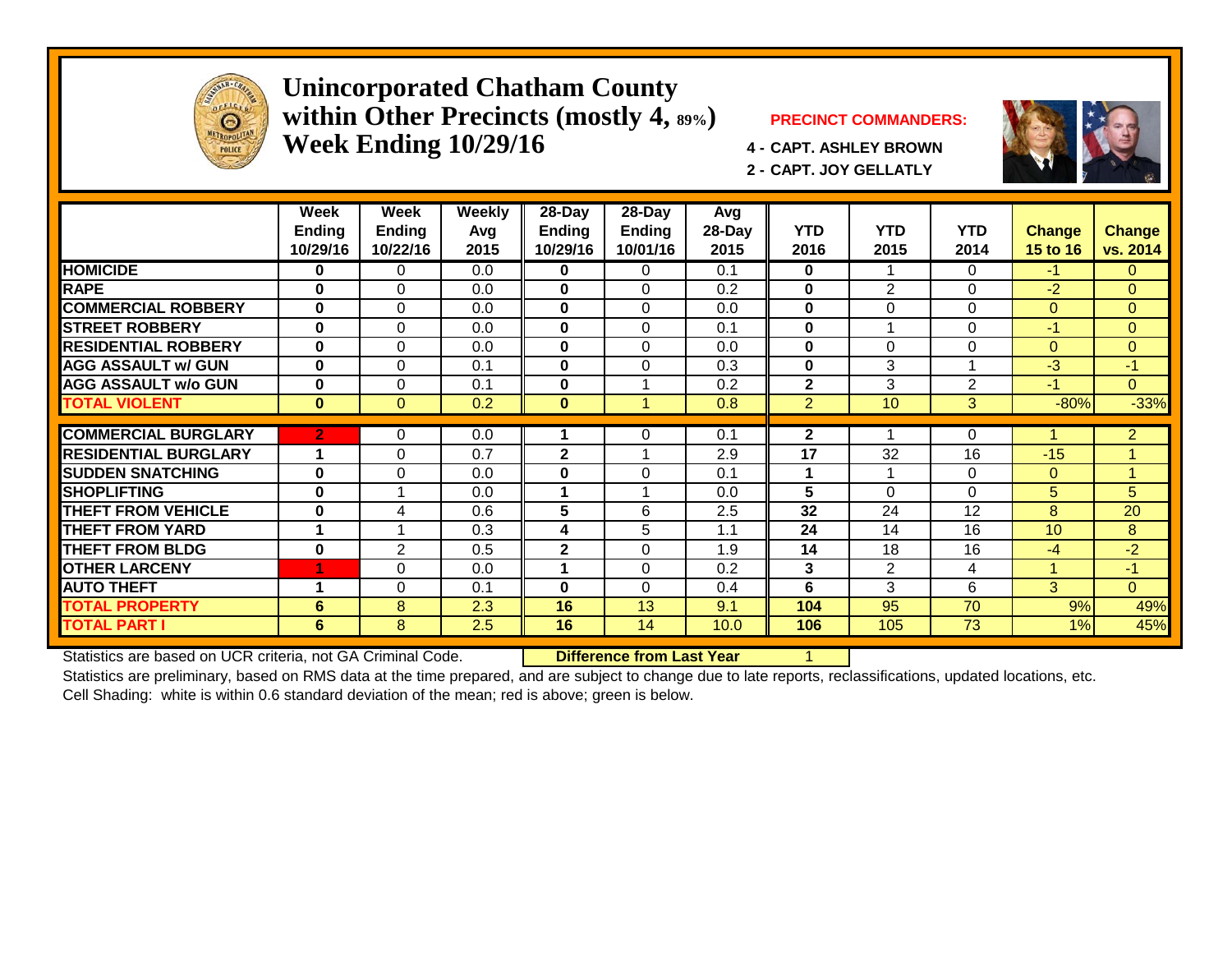# **Unincorporated Chatham County PATROL COMMANDER:**

**MAJOR KERRY THOMAS**





# **Week Ending 10/29/16**

|                             | Week<br><b>Ending</b><br>10/29/16 | Week<br><b>Ending</b><br>10/22/16 | Weekly<br>Avq<br>2015 | $28-Day$<br>Ending<br>10/29/16 | $28$ -Day<br><b>Ending</b><br>10/01/16 | Avg<br>28-Day<br>2015 | <b>YTD</b><br>2016 | <b>YTD</b><br>2015 | <b>YTD</b><br>2014 | Change<br>15 to 16 | <b>Change</b><br>vs. 2014 |
|-----------------------------|-----------------------------------|-----------------------------------|-----------------------|--------------------------------|----------------------------------------|-----------------------|--------------------|--------------------|--------------------|--------------------|---------------------------|
| <b>HOMICIDE</b>             | 0                                 | 0                                 | 0.1                   | 0                              | $\Omega$                               | 0.4                   | 5                  | 4                  |                    |                    | 4                         |
| <b>RAPE</b>                 | 0                                 | $\Omega$                          | 0.2                   |                                | $\Omega$                               | 1.0                   | 5                  | 12                 | 9                  | $-7$               | $-4$                      |
| <b>COMMERCIAL ROBBERY</b>   | 4                                 | $\Omega$                          | 0.3                   |                                | $\Omega$                               | 1.2                   | 11                 | 8                  | 11                 | 3                  | $\Omega$                  |
| <b>STREET ROBBERY</b>       | $\bf{0}$                          |                                   | 0.5                   |                                |                                        | 2.0                   | 22                 | 22                 | $\Omega$           | $\Omega$           | 22                        |
| <b>RESIDENTIAL ROBBERY</b>  | 0                                 | 1                                 | 0.2                   | 2                              | 0                                      | 0.6                   | 11                 | 6                  |                    | 5.                 | 10                        |
| <b>AGG ASSAULT w/ GUN</b>   | 3                                 | $\Omega$                          | 0.4                   | 4                              | $\overline{2}$                         | 1.7                   | 34                 | 15                 | 7                  | 19                 | 27                        |
| <b>AGG ASSAULT w/o GUN</b>  | $\bf{0}$                          | 0                                 | 0.6                   | 4                              | 3                                      | 2.4                   | 31                 | 23                 | 16                 | 8                  | 15                        |
| <b>TOTAL VIOLENT</b>        | 4                                 | $\overline{2}$                    | 2.3                   | 13                             | 6                                      | 9.2                   | 119                | 90                 | 45                 | 32%                | 164%                      |
|                             |                                   |                                   |                       |                                |                                        |                       |                    |                    | 16                 |                    |                           |
| <b>COMMERCIAL BURGLARY</b>  | 4                                 | 0                                 | 0.4                   | 6                              | 2                                      | 1.6                   | 33                 | 14                 |                    | 19                 | 17                        |
| <b>RESIDENTIAL BURGLARY</b> | 8                                 | 3                                 | 7.4                   | 31                             | 27                                     | 29.5                  | 306                | 319                | 210                | $-13$              | 96                        |
| <b>SUDDEN SNATCHING</b>     | 0                                 | $\Omega$                          | 0.1                   | 0                              | 2                                      | 0.2                   | 12                 | $\overline{2}$     | 4                  | 10 <sup>1</sup>    | 8                         |
| <b>SHOPLIFTING</b>          | 4                                 | 4                                 | 7.2                   | 10                             | 38                                     | 28.6                  | 268                | 326                | 408                | $-58$              | $-140$                    |
| <b>THEFT FROM VEHICLE</b>   |                                   | 10                                | 6.2                   | 24                             | 42                                     | 24.9                  | 303                | 265                | 190                | 38                 | 113                       |
| <b>THEFT FROM YARD</b>      | 4                                 | 5                                 | 2.6                   | 12                             | 22                                     | 10.4                  | 125                | 111                | 92                 | 14                 | 33                        |
| <b>THEFT FROM BLDG</b>      | $\mathbf{2}$                      | 5                                 | 3.4                   | 11                             | 18                                     | 13.6                  | 154                | 148                | 119                | 6                  | 35                        |
| <b>OTHER LARCENY</b>        | $\overline{2}$                    | 3                                 | 0.5                   | 6                              | 3                                      | 2.1                   | 37                 | 23                 | 24                 | 14                 | 13                        |
| <b>AUTO THEFT</b>           | 3                                 | 5                                 | 2.9                   | 9                              | 13                                     | 11.4                  | 128                | 107                | 66                 | 21                 | 62                        |
| <b>TOTAL PROPERTY</b>       | 25                                | 35                                | 30.6                  | 109                            | 167                                    | 122.5                 | 1366               | 1315               | 1129               | 4%                 | 21%                       |
| <b>TOTAL PART I</b>         | 29                                | 37                                | 32.9                  | 122                            | 173                                    | 131.7                 | 1485               | 1405               | 1174               | 6%                 | 26%                       |

Statistics are based on UCR criteria, not GA Criminal Code. **Difference from Last Year** 80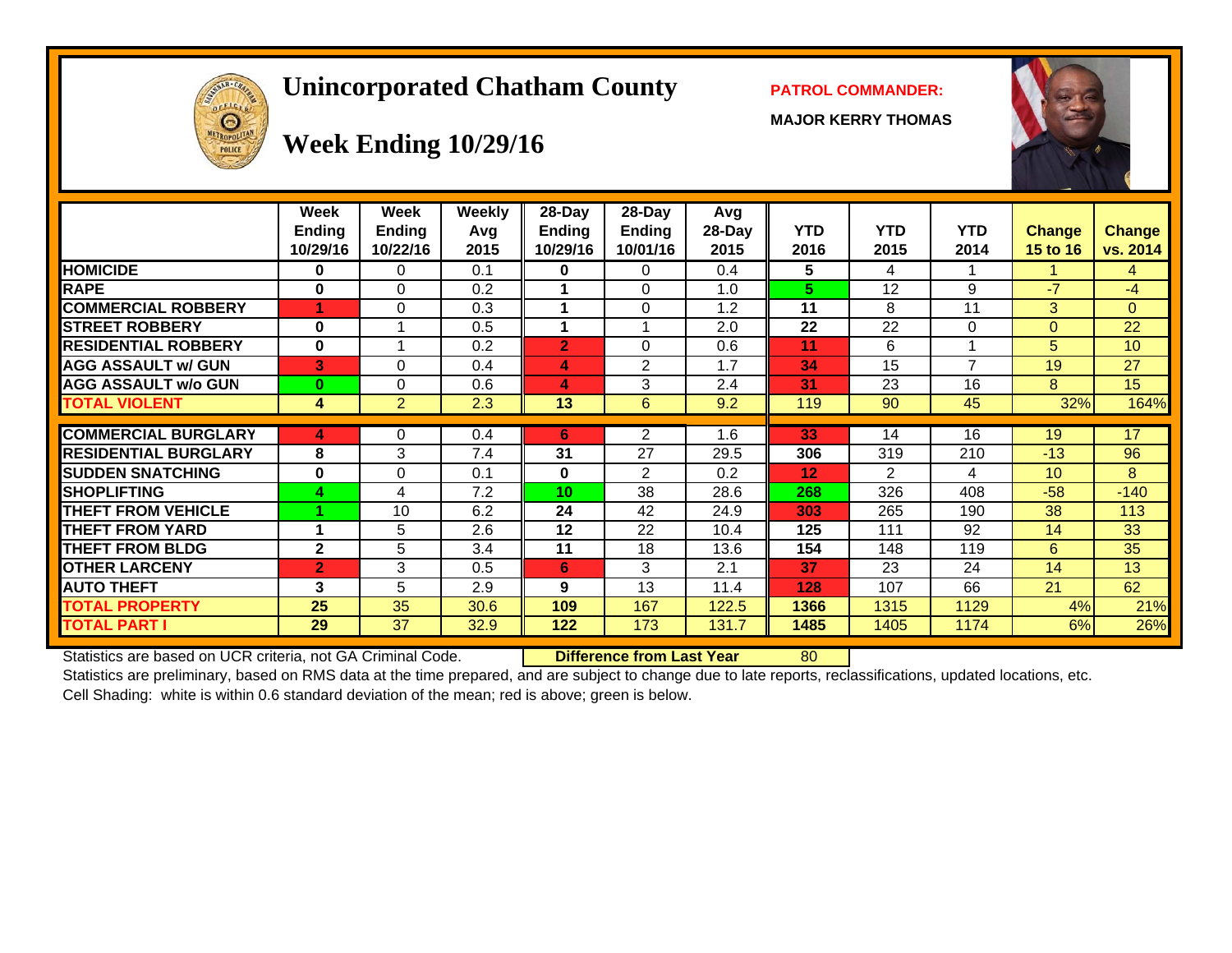

# **City of Savannah Only PATROL COMMANDER:**

**MAJOR KERRY THOMAS**



#### **Week Ending 10/29/16**

|                             | Week<br><b>Ending</b><br>10/29/16 | Week<br><b>Ending</b><br>10/22/16 | Weekly<br>Avq<br>2015 | 28-Day<br><b>Ending</b><br>10/29/16 | $28$ -Day<br><b>Ending</b><br>10/01/16 | Avg<br>$28-Day$<br>2015 | <b>YTD</b><br>2016 | <b>YTD</b><br>2015 | <b>YTD</b><br>2014 | <b>Change</b><br>15 to 16 | <b>Change</b><br>vs. 2014 |
|-----------------------------|-----------------------------------|-----------------------------------|-----------------------|-------------------------------------|----------------------------------------|-------------------------|--------------------|--------------------|--------------------|---------------------------|---------------------------|
| <b>HOMICIDE</b>             | 0                                 | 0                                 |                       | $\mathbf{2}$                        | 4                                      | 4                       | 40                 | 39                 | 22                 |                           | 18                        |
| <b>RAPE</b>                 | $\mathbf{2}$                      | 0                                 |                       | $\mathbf{2}$                        | 3                                      | 4                       | 38                 | 44                 | 46                 | -6                        | -8                        |
| <b>COMMERCIAL ROBBERY</b>   | 3                                 |                                   | 2                     | 7                                   | $\overline{7}$                         | 7                       | 65                 | 66                 | 52                 | $-1$                      | 13                        |
| <b>ISTREET ROBBERY</b>      | 3                                 | 12                                | 6                     | 28                                  | 37                                     | 25                      | 294                | 268                | 262                | 26                        | 32                        |
| <b>RESIDENTIAL ROBBERY</b>  | 4                                 | 4                                 |                       | 4                                   | 3                                      | 3                       | 32                 | 36                 | 31                 | $-4$                      |                           |
| <b>AGG ASSAULT w/ GUN</b>   | 3                                 | 4                                 | 5                     | 16                                  | 22                                     | 22                      | 196                | 228                | 156                | $-32$                     | 40                        |
| <b>AGG ASSAULT w/o GUN</b>  | 3                                 | 7                                 | 4                     | 17                                  | 20                                     | 15                      | 189                | 166                | 120                | 23                        | 69                        |
| <b>TOTAL VIOLENT</b>        | 15                                | 25                                | 20                    | 76                                  | 96                                     | 80                      | 854                | 847                | 689                | $1\%$                     | 24%                       |
|                             |                                   |                                   |                       |                                     |                                        |                         |                    |                    |                    |                           |                           |
| <b>COMMERCIAL BURGLARY</b>  | 4                                 | 4                                 | 5                     | 36                                  | 38                                     | 19                      | 265                | 201                | 168                | 64                        | 97                        |
| <b>RESIDENTIAL BURGLARY</b> | 17                                | 21                                | 23                    | 203                                 | 76                                     | 94                      | 971                | 1030               | 991                | $-59$                     | $-20$                     |
| <b>ISUDDEN SNATCHING</b>    | $\bf{0}$                          |                                   | 2                     | 8                                   | 9                                      | 6                       | 83                 | 68                 | 61                 | 15                        | 22                        |
| <b>ISHOPLIFTING</b>         | 27                                | 25                                | 27                    | 93                                  | 107                                    | 109                     | 1063               | 1166               | 1012               | $-103$                    | 51                        |
| <b>THEFT FROM VEHICLE</b>   | 24                                | 39                                | 36                    | 119                                 | 142                                    | 143                     | 1325               | 1563               | 1483               | $-238$                    | $-158$                    |
| <b>THEFT FROM YARD</b>      | 14                                | 15                                | 14                    | 66                                  | 77                                     | 58                      | 619                | 627                | 742                | $-8$                      | $-123$                    |
| <b>THEFT FROM BLDG</b>      | 10                                | 25                                | 19                    | 64                                  | 92                                     | 75                      | 849                | 831                | 821                | 18                        | 28                        |
| <b>IOTHER LARCENY</b>       | 4                                 | $\Omega$                          | 2                     | 7                                   | 12                                     | 8                       | 77                 | 87                 | 97                 | $-10$                     | $-20$                     |
| <b>AUTO THEFT</b>           | 20                                | 18                                | 19                    | 70                                  | 60                                     | 75                      | 650                | 779                | 539                | $-129$                    | 111                       |
| <b>TOTAL PROPERTY</b>       | 120                               | 148                               | 147                   | 666                                 | 613                                    | 586                     | 5902               | 6352               | 5914               | $-7%$                     | 0%                        |
| <b>TOTAL PART I</b>         | 135                               | 173                               | 167                   | 742                                 | 709                                    | 666                     | 6756               | 7199               | 6603               | $-6%$                     | 2%                        |

Statistics are based on UCR criteria, not GA Criminal Code. **Difference from Last Year** -443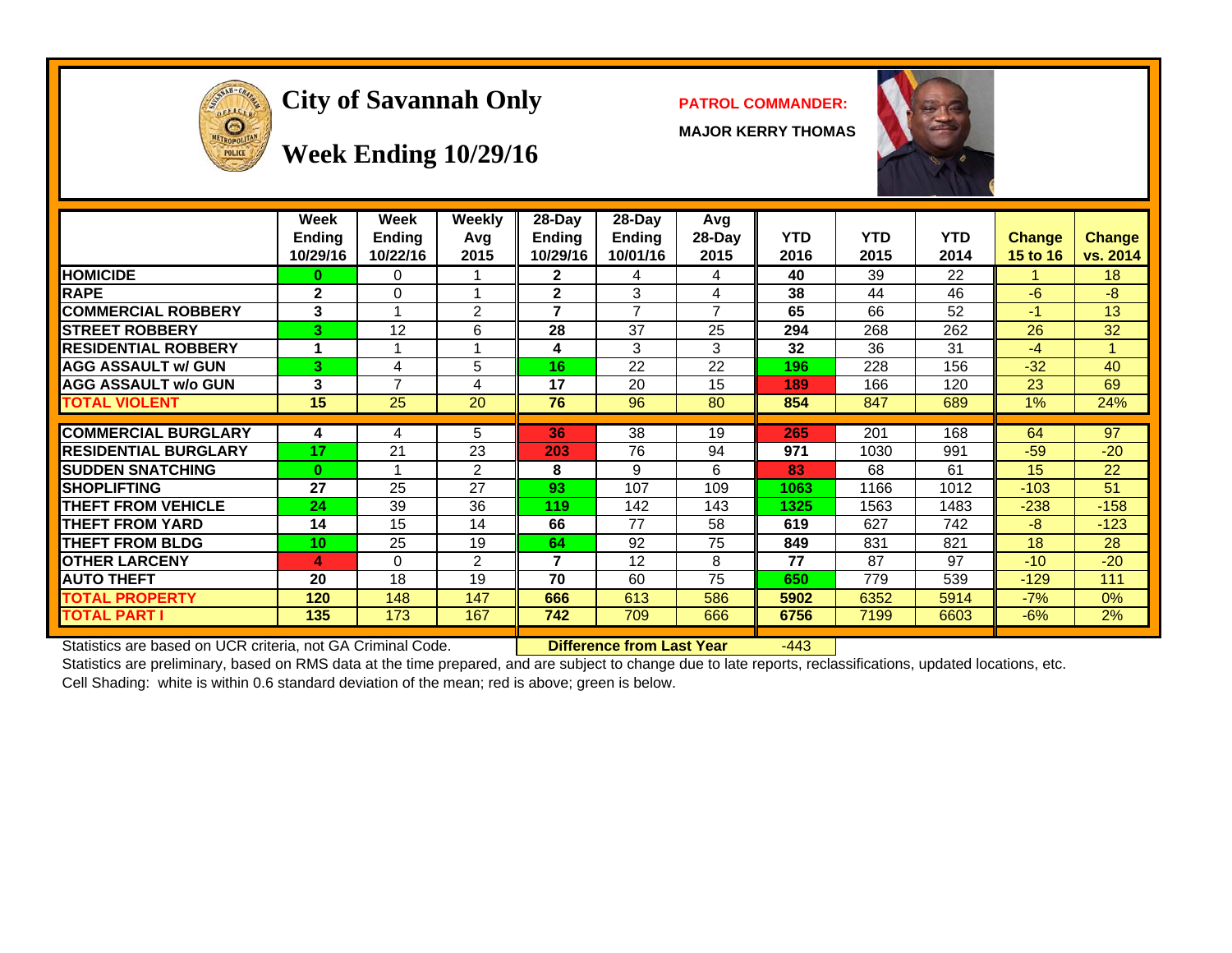

#### **COMPSTATWEST CHATHAM PRECINCTWeek Ending 10/29/16**

#### **PRECINCT COMMANDER:**

**CAPT. JOHN BEST**



|                             | Week<br><b>Ending</b><br>10/29/16 | Week<br><b>Ending</b><br>10/22/16 | Weekly<br>Avg<br>2015 | 28-Day<br><b>Ending</b><br>10/29/16 | 28-Day<br><b>Ending</b><br>10/01/16 | Avg<br>$28$ -Day<br>2015 | <b>YTD</b><br>2016 | <b>YTD</b><br>2015 | <b>YTD</b><br>2014 | <b>Change</b><br>15 to 16 | <b>Change</b><br>vs. 2014 |
|-----------------------------|-----------------------------------|-----------------------------------|-----------------------|-------------------------------------|-------------------------------------|--------------------------|--------------------|--------------------|--------------------|---------------------------|---------------------------|
| <b>HOMICIDE</b>             | 0                                 | 0                                 | $\Omega$              | 0                                   | 0                                   | 0                        | 4                  | 4                  |                    | 0                         | 3                         |
| <b>RAPE</b>                 | 0                                 | $\Omega$                          | $\Omega$              |                                     | $\Omega$                            |                          | 9                  | 15                 | 11                 | $-6$                      | $-2$                      |
| <b>COMMERCIAL ROBBERY</b>   |                                   | $\Omega$                          | $\Omega$              |                                     | 0                                   |                          | 14                 | 14                 | 12                 | $\Omega$                  | $\overline{2}$            |
| <b>STREET ROBBERY</b>       | $\bf{0}$                          |                                   |                       | 4                                   | 3                                   | 2                        | 31                 | 23                 | 26                 | 8                         | 5                         |
| <b>RESIDENTIAL ROBBERY</b>  | $\bf{0}$                          |                                   | 0                     | $\overline{2}$                      |                                     |                          | 16                 | 6                  | 10                 | 10 <sup>°</sup>           | 6                         |
| <b>AGG ASSAULT w/ GUN</b>   | $\overline{2}$                    | 0                                 |                       | 4                                   | 4                                   | $\overline{2}$           | 40                 | 20                 | 15                 | 20                        | 25                        |
| <b>AGG ASSAULT w/o GUN</b>  |                                   | $\overline{2}$                    |                       | 6                                   | 4                                   | 3                        | 43                 | 36                 | 15                 | $\overline{7}$            | 28                        |
| <b>TOTAL VIOLENT</b>        | 4                                 | 4                                 | 3                     | 18                                  | 12                                  | 11                       | 157                | 118                | 90                 | 33%                       | 74%                       |
|                             |                                   |                                   |                       |                                     |                                     |                          |                    |                    |                    |                           |                           |
| <b>COMMERCIAL BURGLARY</b>  | $\mathbf{2}$                      |                                   | $\overline{2}$        | 8                                   | 2                                   | 6                        | 55                 | 59                 | 43                 | $-4$                      | $\overline{12}$           |
| <b>RESIDENTIAL BURGLARY</b> | 6                                 | $\overline{2}$                    | 7                     | 34                                  | 21                                  | 27                       | 251                | 287                | 226                | $-36$                     | 25                        |
| <b>SUDDEN SNATCHING</b>     | 0                                 | $\Omega$                          | $\Omega$              | 0                                   | $\mathbf{2}$                        | 0                        | 9                  | 4                  | 5                  | 5                         | $\overline{4}$            |
| <b>SHOPLIFTING</b>          | 4                                 | $\overline{2}$                    | 4                     | 9                                   | 19                                  | 16                       | 150                | 170                | 201                | $-20$                     | $-51$                     |
| <b>THEFT FROM VEHICLE</b>   | 6                                 | 4                                 | 8                     | 20                                  | 43                                  | 32                       | 307                | 314                | 267                | $-7$                      | 40                        |
| <b>THEFT FROM YARD</b>      | $\blacktriangleleft$              | 5                                 | 3                     | 13                                  | 9                                   | 13                       | 113                | 132                | 129                | $-19$                     | $-16$                     |
| <b>THEFT FROM BLDG</b>      | 0                                 | $\overline{2}$                    | 4                     | 7                                   | 16                                  | 16                       | 149                | 178                | 153                | $-29$                     | $-4$                      |
| <b>OTHER LARCENY</b>        | 3                                 | $\overline{2}$                    |                       | 7                                   | 4                                   | 2                        | 31                 | 21                 | 25                 | 10 <sup>1</sup>           | 6                         |
| <b>AUTO THEFT</b>           | 6                                 | 6                                 | 5                     | 15                                  | 17                                  | 20                       | 170                | 180                | 115                | $-10$                     | 55                        |
| <b>TOTAL PROPERTY</b>       | 28                                | 24                                | 33                    | 113                                 | 133                                 | 133                      | 1235               | 1345               | 1164               | $-8%$                     | 6%                        |
| <b>TOTAL PART I</b>         | 32                                | 28                                | 36                    | 131                                 | 145                                 | 144                      | 1392               | 1463               | 1254               | $-5%$                     | 11%                       |

Statistics are based on UCR criteria, not GA Criminal Code. **Difference from Last Year** -71

| <b>Citizen Initiated Calls</b>  | Week<br><b>Ending</b><br>10/29/16 | <b>Week</b><br><b>Ending</b><br>10/22/16 | Weekly<br>Avg<br>2015 | 28-Day<br><b>Ending</b><br>10/29/16 | $28$ -Day<br><b>Ending</b><br>10/01/16 | Avg<br>$28-Day$<br>2015 | YTD<br>2016 | <b>YTD</b><br>2015 | YTD<br>2014 | <b>Change</b><br>15 to 16 | <b>Change</b><br>vs. 2014 |
|---------------------------------|-----------------------------------|------------------------------------------|-----------------------|-------------------------------------|----------------------------------------|-------------------------|-------------|--------------------|-------------|---------------------------|---------------------------|
| <b>Midnight Shift</b>           | 128                               | 121                                      | 114                   | 544                                 | 495                                    | 455                     | 5002        | 4875               | 4816        | 127                       | 186                       |
| Day Shift                       | 273                               | 299                                      | 282                   | 1167                                | 1084                                   | 1127                    | 12407       | 12124              | 11949       | 283                       | 458                       |
| <b>Afternoon Shift</b>          | 274                               | 316                                      | 294                   | 1243                                | 1204                                   | 1177                    | 12843       | 12646              | 12535       | 197                       | 308                       |
| <b>TOTAL CITIZEN CFS</b>        | 675                               | 675                                      | 690                   | 2954                                | 2783                                   | 2758                    | 30252       | 29645              | 29301       | 2.0%                      | 3.2%                      |
| 53S ShotSpotter Calls           |                                   |                                          |                       |                                     |                                        |                         |             |                    |             |                           |                           |
| <b>Sig 53 Shots Fired Calls</b> | 13                                |                                          |                       | 40                                  | 39                                     | 43                      | 401         | 373                | 266         | 28                        | 135                       |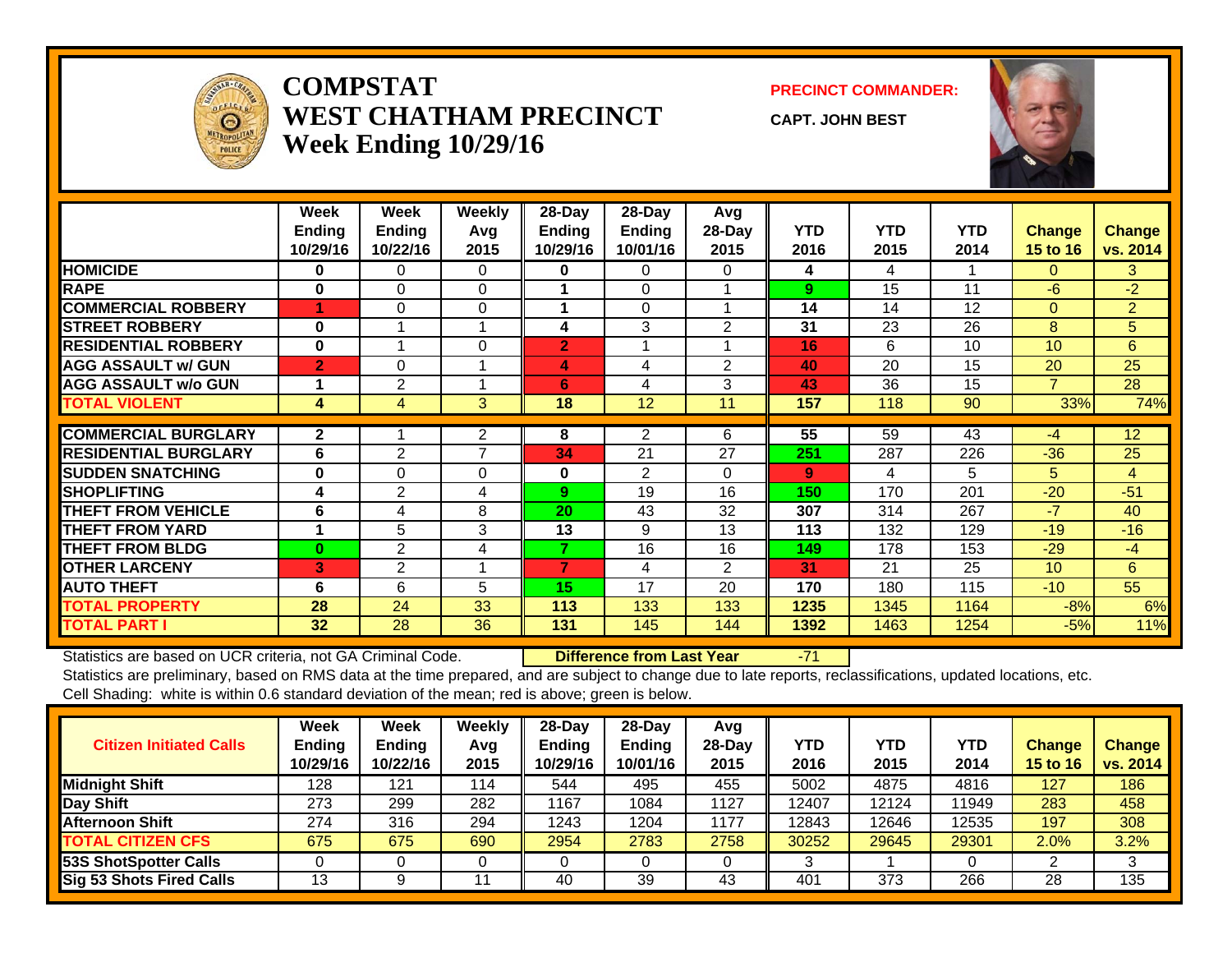# **BEAT 11 West Chatham Precinct Week Ending 10/29/16**



|                             |               | <b>Last 4 Weeks</b> |                |                | 28 Days        | 28 Day  |                |                |                |                |                      |
|-----------------------------|---------------|---------------------|----------------|----------------|----------------|---------|----------------|----------------|----------------|----------------|----------------------|
|                             | <b>Ending</b> | <b>Ending</b>       | <b>Ending</b>  | <b>Ending</b>  | <b>Ending</b>  | Average | <b>YTD</b>     | <b>YTD</b>     | <b>YTD</b>     | <b>Change</b>  | <b>Change</b>        |
|                             | 10/08/16      | 10/15/16            | 10/22/16       | 10/29/16       | 10/29/16       | 2015    | 2016           | 2015           | 2014           | 15 to 16       | vs. 2014             |
| <b>HOMICIDE</b>             | $\Omega$      | 0                   | $\Omega$       | $\Omega$       | 0              | 0.0     | $\mathbf{0}$   | $\mathbf{0}$   | $\Omega$       | $\Omega$       | $\overline{0}$       |
| <b>RAPE</b>                 | $\Omega$      | $\Omega$            | $\Omega$       | 0              | $\Omega$       | 0.1     | 1              | 1              | 0              | $\Omega$       | 1                    |
| <b>COMMERCIAL ROBBERY</b>   | $\Omega$      | $\Omega$            | $\mathbf{0}$   | $\Omega$       | $\Omega$       | 0.2     | $\overline{2}$ | 3              | 1              | $-1$           | $\blacktriangleleft$ |
| <b>STREET ROBBERY</b>       | $\Omega$      | $\Omega$            | $\Omega$       | $\Omega$       | $\Omega$       | 0.3     | $\overline{2}$ | 4              | 6              | $-2$           | $-4$                 |
| <b>RESIDENTIAL ROBBERY</b>  | $\Omega$      | $\Omega$            | $\mathbf{0}$   | $\Omega$       | $\Omega$       | 0.0     | $\mathbf{1}$   | $\Omega$       | 0              | $\overline{1}$ | 1                    |
| <b>AGG ASSAULT w/ GUN</b>   | 0             | $\Omega$            | $\Omega$       | $\Omega$       | $\Omega$       | 0.1     | $\mathbf{1}$   | 1              | 1              | $\Omega$       | $\mathbf{0}$         |
| <b>AGG ASSAULT w/o GUN</b>  | 0             | $\Omega$            | $\mathbf{1}$   | $\Omega$       | $\mathbf{1}$   | 0.2     | 6              | 1              | $\mathbf{1}$   | 5 <sup>5</sup> | 5                    |
| <b>TOTAL VIOLENT</b>        | $\mathbf{0}$  | $\Omega$            | $\mathbf{1}$   | $\mathbf{0}$   | $\mathbf{1}$   | 0.8     | 13             | 10             | 9              | 30%            | 44%                  |
|                             |               |                     |                |                |                |         |                |                |                |                |                      |
| <b>COMMERCIAL BURGLARY</b>  | $\Omega$      | $\Omega$            | $\Omega$       | $\Omega$       | $\Omega$       | 1.0     | 5              | 12             | 7              | $-7$           | $-2$                 |
| <b>RESIDENTIAL BURGLARY</b> | $\Omega$      | 0                   | $\mathbf{0}$   | $\Omega$       | 0              | 1.7     | 11             | 19             | 23             | -8             | $-12$                |
| <b>SUDDEN SNATCHING</b>     | $\Omega$      | 0                   | $\Omega$       | $\Omega$       | 0              | 0.0     | $\mathbf{1}$   | 0              | 0              | $\overline{1}$ | 1                    |
| <b>ISHOPLIFTING</b>         | $\Omega$      | $\Omega$            | $\mathbf{0}$   | $\Omega$       | 0              | 0.2     | 2              | $\mathbf{1}$   | $\overline{2}$ | $\overline{1}$ | $\Omega$             |
| <b>THEFT FROM VEHICLE</b>   | $\Omega$      | 1                   | $\mathbf{1}$   | 2              | 4              | 3.3     | 32             | 33             | 39             | $-1$           | $-7$                 |
| <b>THEFT FROM YARD</b>      | 0             | $\Omega$            | $\mathbf{0}$   | $\mathbf{1}$   | $\mathbf{1}$   | 1.8     | 24             | 19             | 22             | 5              | $\overline{2}$       |
| <b>THEFT FROM BLDG</b>      | $\Omega$      | $\mathbf{1}$        | $\Omega$       | 0              | $\mathbf{1}$   | 4.0     | 33             | 49             | 35             | $-16$          | $-2$                 |
| <b>OTHER LARCENY</b>        | $\Omega$      | $\Omega$            | $\Omega$       | 0              | 0              | 0.3     | $\overline{7}$ | $\overline{2}$ | 5              | 5              | $\overline{2}$       |
| <b>AUTO THEFT</b>           | $\mathbf 0$   | $\mathbf{1}$        | $\mathbf{1}$   | 0              | $\overline{2}$ | 3.4     | 21             | 29             | 10             | $-8$           | 11                   |
| <b>TOTAL PROPERTY</b>       | $\mathbf{0}$  | 3                   | $\overline{2}$ | 3              | 8              | 15.6    | 136            | 164            | 143            | $-17%$         | $-5%$                |
| <b>TOTAL PART I</b>         | $\mathbf{0}$  | $\overline{3}$      | $\overline{3}$ | $\overline{3}$ | 9              | 16.5    | 149            | 174            | 152            | $-14%$         | $-2%$                |

 **Difference from Last Year**‐25

Statistics are based on UCR criteria, not GA Criminal Code.

| <b>Shots Fired Calls</b>        | Week<br><b>Ending</b><br>10/08/16 | Week<br><b>Endina</b><br>10/15/16 | Week<br>Ending<br>10/22/16 | Week<br>Ending<br>10/29/16 | 28 Days<br><b>Ending</b><br>10/29/16 | 28 Day<br>Average II<br>2015 | YTD<br>2016 | YTD<br>2015 | <b>YTD</b><br>2014 | <b>Change</b><br>15 to $16$ | <b>Change</b><br>vs. 2014 |
|---------------------------------|-----------------------------------|-----------------------------------|----------------------------|----------------------------|--------------------------------------|------------------------------|-------------|-------------|--------------------|-----------------------------|---------------------------|
| <b>153S ShotSpotter Calls</b>   |                                   |                                   |                            |                            |                                      | 0.0                          |             |             |                    | 0%                          | 0%                        |
| <b>Sig 53 Shots Fired Calls</b> |                                   |                                   |                            |                            |                                      | 2.9                          | 15          | 32          | 23                 | $-53%$                      | $-35%$                    |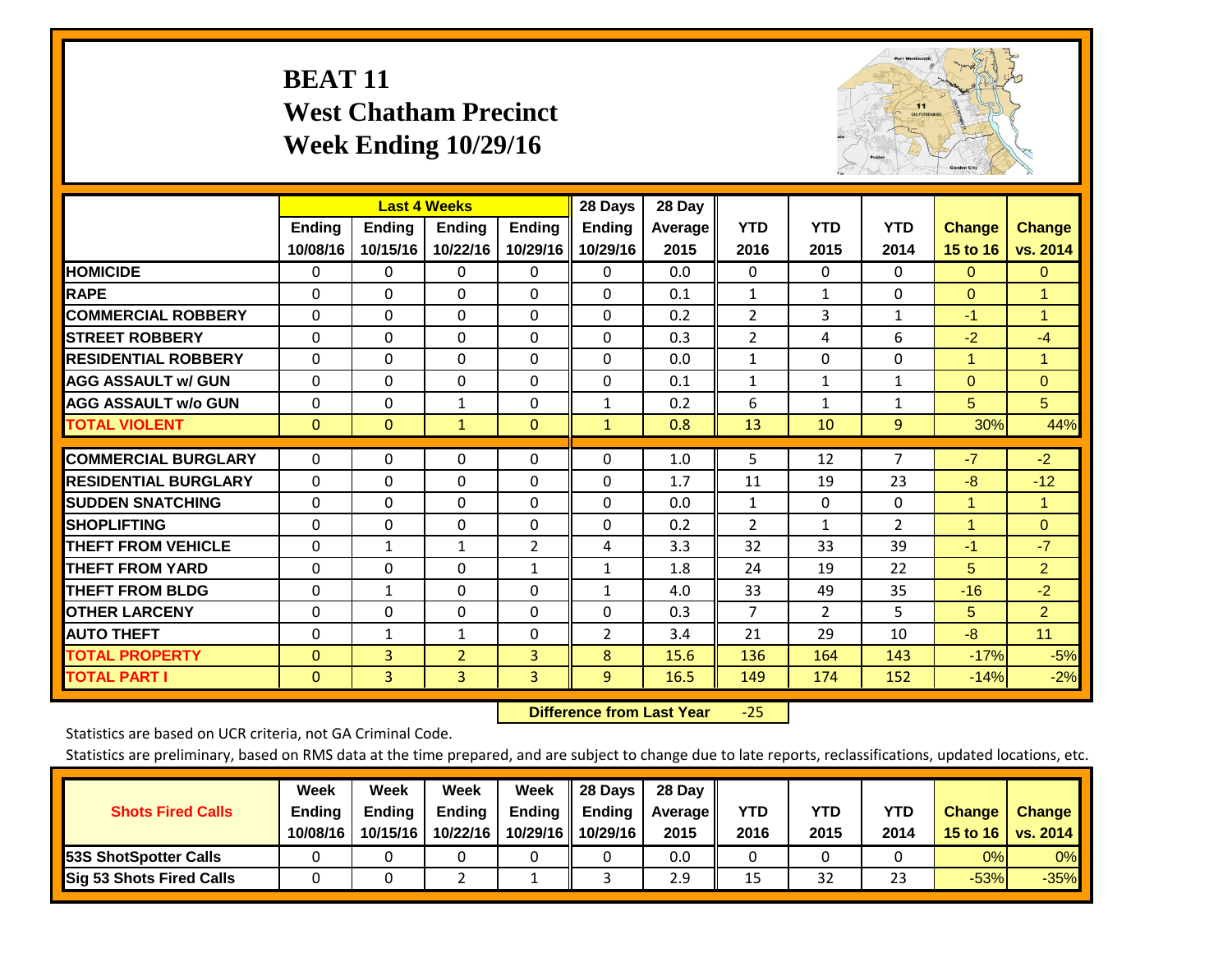# **BEAT 12 West Chatham Precinct Week Ending 10/29/16**



|                             |               | <b>Last 4 Weeks</b> |                |                | 28 Days        | 28 Day  |                |              |                |               |                |
|-----------------------------|---------------|---------------------|----------------|----------------|----------------|---------|----------------|--------------|----------------|---------------|----------------|
|                             | <b>Ending</b> | <b>Ending</b>       | <b>Endina</b>  | <b>Ending</b>  | <b>Endina</b>  | Average | <b>YTD</b>     | <b>YTD</b>   | <b>YTD</b>     | <b>Change</b> | <b>Change</b>  |
|                             | 10/08/16      | 10/15/16            | 10/22/16       | 10/29/16       | 10/29/16       | 2015    | 2016           | 2015         | 2014           | 15 to 16      | vs. 2014       |
| <b>HOMICIDE</b>             | 0             | 0                   | $\Omega$       | 0              | 0              | 0.0     | 1              | 0            | 0              | 1             | 1.             |
| <b>RAPE</b>                 | 0             | $\Omega$            | $\Omega$       | $\Omega$       | $\Omega$       | 0.3     | 1              | 4            | 5              | $-3$          | $-4$           |
| <b>COMMERCIAL ROBBERY</b>   | $\Omega$      | 0                   | $\Omega$       | 0              | $\Omega$       | 0.2     | 4              | $\mathbf{1}$ | $\overline{2}$ | 3             | $\overline{2}$ |
| <b>ISTREET ROBBERY</b>      | $\Omega$      | $\mathbf{1}$        | $\Omega$       | $\Omega$       | $\mathbf{1}$   | 0.5     | 6              | 5            | 3              | $\mathbf{1}$  | 3              |
| <b>RESIDENTIAL ROBBERY</b>  | $\Omega$      | $\Omega$            | 1              | 0              | 1              | 0.2     | 4              | 1            | 1              | 3             | $\overline{3}$ |
| <b>AGG ASSAULT w/ GUN</b>   | $\Omega$      | $\Omega$            | $\Omega$       | $\mathbf{1}$   | 1              | 0.2     | $\overline{7}$ | 1            | 2              | 6             | 5              |
| <b>AGG ASSAULT w/o GUN</b>  | 0             | 0                   | 1              | 0              | 1              | 0.8     | 8              | 9            | 6              | $-1$          | 2 <sup>1</sup> |
| <b>TOTAL VIOLENT</b>        | $\Omega$      | $\mathbf{1}$        | $\overline{2}$ | $\mathbf{1}$   | $\overline{4}$ | 2.3     | 31             | 21           | 19             | 48%           | 63%            |
| <b>COMMERCIAL BURGLARY</b>  |               | $\Omega$            |                |                |                |         |                | 5            | 6              |               |                |
|                             | $\Omega$      |                     | $\mathbf{0}$   | 1              | $\mathbf{1}$   | 0.6     | 5              |              |                | $\Omega$      | $-1$           |
| <b>RESIDENTIAL BURGLARY</b> | 2             | 4                   | 2              | 3              | 11             | 9.7     | 87             | 102          | 74             | $-15$         | 13             |
| <b>SUDDEN SNATCHING</b>     | $\Omega$      | 0                   | $\mathbf{0}$   | $\mathbf{0}$   | $\Omega$       | 0.0     | 3              | $\Omega$     | 1              | 3             | $\overline{2}$ |
| <b>SHOPLIFTING</b>          | $\Omega$      | $\Omega$            | $\mathbf{1}$   | 1              | $\overline{2}$ | 2.4     | 32             | 20           | 33             | 12            | $-1$           |
| <b>THEFT FROM VEHICLE</b>   | 3             | $\mathbf{1}$        | $\Omega$       | 1              | 5              | 8.4     | 96             | 90           | 75             | 6             | 21             |
| <b>THEFT FROM YARD</b>      | 3             | 1                   | $\overline{2}$ | 0              | 6              | 3.1     | 30             | 32           | 28             | $-2$          | $\overline{2}$ |
| <b>THEFT FROM BLDG</b>      | $\Omega$      | $\Omega$            | $\Omega$       | $\mathbf{0}$   | $\Omega$       | 2.9     | 29             | 30           | 25             | $-1$          | $\overline{4}$ |
| <b>OTHER LARCENY</b>        | $\Omega$      | 0                   | $\Omega$       | 1              | 1              | 0.3     | $\overline{7}$ | 4            | 5              | 3             | $\overline{2}$ |
| <b>AUTO THEFT</b>           | 0             | 0                   | 0              | 1              | 1              | 4.7     | 39             | 49           | 25             | $-10$         | 14             |
| <b>TOTAL PROPERTY</b>       | 8             | 6                   | 5              | 8              | 27             | 32.2    | 328            | 332          | 272            | $-1%$         | 21%            |
| <b>TOTAL PART I</b>         | 8             | $\overline{7}$      | $\overline{7}$ | $\overline{9}$ | 31             | 34.5    | 359            | 353          | 291            | 2%            | 23%            |

 **Difference from Last Year**r 6

Statistics are based on UCR criteria, not GA Criminal Code.

| <b>Shots Fired Calls</b>        | Week<br><b>Ending</b><br>10/08/16 | Week<br><b>Endina</b><br>10/15/16 | Week<br>Ending<br>10/22/16 | Week<br>Ending<br>10/29/16 | 28 Days<br><b>Ending</b><br>10/29/16 | 28 Day<br>Average II<br>2015 | YTD<br>2016 | YTD<br>2015 | <b>YTD</b><br>2014 | <b>Change</b><br>15 to 16 | <b>Change</b><br>vs. 2014 |
|---------------------------------|-----------------------------------|-----------------------------------|----------------------------|----------------------------|--------------------------------------|------------------------------|-------------|-------------|--------------------|---------------------------|---------------------------|
| <b>153S ShotSpotter Calls</b>   |                                   |                                   |                            |                            |                                      | 0.0                          |             |             |                    | 0%                        | 0%                        |
| <b>Sig 53 Shots Fired Calls</b> |                                   |                                   |                            |                            |                                      | 6.2                          | 68          | 60          | 43                 | 13%                       | 58%                       |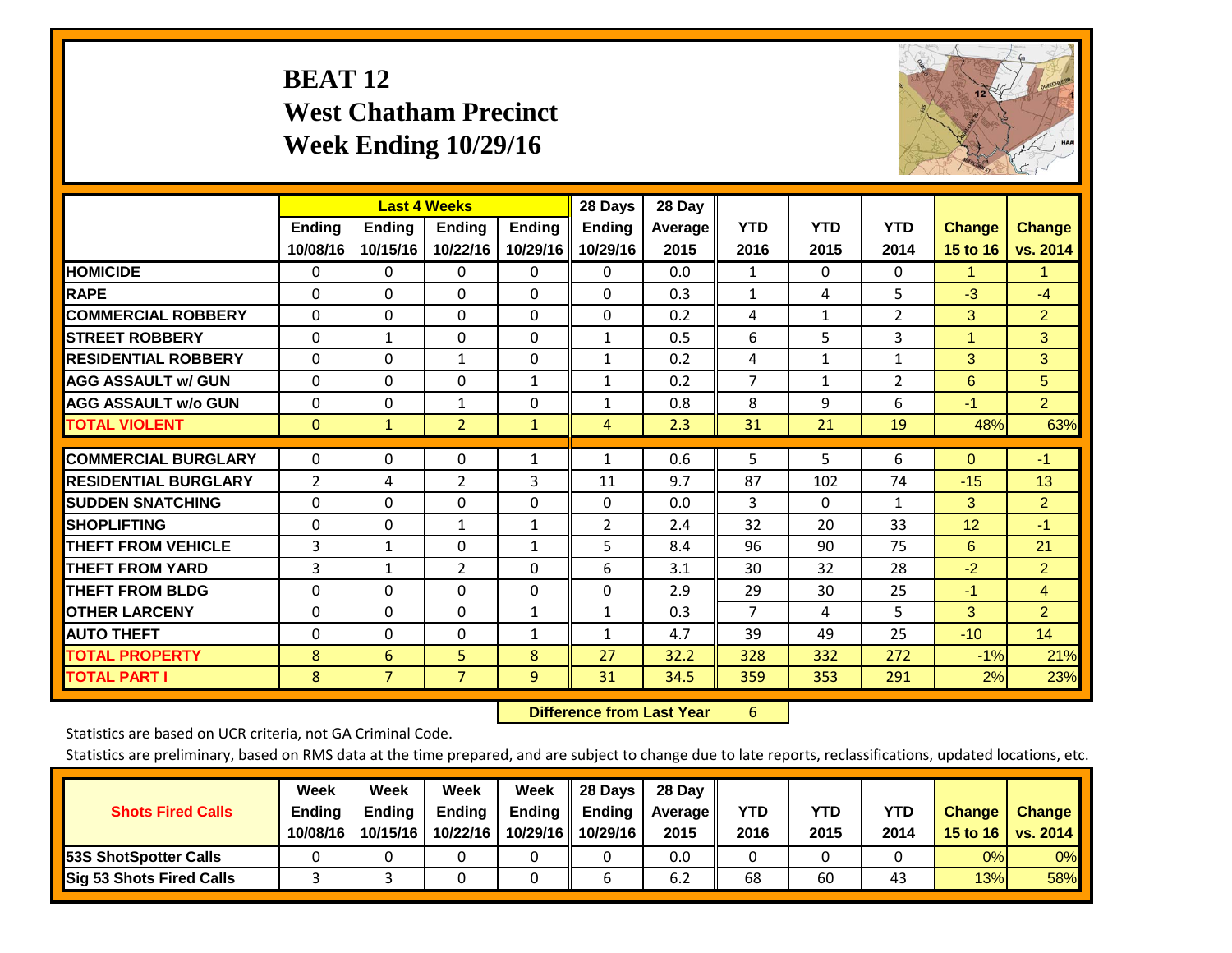# **BEAT 13 West Chatham Precinct Week Ending 10/29/16**



|                             |                           | <b>Last 4 Weeks</b>       |                           |                           | 28 Days                   | 28 Day            |                    |                    |                    |                           |                           |
|-----------------------------|---------------------------|---------------------------|---------------------------|---------------------------|---------------------------|-------------------|--------------------|--------------------|--------------------|---------------------------|---------------------------|
|                             | <b>Ending</b><br>10/08/16 | <b>Ending</b><br>10/15/16 | <b>Endina</b><br>10/22/16 | <b>Endina</b><br>10/29/16 | <b>Endina</b><br>10/29/16 | Average  <br>2015 | <b>YTD</b><br>2016 | <b>YTD</b><br>2015 | <b>YTD</b><br>2014 | <b>Change</b><br>15 to 16 | <b>Change</b><br>vs. 2014 |
| <b>HOMICIDE</b>             | 0                         | 0                         | 0                         | 0                         | 0                         | 0.2               | 0                  | 3                  | 1                  | $-3$                      | -1                        |
| <b>RAPE</b>                 | $\Omega$                  | $\Omega$                  | $\Omega$                  | $\Omega$                  | $\Omega$                  | 0.2               | 4                  | 3                  | 1                  | $\blacktriangleleft$      | 3                         |
| <b>COMMERCIAL ROBBERY</b>   | $\Omega$                  | $\Omega$                  | $\Omega$                  | $\mathbf{0}$              | $\Omega$                  | 0.2               | $\mathbf{1}$       | 3                  | $\mathbf{1}$       | $-2$                      | $\Omega$                  |
| <b>STREET ROBBERY</b>       | $\mathbf{1}$              | 1                         | $\mathbf{0}$              | $\mathbf{0}$              | 2                         | 0.4               | 6                  | 4                  | 8                  | $\overline{2}$            | $-2$                      |
| <b>RESIDENTIAL ROBBERY</b>  | 0                         | 0                         | $\Omega$                  | $\mathbf{0}$              | $\Omega$                  | 0.2               | $\overline{2}$     | 2                  | 3                  | $\Omega$                  | $-1$                      |
| <b>AGG ASSAULT w/ GUN</b>   | 1                         | $\Omega$                  | $\Omega$                  | $\mathbf{0}$              | $\mathbf{1}$              | 0.7               | 14                 | 8                  | 5                  | 6                         | 9                         |
| <b>AGG ASSAULT w/o GUN</b>  | $\Omega$                  | 0                         | $\mathbf{0}$              | 1                         | 1                         | 0.8               | 11                 | 11                 | 2                  | $\Omega$                  | 9                         |
| <b>TOTAL VIOLENT</b>        | $\overline{2}$            | $\mathbf{1}$              | $\mathbf{0}$              | $\mathbf{1}$              | $\overline{4}$            | 2.8               | 38                 | 34                 | 21                 | 12%                       | 81%                       |
| <b>COMMERCIAL BURGLARY</b>  | $\Omega$                  |                           | $\mathbf{0}$              | $\mathbf{0}$              | $\mathbf{1}$              | 2.0               | 12                 | 19                 | 16                 | $-7$                      | $-4$                      |
|                             |                           | 1                         |                           |                           | $\overline{7}$            |                   |                    |                    |                    |                           |                           |
| <b>RESIDENTIAL BURGLARY</b> | $\mathbf{1}$              | 5                         | $\mathbf{0}$              | 1                         |                           | 4.0               | 35                 | 42                 | 38                 | $-7$                      | $-3$                      |
| <b>ISUDDEN SNATCHING</b>    | 0                         | $\Omega$                  | $\Omega$                  | $\mathbf{0}$              | $\Omega$                  | 0.3               | $\mathbf{1}$       | 4                  | $\overline{2}$     | $-3$                      | $-1$                      |
| <b>SHOPLIFTING</b>          | $\Omega$                  | $\mathbf{1}$              | $\Omega$                  | 1                         | $\overline{2}$            | 0.5               | 18                 | 6                  | 5                  | 12                        | 13                        |
| <b>THEFT FROM VEHICLE</b>   | 1                         | 0                         | $\mathbf{1}$              | 0                         | 2                         | 5.7               | 50                 | 55                 | 35                 | $-5$                      | 15                        |
| <b>THEFT FROM YARD</b>      | $\mathbf{1}$              | 1                         | 2                         | $\mathbf 0$               | 4                         | 2.3               | 18                 | 24                 | 28                 | $-6$                      | $-10$                     |
| <b>THEFT FROM BLDG</b>      | 1                         | 1                         | $\mathbf{1}$              | $\Omega$                  | 3                         | 2.0               | 20                 | 23                 | 21                 | -3                        | $-1$                      |
| <b>OTHER LARCENY</b>        | 0                         | $\Omega$                  | $\Omega$                  | $\mathbf{0}$              | 0                         | 0.3               | 1                  | 3                  | 1                  | $-2$                      | $\mathbf{0}$              |
| <b>AUTO THEFT</b>           | 0                         | 0                         | 1                         | 2                         | 3                         | 2.8               | 27                 | 29                 | 26                 | $-2$                      | $\blacktriangleleft$      |
| <b>TOTAL PROPERTY</b>       | 4                         | $\overline{9}$            | 5                         | 4                         | 22                        | 19.9              | 182                | 205                | 172                | $-11%$                    | 6%                        |
| <b>TOTAL PART I</b>         | 6                         | 10                        | 5.                        | 5                         | 26                        | 22.7              | 220                | 239                | 193                | $-8%$                     | 14%                       |

 **Difference from Last Year**r -19

Statistics are based on UCR criteria, not GA Criminal Code.

| <b>Shots Fired Calls</b>        | Week<br><b>Ending</b><br>10/08/16 | Week<br><b>Endina</b><br>10/15/16 | Week<br>Ending<br>10/22/16 | Week<br>Ending<br>10/29/16 | 28 Days<br><b>Ending</b><br>10/29/16 | 28 Day<br>Average II<br>2015 | YTD<br>2016 | YTD<br>2015 | <b>YTD</b><br>2014 | <b>Change</b><br>15 to 16 $\vert$ | <b>Change</b><br>vs. 2014 |
|---------------------------------|-----------------------------------|-----------------------------------|----------------------------|----------------------------|--------------------------------------|------------------------------|-------------|-------------|--------------------|-----------------------------------|---------------------------|
| <b>153S ShotSpotter Calls</b>   |                                   |                                   |                            |                            |                                      | 0.0                          |             |             |                    | 0%                                | 0%                        |
| <b>Sig 53 Shots Fired Calls</b> |                                   |                                   |                            |                            |                                      | 10.6                         | 90          | 75          | 44                 | 20%                               | 105%                      |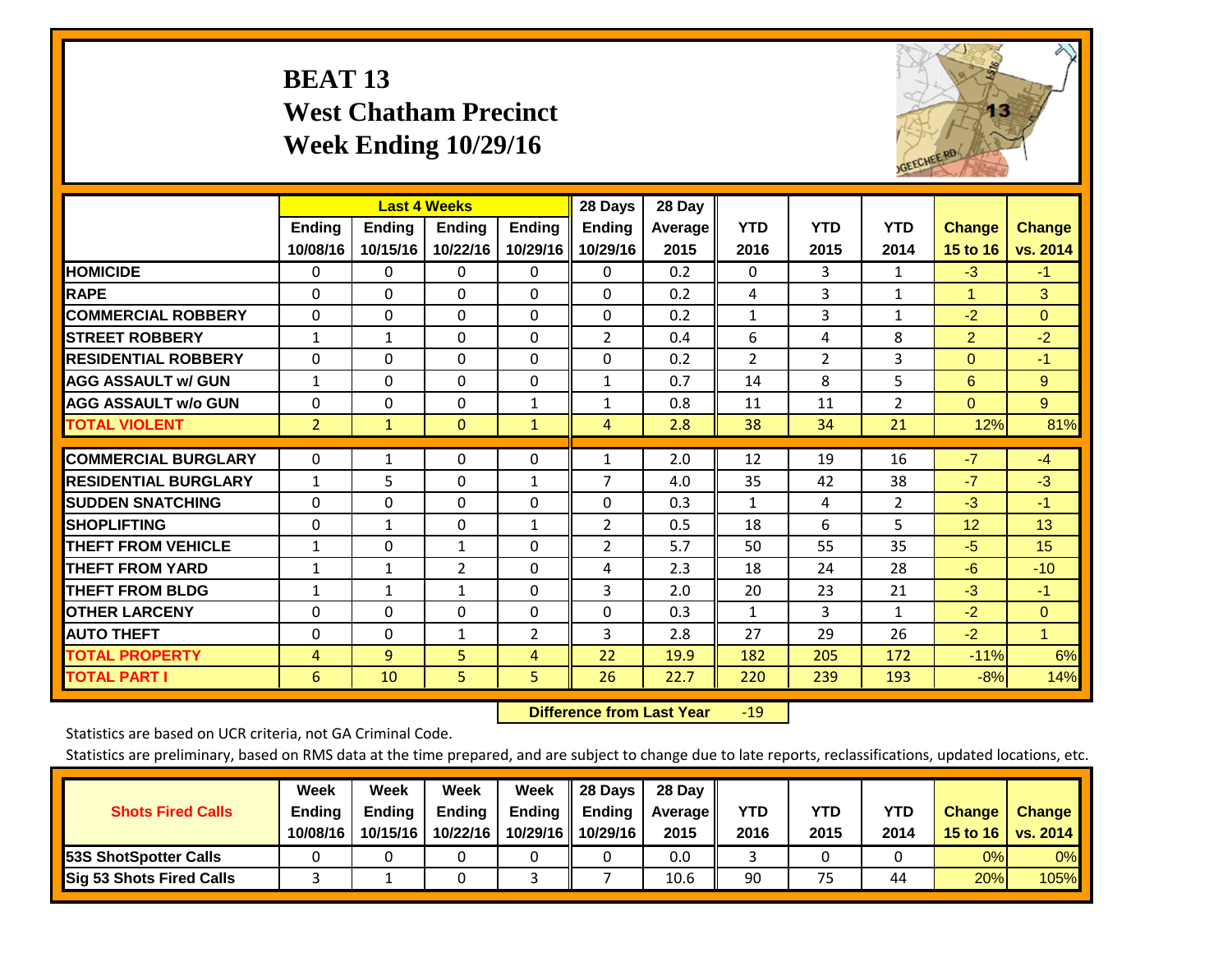# **BEAT 14 West Chatham Precinct Week Ending 10/29/16**



|                             |              |                | <b>Last 4 Weeks</b> |                | 28 Days        | 28 Day         |                |              |              |                |                |
|-----------------------------|--------------|----------------|---------------------|----------------|----------------|----------------|----------------|--------------|--------------|----------------|----------------|
|                             | Ending       | Ending         | <b>Ending</b>       | <b>Ending</b>  | <b>Ending</b>  | <b>Average</b> | <b>YTD</b>     | <b>YTD</b>   | <b>YTD</b>   | <b>Change</b>  | <b>Change</b>  |
|                             | 10/08/16     | 10/15/16       | 10/22/16            | 10/29/16       | 10/29/16       | 2015           | 2016           | 2015         | 2014         | 15 to 16       | vs. 2014       |
| <b>HOMICIDE</b>             | 0            | 0              | $\Omega$            | $\Omega$       | 0              | 0.1            | 1              | 1            | $\Omega$     | $\Omega$       | 1.             |
| <b>RAPE</b>                 | $\Omega$     | $\Omega$       | $\mathbf{0}$        | 0              | $\Omega$       | 0.5            | $\Omega$       | 4            | 3            | $-4$           | $-3$           |
| <b>COMMERCIAL ROBBERY</b>   | $\Omega$     | $\Omega$       | $\mathbf 0$         | 1              | 1              | 0.2            | $\overline{2}$ | 1            | 1            | $\mathbf{1}$   | 1              |
| <b>ISTREET ROBBERY</b>      | $\Omega$     | $\Omega$       | $\mathbf{1}$        | $\Omega$       | $\mathbf{1}$   | 0.1            | 4              | $\mathbf{1}$ | 3            | 3              | $\overline{1}$ |
| <b>RESIDENTIAL ROBBERY</b>  | $\Omega$     | $\mathbf{1}$   | $\mathbf 0$         | $\Omega$       | $\mathbf{1}$   | 0.0            | $\overline{2}$ | $\Omega$     | 2            | $\overline{2}$ | $\Omega$       |
| <b>AGG ASSAULT w/ GUN</b>   | $\Omega$     | $\Omega$       | $\mathbf{0}$        | $\Omega$       | $\Omega$       | 0.0            | $\overline{2}$ | 0            | $\mathbf{1}$ | $\overline{2}$ | 1              |
| <b>AGG ASSAULT w/o GUN</b>  | $\Omega$     | $\Omega$       | $\mathbf{0}$        | $\Omega$       | $\Omega$       | 0.1            | 4              | $\mathbf{1}$ | $\mathbf{1}$ | 3              | 3              |
| <b>TOTAL VIOLENT</b>        | $\mathbf{0}$ | $\mathbf{1}$   | $\mathbf{1}$        | $\mathbf{1}$   | 3              | 0.9            | 15             | 8            | 11           | 88%            | 36%            |
|                             |              |                |                     |                |                |                |                |              |              | 1              |                |
| <b>COMMERCIAL BURGLARY</b>  | $\mathbf{1}$ | 0              | 0                   | 0              | 1              | 0.7            | 7              | 6            | 6            |                | 1              |
| <b>RESIDENTIAL BURGLARY</b> | $\mathbf{1}$ | 3              | $\mathbf{0}$        | 1              | 5              | 3.5            | 45             | 37           | 31           | 8              | 14             |
| <b>ISUDDEN SNATCHING</b>    | $\Omega$     | 0              | $\mathbf{0}$        | $\Omega$       | $\Omega$       | 0.0            | 1              | 0            | $\Omega$     | 1              | 1.             |
| <b>SHOPLIFTING</b>          | $\Omega$     | $\Omega$       | $\mathbf 0$         | $\Omega$       | $\Omega$       | 0.6            | 8              | 6            | 10           | $\overline{2}$ | $-2$           |
| <b>THEFT FROM VEHICLE</b>   | $\Omega$     | $\mathbf{1}$   | $\Omega$            | $\Omega$       | $\mathbf{1}$   | 4.4            | 31             | 49           | 42           | $-18$          | $-11$          |
| <b>THEFT FROM YARD</b>      | $\mathbf{1}$ | $\Omega$       | 1                   | $\Omega$       | 2              | 2.1            | 19             | 19           | 10           | $\Omega$       | 9              |
| <b>THEFT FROM BLDG</b>      | 0            | 0              | 0                   | $\Omega$       | $\Omega$       | 2.7            | 14             | 30           | 25           | $-16$          | $-11$          |
| <b>OTHER LARCENY</b>        | $\mathbf{1}$ | 0              | $\mathbf{1}$        | $\mathbf{1}$   | 3              | 0.8            | 10             | 8            | 4            | $\overline{2}$ | 6              |
| <b>AUTO THEFT</b>           | 0            | 0              | $\mathbf{1}$        | $\mathbf{1}$   | $\overline{2}$ | 3.5            | 29             | 28           | 17           | 1              | 12             |
| <b>TOTAL PROPERTY</b>       | 4            | $\overline{4}$ | 3                   | 3              | 14             | 18.2           | 164            | 183          | 145          | $-10%$         | 13%            |
| <b>TOTAL PART I</b>         | 4            | 5              | 4                   | $\overline{4}$ | 17             | 19.1           | 179            | 191          | 156          | $-6%$          | 15%            |

 **Difference from Last Year**r -12

Statistics are based on UCR criteria, not GA Criminal Code.

| <b>Shots Fired Calls</b>        | Week<br><b>Ending</b><br>10/08/16 | Week<br><b>Endina</b><br>10/15/16 | Week<br>Ending<br>10/22/16 | Week<br>Ending<br>10/29/16 | 28 Days<br><b>Ending</b><br>10/29/16 | 28 Day<br>Average II<br>2015 | YTD<br>2016 | YTD<br>2015 | <b>YTD</b><br>2014 | <b>Change</b><br>15 to $16$ | <b>Change</b><br>vs. 2014 |
|---------------------------------|-----------------------------------|-----------------------------------|----------------------------|----------------------------|--------------------------------------|------------------------------|-------------|-------------|--------------------|-----------------------------|---------------------------|
| <b>153S ShotSpotter Calls</b>   |                                   |                                   |                            |                            |                                      | 0.1                          |             |             |                    | 0%                          | 0%                        |
| <b>Sig 53 Shots Fired Calls</b> |                                   |                                   |                            |                            |                                      | 8.4                          | 75          | 77          | 58                 | $-3%$                       | 29%                       |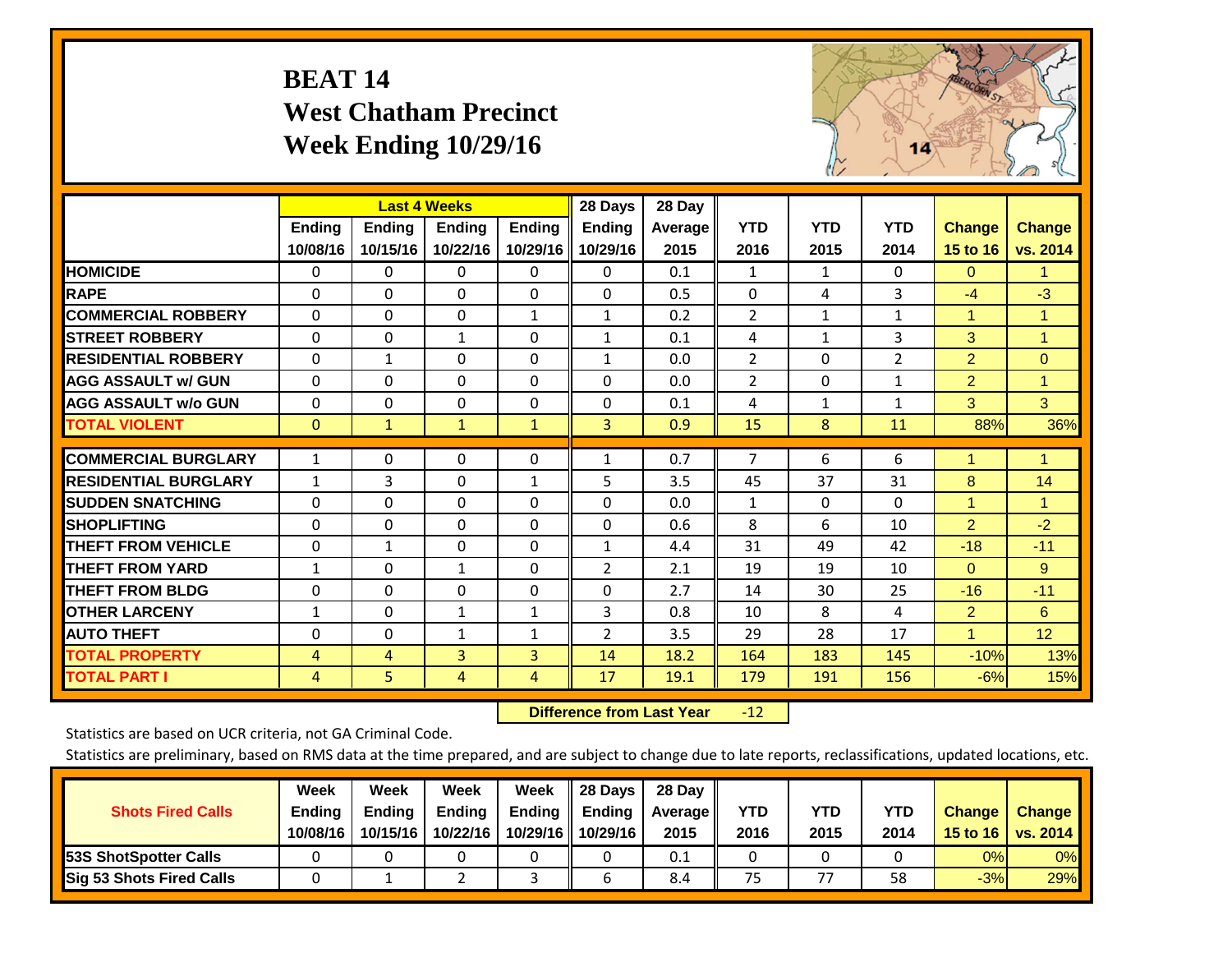# **BEAT 15 West Chatham Precinct Week Ending 10/29/16**



|                             |                           | <b>Last 4 Weeks</b>       |                           |                           | 28 Days                   | 28 Day          |                    |                    |                    |                           |                           |
|-----------------------------|---------------------------|---------------------------|---------------------------|---------------------------|---------------------------|-----------------|--------------------|--------------------|--------------------|---------------------------|---------------------------|
|                             | <b>Ending</b><br>10/08/16 | <b>Ending</b><br>10/15/16 | <b>Endina</b><br>10/22/16 | <b>Ending</b><br>10/29/16 | <b>Endina</b><br>10/29/16 | Average<br>2015 | <b>YTD</b><br>2016 | <b>YTD</b><br>2015 | <b>YTD</b><br>2014 | <b>Change</b><br>15 to 16 | <b>Change</b><br>vs. 2014 |
| <b>HOMICIDE</b>             | 0                         | 0                         | $\Omega$                  | 0                         | 0                         | 0.0             | $\overline{2}$     | $\Omega$           | 0                  | $\overline{2}$            | $\mathbf{2}$              |
| <b>RAPE</b>                 | 0                         | $\Omega$                  | $\Omega$                  | $\Omega$                  | 0                         | 0.2             | 1                  | $\overline{2}$     | $\mathbf{1}$       | $-1$                      | $\Omega$                  |
| <b>COMMERCIAL ROBBERY</b>   | $\Omega$                  | 0                         | $\Omega$                  | $\mathbf 0$               | $\Omega$                  | 0.2             | 4                  | 2                  | 0                  | $\overline{2}$            | $\overline{4}$            |
| <b>STREET ROBBERY</b>       | $\Omega$                  | $\Omega$                  | $\Omega$                  | $\Omega$                  | $\Omega$                  | 0.5             | 8                  | 5                  | 3                  | 3                         | 5                         |
| <b>RESIDENTIAL ROBBERY</b>  | $\Omega$                  | $\Omega$                  | $\Omega$                  | $\mathbf{0}$              | $\Omega$                  | 0.1             | $\overline{3}$     | 1                  | 3                  | $\overline{2}$            | $\Omega$                  |
| <b>AGG ASSAULT w/ GUN</b>   | $\Omega$                  | $\Omega$                  | $\Omega$                  | 1                         | $\mathbf{1}$              | 1.0             | 10                 | 10                 | 5                  | $\mathbf{0}$              | 5                         |
| <b>AGG ASSAULT w/o GUN</b>  | $\Omega$                  | $\Omega$                  | $\Omega$                  | $\Omega$                  | $\Omega$                  | 0.5             | 8                  | 6                  | 3                  | $\overline{2}$            | 5                         |
| <b>TOTAL VIOLENT</b>        | $\mathbf{0}$              | $\mathbf{0}$              | $\mathbf{0}$              | $\mathbf{1}$              | $\mathbf{1}$              | 2.4             | 36                 | 26                 | 15                 | 38%                       | 140%                      |
| <b>COMMERCIAL BURGLARY</b>  | $\mathbf{1}$              | $\Omega$                  | 1                         | 1                         | 3                         | 1.5             | 16                 | 13                 | 3                  | 3                         | 13                        |
| <b>RESIDENTIAL BURGLARY</b> | 2                         | 3                         | $\mathbf{0}$              | 1                         | 6                         | 5.1             | 42                 | 53                 | 47                 | $-11$                     | $-5$                      |
| <b>SUDDEN SNATCHING</b>     | $\Omega$                  | $\Omega$                  | $\Omega$                  | $\Omega$                  | $\Omega$                  | 0.0             | $\overline{2}$     | $\Omega$           | 1                  | 2                         | 1.                        |
| <b>SHOPLIFTING</b>          | $\Omega$                  | $\mathbf{1}$              | $\Omega$                  | 0                         | $\mathbf{1}$              | 0.8             | 16                 | 8                  | 5                  | 8                         | 11                        |
| <b>THEFT FROM VEHICLE</b>   | $\Omega$                  | 0                         | $\Omega$                  | 1                         | $\mathbf{1}$              | 4.5             | 33                 | 45                 | 32                 | $-12$                     | $\blacktriangleleft$      |
| <b>THEFT FROM YARD</b>      | $\Omega$                  | $\Omega$                  | $\Omega$                  | $\mathbf{0}$              | $\Omega$                  | 0.9             | 10                 | 9                  | 21                 | $\mathbf{1}$              | $-11$                     |
| <b>THEFT FROM BLDG</b>      | $\Omega$                  | $\mathbf{1}$              | $\Omega$                  | $\Omega$                  | $\mathbf{1}$              | 1.5             | 24                 | 13                 | 14                 | 11                        | 10                        |
| <b>OTHER LARCENY</b>        | $\mathbf{0}$              | $\mathbf{1}$              | $\mathbf{1}$              | $\Omega$                  | $\overline{2}$            | 0.0             | 4                  | 0                  | 4                  | $\overline{4}$            | $\mathbf{0}$              |
| <b>AUTO THEFT</b>           | $\mathbf 0$               | 0                         | $\overline{2}$            | $\overline{2}$            | 4                         | 3.0             | 22                 | 25                 | 23                 | $-3$                      | $-1$                      |
| <b>TOTAL PROPERTY</b>       | 3                         | 6                         | 4                         | 5                         | 18                        | 17.3            | 169                | 166                | 150                | 2%                        | 13%                       |
| <b>TOTAL PART I</b>         | 3                         | 6                         | 4                         | 6                         | 19                        | 19.6            | 205                | 192                | 165                | 7%                        | 24%                       |

 **Difference from Last Year**r 13

Statistics are based on UCR criteria, not GA Criminal Code.

| <b>Shots Fired Calls</b>        | Week<br><b>Ending</b><br>10/08/16 | Week<br><b>Endina</b><br>10/15/16 | Week<br>Ending<br>10/22/16 | Week<br>Ending<br>10/29/16 | 28 Days<br><b>Ending</b><br>10/29/16 | 28 Day<br>Average II<br>2015 | YTD<br>2016 | YTD<br>2015 | <b>YTD</b><br>2014 | <b>Change</b><br>15 to 16 $\vert$ | <b>Change</b><br>vs. 2014 |
|---------------------------------|-----------------------------------|-----------------------------------|----------------------------|----------------------------|--------------------------------------|------------------------------|-------------|-------------|--------------------|-----------------------------------|---------------------------|
| <b>153S ShotSpotter Calls</b>   |                                   |                                   |                            |                            |                                      | 0.0                          |             |             |                    | 0%                                | 0%                        |
| <b>Sig 53 Shots Fired Calls</b> |                                   |                                   |                            |                            |                                      | 9.7                          | 89          | 86          | 65                 | 3%                                | <b>37%</b>                |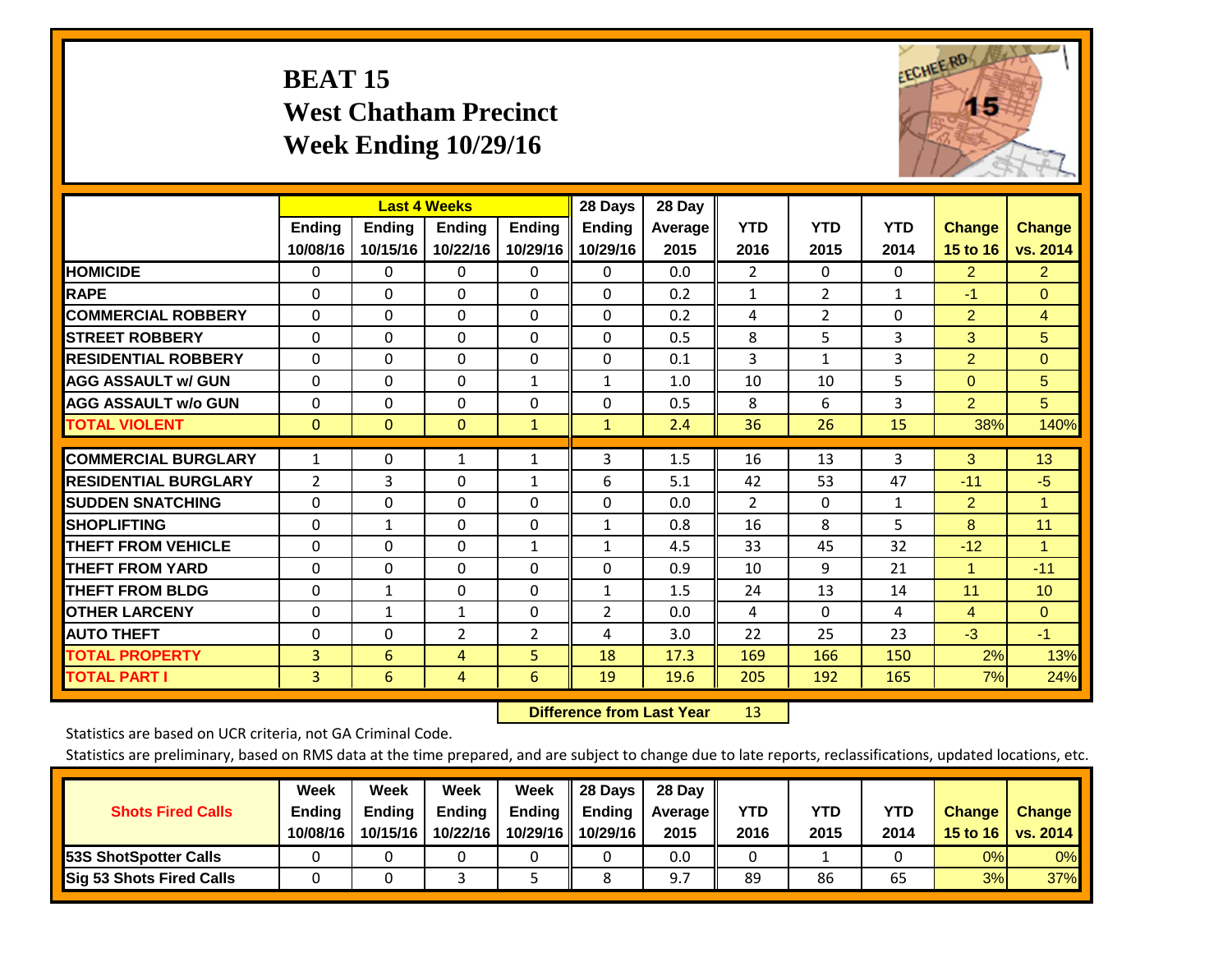# **BEAT 16 West Chatham Precinct Week Ending 10/29/16**



|                             |                           | <b>Last 4 Weeks</b>       |                           |                           | 28 Days                   | 28 Day            |                    |                    |                    |                           |                           |
|-----------------------------|---------------------------|---------------------------|---------------------------|---------------------------|---------------------------|-------------------|--------------------|--------------------|--------------------|---------------------------|---------------------------|
|                             | <b>Ending</b><br>10/08/16 | <b>Ending</b><br>10/15/16 | <b>Endina</b><br>10/22/16 | <b>Endina</b><br>10/29/16 | <b>Endina</b><br>10/29/16 | Average  <br>2015 | <b>YTD</b><br>2016 | <b>YTD</b><br>2015 | <b>YTD</b><br>2014 | <b>Change</b><br>15 to 16 | <b>Change</b><br>vs. 2014 |
| <b>HOMICIDE</b>             | 0                         | 0                         | $\Omega$                  | 0                         | 0                         | 0.0               | $\mathbf{0}$       | $\Omega$           | 0                  | $\mathbf{0}$              | $\Omega$                  |
| <b>RAPE</b>                 | 0                         | $\mathbf{1}$              | $\Omega$                  | $\Omega$                  | $\mathbf{1}$              | 0.1               | $\overline{2}$     | $\mathbf{1}$       | $\mathbf{1}$       | 1                         | 1                         |
| <b>COMMERCIAL ROBBERY</b>   | $\Omega$                  | 0                         | $\Omega$                  | $\mathbf{0}$              | $\Omega$                  | 0.3               | $\mathbf{1}$       | 4                  | 7                  | $-3$                      | $-6$                      |
| <b>ISTREET ROBBERY</b>      | $\Omega$                  | $\Omega$                  | $\Omega$                  | $\Omega$                  | $\Omega$                  | 0.4               | 5                  | 4                  | 3                  | $\overline{1}$            | $\overline{2}$            |
| <b>RESIDENTIAL ROBBERY</b>  | 0                         | 0                         | $\mathbf{0}$              | $\mathbf{0}$              | $\Omega$                  | 0.2               | 4                  | 2                  | 1                  | 2                         | 3                         |
| <b>AGG ASSAULT w/ GUN</b>   | $\mathbf{1}$              | 0                         | $\Omega$                  | $\mathbf{0}$              | $\mathbf{1}$              | 0.1               | 6                  | $\Omega$           | 1                  | 6                         | 5                         |
| <b>AGG ASSAULT w/o GUN</b>  | 2                         | $\mathbf{1}$              | $\mathbf{0}$              | $\Omega$                  | 3                         | 0.6               | 6                  | 8                  | $\overline{2}$     | $-2$                      | $\overline{4}$            |
| <b>TOTAL VIOLENT</b>        | 3                         | $\overline{2}$            | $\mathbf{0}$              | $\mathbf{0}$              | 5.                        | 1.7               | 24                 | 19                 | 15                 | 26%                       | 60%                       |
| <b>COMMERCIAL BURGLARY</b>  | $\Omega$                  | $\overline{2}$            | $\Omega$                  | $\mathbf{0}$              | 2                         | 0.5               | 10                 | 4                  | 5                  | 6                         | 5 <sup>5</sup>            |
| <b>RESIDENTIAL BURGLARY</b> | 0                         | 5                         | $\mathbf{0}$              | $\Omega$                  | 5                         | 3.4               | 31                 | 34                 | 13                 | $-3$                      | 18                        |
| <b>SUDDEN SNATCHING</b>     | 0                         | 0                         | $\mathbf{0}$              | $\mathbf{0}$              | $\Omega$                  | 0.0               | 1                  | 0                  | 1                  | 1                         | $\Omega$                  |
| <b>SHOPLIFTING</b>          | 0                         | 1                         | 1                         | 2                         | 4                         | 11.4              | 74                 | 129                | 146                | $-55$                     | $-72$                     |
| <b>THEFT FROM VEHICLE</b>   | 3                         | 0                         | $\overline{2}$            | 2                         | 7                         | 5.3               | 65                 | 42                 | 44                 | 23                        | 21                        |
| <b>THEFT FROM YARD</b>      | $\Omega$                  | $\Omega$                  | $\mathbf{0}$              | $\mathbf{0}$              | $\Omega$                  | 2.6               | 12                 | 29                 | 20                 | $-17$                     | $-8$                      |
| <b>THEFT FROM BLDG</b>      | 0                         | $\mathbf{1}$              | $\mathbf{1}$              | $\Omega$                  | $\overline{2}$            | 2.8               | 29                 | 33                 | 33                 | $-4$                      | $-4$                      |
| <b>OTHER LARCENY</b>        | $\Omega$                  | $\Omega$                  | $\Omega$                  | $\mathbf{1}$              | $\mathbf{1}$              | 0.4               | $\overline{2}$     | 4                  | 6                  | $-2$                      | $-4$                      |
| <b>AUTO THEFT</b>           | 1                         | 1                         | 1                         | $\mathbf{0}$              | 3                         | 3.0               | 32                 | 20                 | 14                 | 12                        | 18                        |
| <b>TOTAL PROPERTY</b>       | 4                         | 10                        | 5                         | 5                         | 24                        | 29.4              | 256                | 295                | 282                | $-13%$                    | $-9%$                     |
| <b>TOTAL PART I</b>         | $\overline{7}$            | 12                        | 5.                        | 5                         | 29                        | 31.1              | 280                | 314                | 297                | $-11%$                    | $-6%$                     |

 **Difference from Last Year**r -34

Statistics are based on UCR criteria, not GA Criminal Code.

| <b>Shots Fired Calls</b>        | Week<br><b>Ending</b><br>10/08/16 | Week<br><b>Endina</b><br>10/15/16 | Week<br>Ending<br>10/22/16 | Week<br>Ending<br>10/29/16 | 28 Days<br><b>Ending</b><br>10/29/16 | 28 Day<br>Average II<br>2015 | YTD<br>2016 | YTD<br>2015 | <b>YTD</b><br>2014 | <b>Change</b><br>15 to $16$ | <b>Change</b><br>vs. 2014 |
|---------------------------------|-----------------------------------|-----------------------------------|----------------------------|----------------------------|--------------------------------------|------------------------------|-------------|-------------|--------------------|-----------------------------|---------------------------|
| <b>153S ShotSpotter Calls</b>   |                                   |                                   |                            |                            |                                      | 0.0                          |             |             |                    | 0%                          | 0%                        |
| <b>Sig 53 Shots Fired Calls</b> |                                   |                                   |                            |                            | 10                                   | 5.2                          | 64          | 43          | ີ<br>33            | 49%l                        | 94%                       |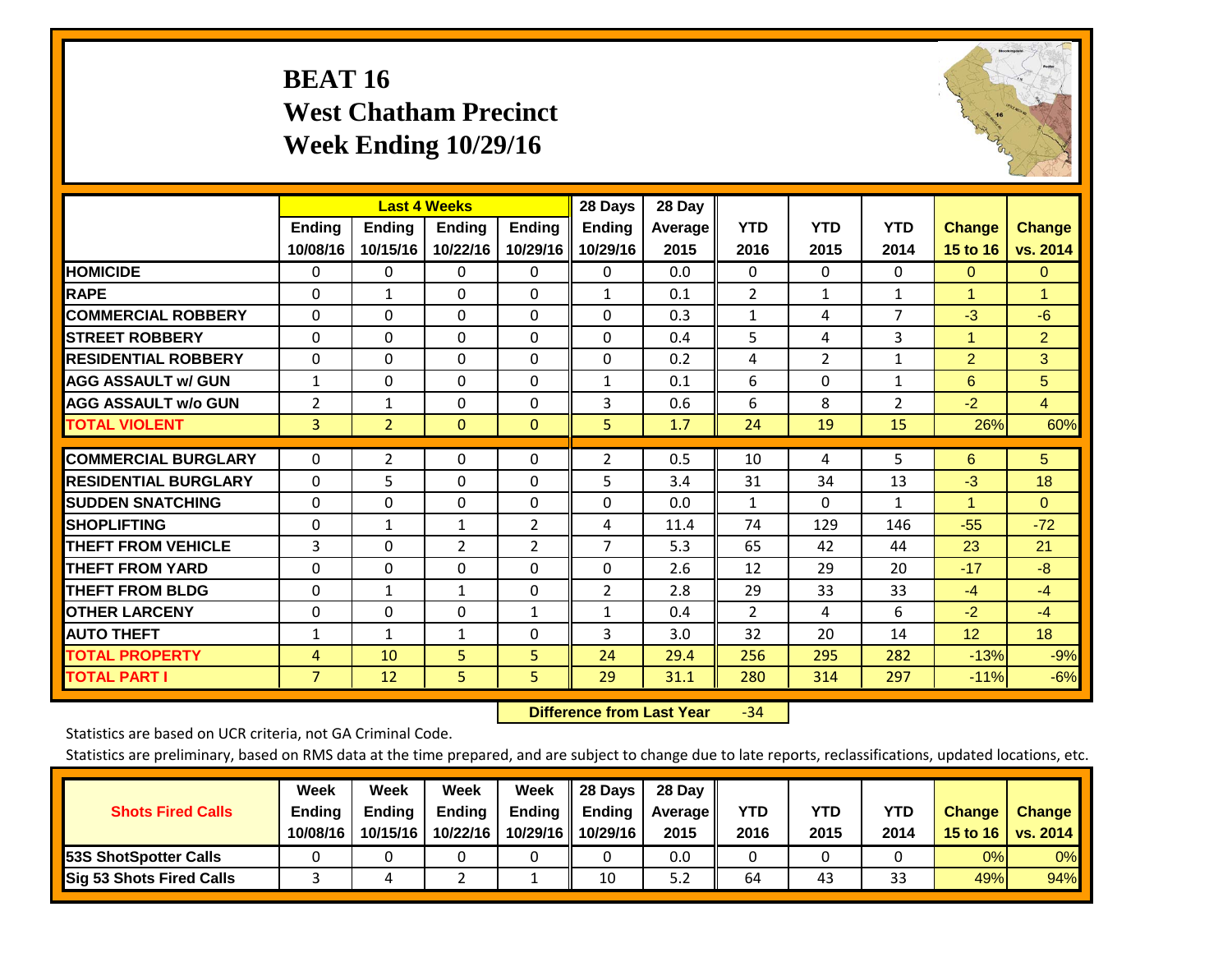

#### **COMPSTATDOWNTOWN PRECINCTWeek Ending 10/29/16**

**PRECINCT COMMANDER:**

**CAPT. JOY GELLATLY**



|                             | Week<br><b>Ending</b><br>10/29/16 | Week<br>Ending<br>10/22/16 | Weekly<br>Avq<br>2015 | 28-Day<br>Ending<br>10/29/16 | 28-Day<br>Ending<br>10/01/16 | Avg<br>28-Day<br>2015 | <b>YTD</b><br>2016 | <b>YTD</b><br>2015 | <b>YTD</b><br>2014 | <b>Change</b><br><b>15 to 16</b> | <b>Change</b><br>vs. 2014 |
|-----------------------------|-----------------------------------|----------------------------|-----------------------|------------------------------|------------------------------|-----------------------|--------------------|--------------------|--------------------|----------------------------------|---------------------------|
| <b>HOMICIDE</b>             | $\bf{0}$                          | 0                          | $\Omega$              | 0                            |                              |                       | 5.                 | 9                  | 3                  | $-4$                             | $\overline{2}$            |
| <b>RAPE</b>                 | $\bf{0}$                          | $\Omega$                   | $\Omega$              | $\bf{0}$                     |                              |                       | 9                  | 16                 | 11                 | $-7$                             | $-2$                      |
| <b>COMMERCIAL ROBBERY</b>   | $\bf{0}$                          | $\Omega$                   | $\Omega$              | $\mathbf{0}$                 | $\Omega$                     |                       | $\overline{7}$     | 11                 | 5                  | $-4$                             | $\overline{2}$            |
| <b>STREET ROBBERY</b>       | 3                                 | 5                          | $\mathbf{2}$          | 17                           | 14                           | 9                     | 141                | 97                 | 69                 | 44                               | 72                        |
| <b>RESIDENTIAL ROBBERY</b>  | $\bf{0}$                          | $\Omega$                   | $\Omega$              | $\bf{0}$                     | $\Omega$                     |                       | 5                  | 8                  | 2                  | $-3$                             | 3                         |
| <b>AGG ASSAULT w/ GUN</b>   | 1                                 |                            |                       | 6                            | 5                            | 4                     | 58                 | 46                 | 32                 | 12                               | 26                        |
| <b>AGG ASSAULT w/o GUN</b>  | $\mathbf{0}$                      | 3                          |                       | 6                            | 9                            | 4                     | 58                 | 40                 | 33                 | 18                               | 25                        |
| <b>TOTAL VIOLENT</b>        | 4                                 | 9                          | 5                     | 29                           | 30                           | 21                    | 283                | 227                | 155                | 25%                              | 83%                       |
| <b>COMMERCIAL BURGLARY</b>  |                                   |                            |                       |                              |                              |                       | 59                 | 25                 | 36                 | 34                               | 23                        |
|                             |                                   | 3                          |                       | 10                           |                              | 2                     |                    |                    |                    |                                  |                           |
| <b>RESIDENTIAL BURGLARY</b> | $\mathbf{2}$                      | 5                          | 3                     | 25                           | 10                           | 11                    | 124                | 117                | 107                | $\overline{7}$                   | 17                        |
| <b>SUDDEN SNATCHING</b>     | $\mathbf{0}$                      |                            |                       | 4                            | 8                            | 3                     | 46                 | 33                 | 26                 | 13                               | 20                        |
| <b>SHOPLIFTING</b>          | 5.                                | 3                          | 5                     | 17                           | 26                           | 19                    | 194                | 223                | 191                | $-29$                            | 3                         |
| <b>THEFT FROM VEHICLE</b>   | 6                                 | 15                         | 8                     | 42                           | 47                           | 32                    | 443                | 344                | 424                | 99                               | 19                        |
| <b>THEFT FROM YARD</b>      | 5                                 | 3                          | 4                     | 15                           | 22                           | 17                    | 176                | 192                | 230                | $-16$                            | $-54$                     |
| <b>THEFT FROM BLDG</b>      | 4                                 | 6                          | 4                     | 20                           | 26                           | 18                    | 240                | 187                | 217                | 53                               | 23                        |
| <b>OTHER LARCENY</b>        | $\bf{0}$                          | $\Omega$                   | $\Omega$              |                              | 3                            | $\overline{2}$        | 20                 | 17                 | 24                 | 3                                | $-4$                      |
| <b>AUTO THEFT</b>           | 8                                 | 4                          | 4                     | 26                           | 17                           | 16                    | 165                | 166                | 121                | $-1$                             | 44                        |
| <b>TOTAL PROPERTY</b>       | 31                                | 40                         | 30                    | 160                          | 166                          | 119                   | 1467               | 1304               | 1376               | 13%                              | 7%                        |
| <b>TOTAL PART I</b>         | 35                                | 49                         | 35                    | 189                          | 196                          | 139                   | 1750               | 1531               | 1531               | 14%                              | 14%                       |

Statistics are based on UCR criteria, not GA Criminal Code. **Difference from Last Year** 219

| <b>Citizen Initiated Calls</b>  | <b>Week</b><br><b>Ending</b><br>10/29/16 | Week<br><b>Ending</b><br>10/22/16 | Weekly<br>Avg<br>2015 | $28$ -Day<br><b>Ending</b><br>10/29/16 | $28-Day$<br><b>Ending</b><br>10/01/16 | Avg<br>$28$ -Day<br>2015 | YTD<br>2016 | YTD<br>2015 | YTD<br>2014 | <b>Change</b><br><b>15 to 16</b> | <b>Change</b><br>vs. 2014 |
|---------------------------------|------------------------------------------|-----------------------------------|-----------------------|----------------------------------------|---------------------------------------|--------------------------|-------------|-------------|-------------|----------------------------------|---------------------------|
| <b>Midnight Shift</b>           | 121                                      | 127                               | 121                   | 478                                    | 511                                   | 484                      | 5131        | 5283        | 5145        | $-152$                           | $-14$                     |
| Day Shift                       | 241                                      | 257                               | 233                   | 967                                    | 886                                   | 931                      | 9539        | 10326       | 9824        | $-787$                           | $-285$                    |
| <b>Afternoon Shift</b>          | 260                                      | 253                               | 252                   | 1047                                   | 996                                   | 1010                     | 10541       | 11117       | 10795       | $-576$                           | $-254$                    |
| <b>TOTAL CITIZEN CFS</b>        | 622                                      | 637                               | 606                   | 2492                                   | 2393                                  | 2425                     | 25211       | 26726       | 25763       | $-5.7%$                          | $-2.1%$                   |
| <b>53S ShotSpotter Calls</b>    |                                          |                                   |                       | 21                                     | 15                                    | 25                       | 320         | 230         |             | 90                               | 320                       |
| <b>Sig 53 Shots Fired Calls</b> |                                          |                                   | 10                    | 39                                     | 45                                    | 38                       | 466         | 339         | 282         | 127                              | 184                       |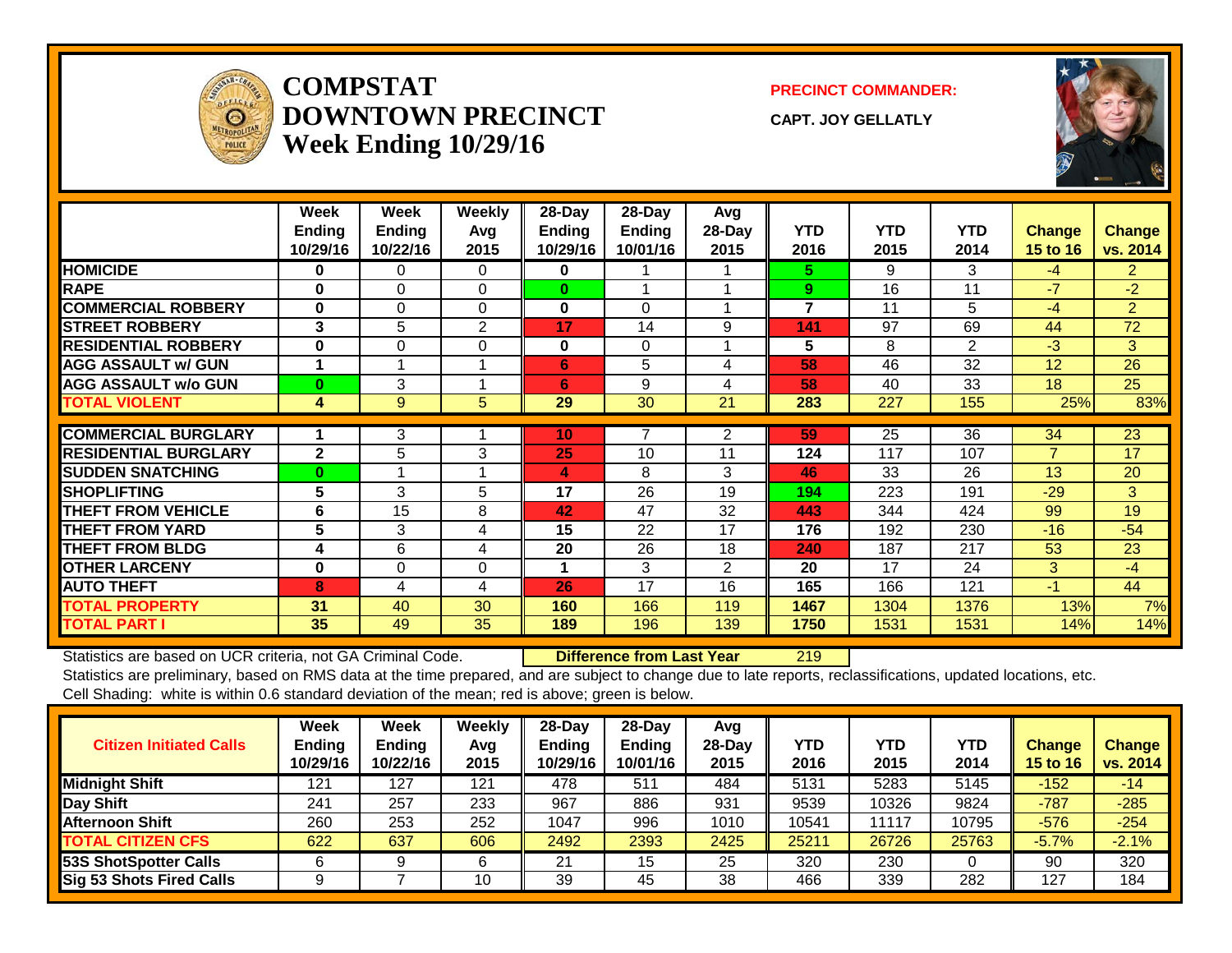### **BEAT 21 Downtown Precinct Week Ending 10/29/16**



|                             |               | <b>Last 4 Weeks</b> |                |               | 28 Days        | 28 Day  |                |                |              |                      |                 |
|-----------------------------|---------------|---------------------|----------------|---------------|----------------|---------|----------------|----------------|--------------|----------------------|-----------------|
|                             | <b>Ending</b> | <b>Ending</b>       | <b>Endina</b>  | <b>Ending</b> | Ending         | Average | <b>YTD</b>     | <b>YTD</b>     | <b>YTD</b>   | <b>Change</b>        | <b>Change</b>   |
|                             | 10/08/16      | 10/15/16            | 10/22/16       | 10/29/16      | 10/29/16       | 2015    | 2016           | 2015           | 2014         | 15 to 16             | vs. 2014        |
| <b>HOMICIDE</b>             | 0             | $\mathbf{0}$        | $\Omega$       | $\Omega$      | $\mathbf{0}$   | 0.2     | $\overline{2}$ | $\overline{2}$ | $\mathbf{1}$ | $\mathbf{0}$         | 1.              |
| <b>RAPE</b>                 | $\Omega$      | 0                   | $\Omega$       | $\mathbf{0}$  | $\Omega$       | 0.2     | $\mathbf{1}$   | 2              | 3            | $-1$                 | $-2$            |
| <b>COMMERCIAL ROBBERY</b>   | $\Omega$      | 0                   | $\Omega$       | $\Omega$      | $\Omega$       | 0.2     | 4              | 3              | $\mathbf{1}$ | $\blacktriangleleft$ | 3               |
| <b>STREET ROBBERY</b>       | $\Omega$      | $\Omega$            | $\Omega$       | $\Omega$      | $\Omega$       | 1.0     | 8              | 11             | 8            | $-3$                 | $\Omega$        |
| <b>RESIDENTIAL ROBBERY</b>  | $\Omega$      | $\Omega$            | $\Omega$       | $\mathbf{0}$  | $\Omega$       | 0.2     | $\mathbf{1}$   | 3              | $\Omega$     | $-2$                 | $\mathbf{1}$    |
| <b>AGG ASSAULT w/ GUN</b>   | $\Omega$      | 0                   | $\mathbf{0}$   | 0             | $\Omega$       | 1.3     | 10             | 12             | 6            | $-2$                 | $\overline{4}$  |
| <b>AGG ASSAULT w/o GUN</b>  | $\Omega$      | $\Omega$            | $\mathbf{1}$   | $\mathbf{0}$  | $\mathbf{1}$   | 0.7     | 16             | 9              | 10           | $\overline{7}$       | 6               |
| <b>TOTAL VIOLENT</b>        | $\mathbf{0}$  | $\mathbf{0}$        | $\mathbf{1}$   | $\mathbf{0}$  | $\mathbf{1}$   | 3.8     | 42             | 42             | 29           | 0%                   | 45%             |
| <b>COMMERCIAL BURGLARY</b>  | $\Omega$      |                     | $\overline{2}$ | $\Omega$      | 3              | 0.3     | 8              | $\overline{2}$ | 8            | 6                    | $\Omega$        |
|                             |               | $\mathbf{1}$        |                |               |                |         |                |                |              |                      |                 |
| <b>RESIDENTIAL BURGLARY</b> | $\Omega$      | 6                   | 1              | $\mathbf{0}$  | $\overline{7}$ | 3.4     | 22             | 38             | 32           | $-16$                | $-10$           |
| <b>ISUDDEN SNATCHING</b>    | $\Omega$      | $\Omega$            | $\mathbf{0}$   | $\mathbf{0}$  | $\Omega$       | 0.1     | 1              | 1              | 1            | $\mathbf{0}$         | $\Omega$        |
| <b>SHOPLIFTING</b>          | 1             | 1                   | $\overline{2}$ | $\mathbf{0}$  | 4              | 2.1     | 19             | 26             | 24           | $-7$                 | $-5$            |
| <b>THEFT FROM VEHICLE</b>   | 1             | 1                   | $\Omega$       | $\Omega$      | 2              | 3.5     | 27             | 40             | 28           | $-13$                | $-1$            |
| <b>THEFT FROM YARD</b>      | $\Omega$      | $\Omega$            | $\mathbf{1}$   | $\Omega$      | $\mathbf{1}$   | 1.0     | 18             | 10             | 20           | 8                    | $-2$            |
| <b>THEFT FROM BLDG</b>      | 1             | 0                   | $\mathbf{1}$   | $\Omega$      | $\overline{2}$ | 2.1     | 23             | 23             | 27           | $\mathbf{0}$         | $-4$            |
| <b>OTHER LARCENY</b>        | $\Omega$      | 0                   | $\Omega$       | $\mathbf{0}$  | 0              | 0.1     | 1              | 1              | 3            | $\Omega$             | $-2$            |
| <b>AUTO THEFT</b>           | 0             | $\Omega$            | $\Omega$       | $\Omega$      | $\Omega$       | 3.4     | 28             | 34             | 18           | $-6$                 | 10 <sub>1</sub> |
| <b>TOTAL PROPERTY</b>       | 3             | 9                   | $\overline{7}$ | $\mathbf{0}$  | 19             | 16.0    | 147            | 175            | 161          | $-16%$               | $-9%$           |
| <b>TOTAL PART I</b>         | 3             | 9                   | 8              | $\mathbf{0}$  | 20             | 19.7    | 189            | 217            | 190          | $-13%$               | $-1%$           |

 **Difference from Last Year**‐28

Statistics are based on UCR criteria, not GA Criminal Code.

| <b>Shots Fired Calls</b>        | Week<br><b>Ending</b><br>10/08/16 | Week<br><b>Endina</b><br>10/15/16 | Week<br>Ending<br>10/22/16 | Week<br>Ending<br>10/29/16 | 28 Days<br><b>Ending</b><br>10/29/16 | 28 Day<br>Average II<br>2015 | YTD<br>2016 | YTD<br>2015 | <b>YTD</b><br>2014 | <b>Change</b><br>15 to 16 $\vert$ | <b>Change</b><br>vs. 2014 |
|---------------------------------|-----------------------------------|-----------------------------------|----------------------------|----------------------------|--------------------------------------|------------------------------|-------------|-------------|--------------------|-----------------------------------|---------------------------|
| <b>153S ShotSpotter Calls</b>   |                                   |                                   |                            |                            |                                      | 0.0                          |             |             |                    | 0%                                | 0%                        |
| <b>Sig 53 Shots Fired Calls</b> |                                   |                                   |                            |                            |                                      | 9.3                          | 101         | 75          | 56                 | 35%                               | 80%                       |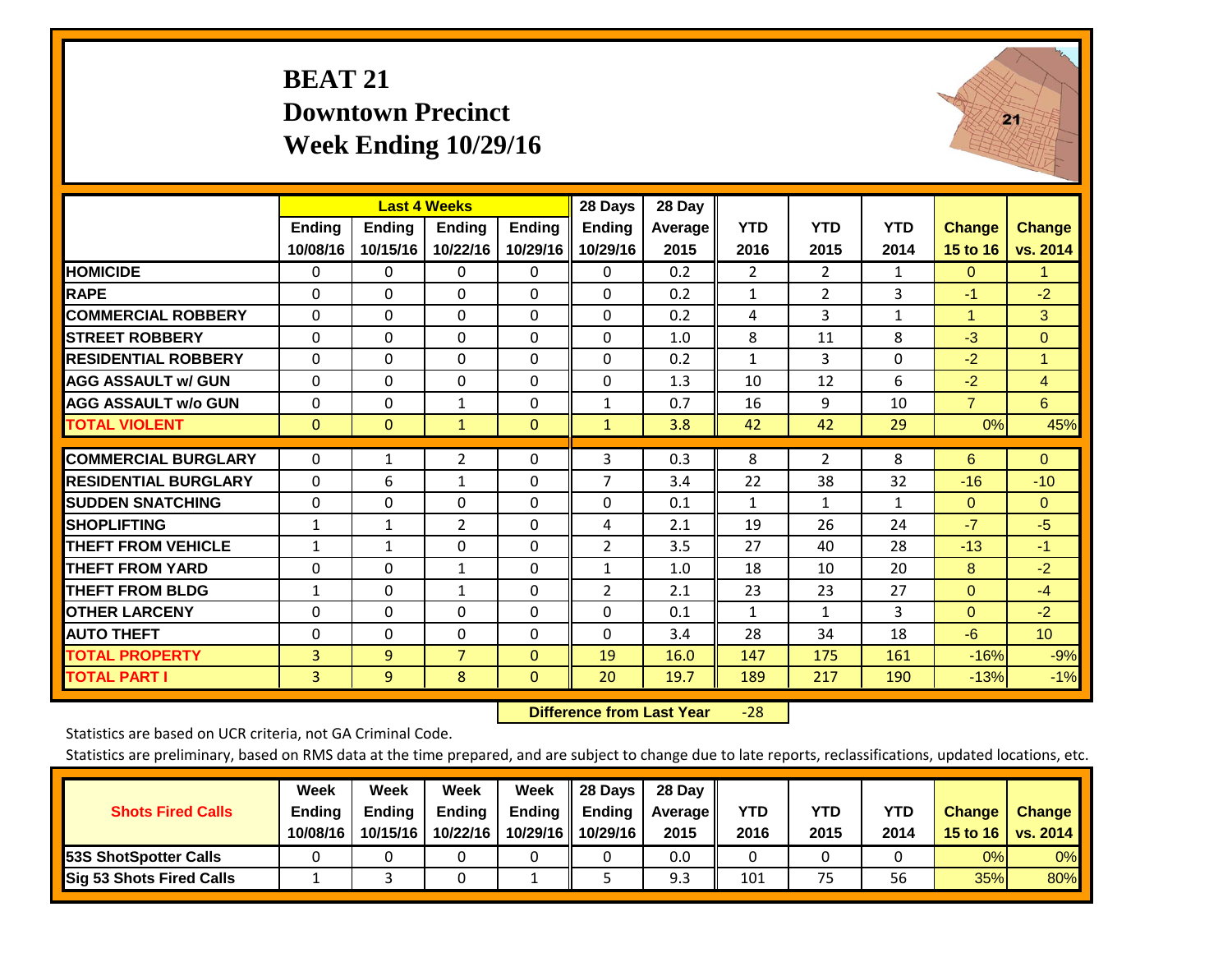| <b>BEAT 22</b>           |
|--------------------------|
| <b>Downtown Precinct</b> |
| Week Ending $10/29/16$   |



|                             |                | <b>Last 4 Weeks</b> |                |                | 28 Days        | 28 Day  |                |                |            |                         |                |
|-----------------------------|----------------|---------------------|----------------|----------------|----------------|---------|----------------|----------------|------------|-------------------------|----------------|
|                             | Ending         | <b>Ending</b>       | <b>Endina</b>  | <b>Ending</b>  | Ending         | Average | <b>YTD</b>     | <b>YTD</b>     | <b>YTD</b> | <b>Change</b>           | <b>Change</b>  |
|                             | 10/08/16       | 10/15/16            | 10/22/16       | 10/29/16       | 10/29/16       | 2015    | 2016           | 2015           | 2014       | 15 to 16                | vs. 2014       |
| <b>HOMICIDE</b>             | 0              | 0                   | 0              | 0              | $\mathbf{0}$   | 0.1     | $\Omega$       | 1              | 0          | $-1$                    | $\mathbf{0}$   |
| <b>RAPE</b>                 | $\Omega$       | $\Omega$            | $\Omega$       | 0              | $\Omega$       | 0.4     | 5              | 5              | 0          | $\Omega$                | 5              |
| <b>COMMERCIAL ROBBERY</b>   | $\Omega$       | 0                   | $\Omega$       | 0              | $\Omega$       | 0.2     | $\mathbf{1}$   | $\overline{2}$ | 0          | -1                      | 1              |
| <b>STREET ROBBERY</b>       | $\overline{2}$ | $\mathbf{1}$        | $\overline{2}$ | 3              | 8              | 2.3     | 34             | 24             | 15         | 10 <sup>1</sup>         | 19             |
| <b>RESIDENTIAL ROBBERY</b>  | $\Omega$       | 0                   | $\Omega$       | 0              | $\Omega$       | 0.0     | $\mathbf{0}$   | $\Omega$       | 0          | $\Omega$                | $\mathbf{0}$   |
| <b>AGG ASSAULT w/ GUN</b>   | $\Omega$       | $\Omega$            | $\Omega$       | $\Omega$       | $\Omega$       | 0.5     | 5              | 5              | 4          | $\Omega$                | $\mathbf{1}$   |
| <b>AGG ASSAULT w/o GUN</b>  | $\Omega$       | 1                   | $\Omega$       | $\Omega$       | 1              | 0.7     | 8              | 7              | 8          | $\overline{\mathbf{A}}$ | $\Omega$       |
| <b>TOTAL VIOLENT</b>        | $\overline{2}$ | $\overline{2}$      | $\overline{2}$ | 3              | 9              | 4.1     | 53             | 44             | 27         | 20%                     | 96%            |
| <b>COMMERCIAL BURGLARY</b>  | $\mathbf{1}$   | $\mathbf 0$         | 0              | 0              | 1              | 0.5     | 10             | $\overline{7}$ | 8          | 3                       | 2 <sup>1</sup> |
| <b>RESIDENTIAL BURGLARY</b> | $\mathbf{0}$   | $\Omega$            | $\Omega$       | $\Omega$       | $\Omega$       | 0.0     | $\overline{7}$ | $\Omega$       | 0          | $\overline{7}$          | $\overline{7}$ |
| <b>SUDDEN SNATCHING</b>     | $\mathbf{1}$   | 0                   | 1              | 0              | 2              | 1.3     | 31             | 15             | 16         | 16                      | 15             |
| <b>SHOPLIFTING</b>          | $\Omega$       | $\mathbf{1}$        | $\Omega$       | $\mathbf{1}$   | 2              | 2.1     | 35             | 24             | 26         | 11                      | 9              |
| <b>THEFT FROM VEHICLE</b>   | 3              |                     | 3              |                | $\overline{7}$ | 5.8     |                | 56             | 83         |                         | 26             |
|                             |                | $\mathbf{1}$        |                | 0              |                |         | 109            |                |            | 53                      |                |
| <b>THEFT FROM YARD</b>      | 0              | $\mathbf{1}$        | $\Omega$       | 0              | $\mathbf{1}$   | 4.1     | 38             | 48             | 39         | $-10$                   | $-1$           |
| <b>THEFT FROM BLDG</b>      | $\mathbf{1}$   | 2                   | 3              | 3              | 9              | 5.8     | 92             | 63             | 72         | 29                      | 20             |
| <b>OTHER LARCENY</b>        | 0              | 0                   | $\Omega$       | 0              | $\Omega$       | 0.1     | 3              | $\mathbf{1}$   | 11         | 2                       | $-8$           |
| <b>AUTO THEFT</b>           | $\mathbf{1}$   | $\Omega$            | $\Omega$       | 3              | 4              | 1.8     | 30             | 17             | 12         | 13                      | 18             |
| <b>TOTAL PROPERTY</b>       | $\overline{7}$ | 5                   | $\overline{7}$ | $\overline{7}$ | 26             | 21.4    | 355            | 231            | 267        | 54%                     | 33%            |
| <b>TOTAL PART I</b>         | 9              | $\overline{7}$      | 9              | 10             | 35             | 25.5    | 408            | 275            | 294        | 48%                     | 39%            |

 **Difference from Last Year**r 133

Statistics are based on UCR criteria, not GA Criminal Code.

| <b>Shots Fired Calls</b>        | Week<br><b>Ending</b><br>10/08/16 | Week<br><b>Endina</b><br>10/15/16 | Week<br>Ending<br>10/22/16 | Week<br>Ending<br>10/29/16 | 28 Days<br><b>Ending</b><br>10/29/16 | 28 Day<br>Average II<br>2015 | YTD<br>2016 | YTD<br>2015 | <b>YTD</b><br>2014 | <b>Change</b><br>15 to 16 $\vert$ | <b>Change</b><br>vs. 2014 |
|---------------------------------|-----------------------------------|-----------------------------------|----------------------------|----------------------------|--------------------------------------|------------------------------|-------------|-------------|--------------------|-----------------------------------|---------------------------|
| <b>153S ShotSpotter Calls</b>   |                                   |                                   |                            |                            |                                      | 1.1                          |             |             |                    | 0%                                | 0%                        |
| <b>Sig 53 Shots Fired Calls</b> |                                   |                                   |                            |                            |                                      | 2.4                          | 19          | 26          | 19                 | $-27%$                            | 0%                        |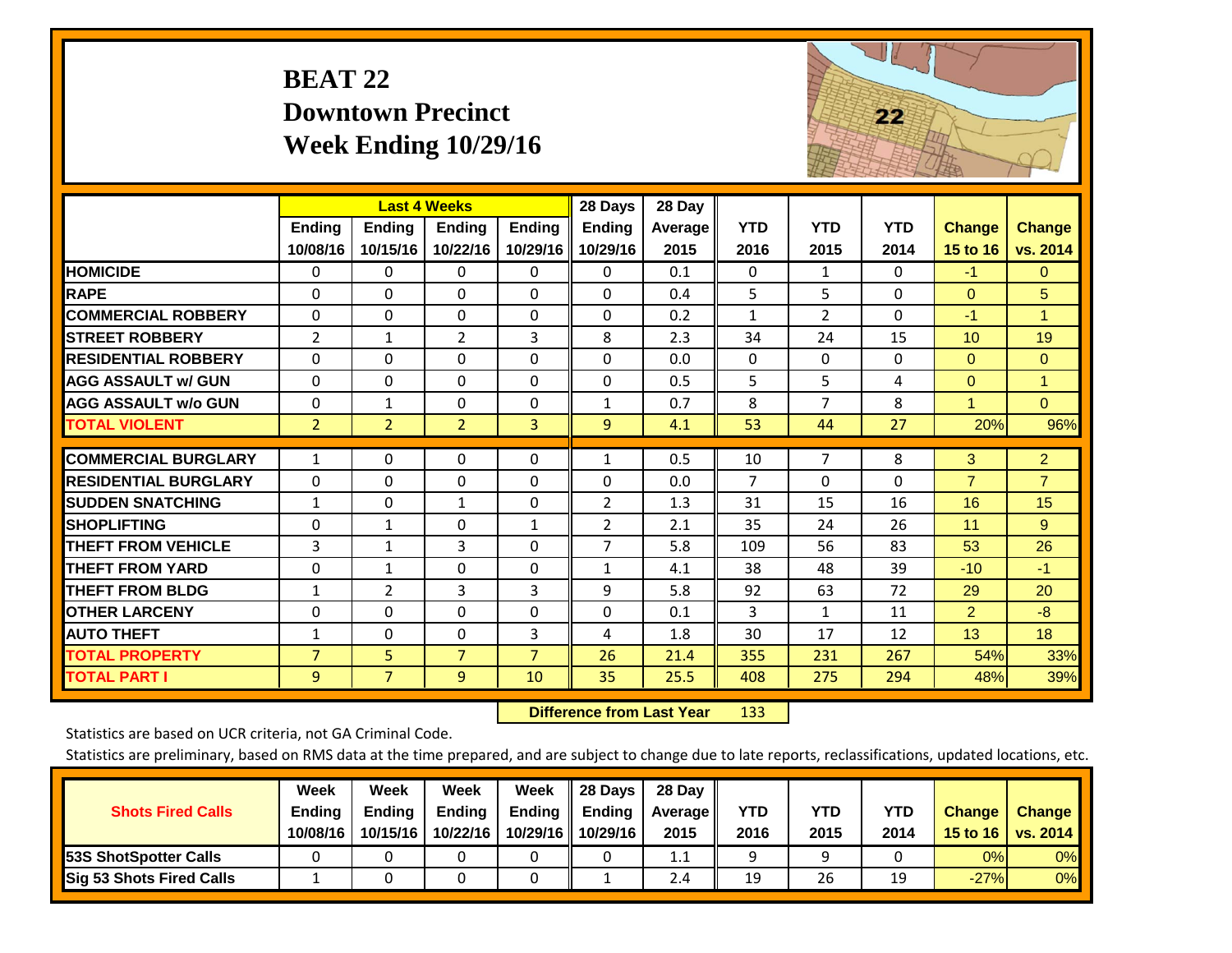## **BEAT 23 Downtown Precinct Week Ending 10/29/16**



|                             |                | <b>Last 4 Weeks</b> |               |                | 28 Days        | 28 Day  |                |                |                |                |                |
|-----------------------------|----------------|---------------------|---------------|----------------|----------------|---------|----------------|----------------|----------------|----------------|----------------|
|                             | <b>Ending</b>  | <b>Ending</b>       | <b>Endina</b> | <b>Ending</b>  | <b>Ending</b>  | Average | <b>YTD</b>     | <b>YTD</b>     | <b>YTD</b>     | <b>Change</b>  | <b>Change</b>  |
|                             | 10/08/16       | 10/15/16            | 10/22/16      | 10/29/16       | 10/29/16       | 2015    | 2016           | 2015           | 2014           | 15 to 16       | vs. 2014       |
| <b>HOMICIDE</b>             | 0              | 0                   | $\Omega$      | $\mathbf{0}$   | $\Omega$       | 0.2     | $\mathbf{0}$   | $\overline{2}$ | 1              | $-2$           | $-1$           |
| <b>RAPE</b>                 | $\Omega$       | $\Omega$            | $\Omega$      | $\Omega$       | $\Omega$       | 0.2     | 1              | $\overline{2}$ | 1              | $-1$           | $\Omega$       |
| <b>COMMERCIAL ROBBERY</b>   | $\Omega$       | 0                   | $\mathbf{0}$  | $\Omega$       | 0              | 0.0     | $\mathbf{0}$   | 0              | 0              | $\Omega$       | $\mathbf{0}$   |
| <b>STREET ROBBERY</b>       | 1              | $\Omega$            | $\mathbf{1}$  | $\Omega$       | $\overline{2}$ | 1.3     | 17             | 15             | 6              | $\overline{2}$ | 11             |
| <b>RESIDENTIAL ROBBERY</b>  | $\Omega$       | $\Omega$            | $\Omega$      | 0              | $\Omega$       | 0.2     | $\mathbf{1}$   | $\overline{2}$ | 0              | $-1$           | $\blacksquare$ |
| <b>AGG ASSAULT w/ GUN</b>   | $\Omega$       | 1                   | $\mathbf{0}$  | $\Omega$       | $\mathbf{1}$   | 0.8     | $\overline{7}$ | 9              | 3              | $-2$           | $\overline{4}$ |
| <b>AGG ASSAULT w/o GUN</b>  | $\mathbf{1}$   | 1                   | $\mathbf{0}$  | 0              | $\overline{2}$ | 0.5     | 10             | 4              | $\mathbf{1}$   | 6              | 9              |
| <b>TOTAL VIOLENT</b>        | $\overline{2}$ | $\overline{2}$      | $\mathbf{1}$  | $\mathbf{0}$   | 5              | 3.1     | 36             | 34             | 12             | 6%             | 200%           |
| <b>COMMERCIAL BURGLARY</b>  | $\Omega$       | $\Omega$            | $\Omega$      | $\mathbf{0}$   | $\Omega$       | 0.0     | 1              | $\Omega$       | $\overline{2}$ |                | $-1$           |
| <b>RESIDENTIAL BURGLARY</b> | $\Omega$       | 3                   | $\mathbf{0}$  | $\Omega$       | 3              | 0.9     | 14             | 11             | 11             | 3              | 3              |
| <b>SUDDEN SNATCHING</b>     | $\mathbf{1}$   | 1                   | $\mathbf{0}$  | $\Omega$       | $\overline{2}$ | 0.2     | 5              | 3              | $\overline{2}$ | $\overline{2}$ | 3              |
| <b>SHOPLIFTING</b>          | 0              | 0                   | $\Omega$      | 0              | $\Omega$       | 2.2     | 19             | 25             | $\overline{7}$ | $-6$           | 12             |
| <b>THEFT FROM VEHICLE</b>   | $\Omega$       | $\Omega$            | $\Omega$      | $\overline{2}$ | $\overline{2}$ | 4.3     | 47             | 45             | 34             | $\overline{2}$ | 13             |
| <b>THEFT FROM YARD</b>      | $\Omega$       | $\Omega$            | $\mathbf{0}$  | $\mathbf{1}$   | $\mathbf{1}$   | 1.0     | 18             | 12             | 17             | 6              | $\mathbf{1}$   |
| <b>THEFT FROM BLDG</b>      | $\mathbf{1}$   | 1                   | $\mathbf{0}$  | $\Omega$       | $\overline{2}$ | 2.5     | 36             | 24             | 20             | 12             | 16             |
| <b>OTHER LARCENY</b>        | 0              | 0                   | $\mathbf{0}$  | 0              | $\Omega$       | 0.1     | $\mathbf{1}$   | $\mathbf{1}$   | 0              | $\Omega$       | 1              |
| <b>AUTO THEFT</b>           | $\Omega$       | $\overline{2}$      | $\mathbf{0}$  | $\mathbf{1}$   | 3              | 1.8     | 19             | 17             | 5              | $\overline{2}$ | 14             |
| <b>TOTAL PROPERTY</b>       | $\overline{2}$ | $\overline{7}$      | $\mathbf{0}$  | 4              | 13             | 13.0    | 160            | 138            | 98             | 16%            | 63%            |
| <b>TOTAL PART I</b>         | 4              | 9                   | $\mathbf{1}$  | 4              | 18             | 16.0    | 196            | 172            | 110            | 14%            | 78%            |

 **Difference from Last Year**r 24

Statistics are based on UCR criteria, not GA Criminal Code.

| <b>Shots Fired Calls</b>        | Week<br><b>Ending</b><br>10/08/16 | Week<br><b>Endina</b><br>10/15/16 | <b>Week</b><br><b>Ending</b><br>10/22/16 | Week<br>Ending<br>10/29/16 | 28 Days<br><b>Ending</b><br>10/29/16 | 28 Day<br>Average II<br>2015 | YTD<br>2016 | YTD<br>2015 | <b>YTD</b><br>2014 | <b>Change</b><br>15 to $16$ | <b>Change</b><br>vs. 2014 |
|---------------------------------|-----------------------------------|-----------------------------------|------------------------------------------|----------------------------|--------------------------------------|------------------------------|-------------|-------------|--------------------|-----------------------------|---------------------------|
| 53S ShotSpotter Calls           |                                   |                                   |                                          |                            |                                      | 5.3                          | 36          | 49          |                    | 0%                          | 0%                        |
| <b>Sig 53 Shots Fired Calls</b> |                                   |                                   |                                          |                            |                                      | 3.1                          | 34          | 30          | 18                 | 13%                         | 89%                       |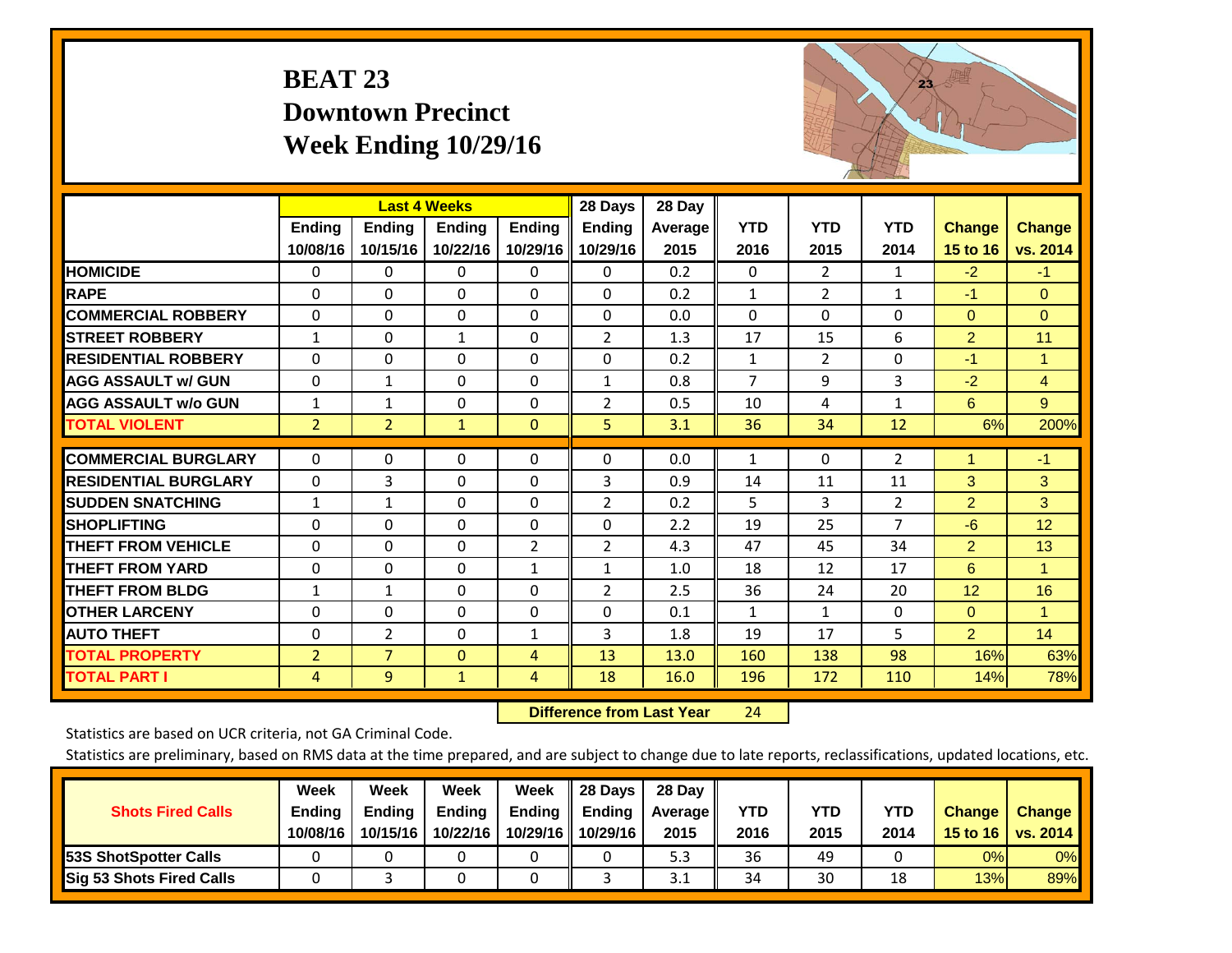## **BEAT 24 Downtown Precinct Week Ending 10/29/16**



|                             |                           | <b>Last 4 Weeks</b>       |                          |                           | 28 Days                   | 28 Day          |                      |                    |                    |                           |                           |
|-----------------------------|---------------------------|---------------------------|--------------------------|---------------------------|---------------------------|-----------------|----------------------|--------------------|--------------------|---------------------------|---------------------------|
|                             | <b>Ending</b><br>10/08/16 | <b>Ending</b><br>10/15/16 | Endina<br>10/22/16       | <b>Endina</b><br>10/29/16 | <b>Ending</b><br>10/29/16 | Average<br>2015 | <b>YTD</b><br>2016   | <b>YTD</b><br>2015 | <b>YTD</b><br>2014 | <b>Change</b><br>15 to 16 | <b>Change</b><br>vs. 2014 |
| <b>HOMICIDE</b>             | 0                         | 0                         | $\Omega$                 | $\Omega$                  | 0                         | 0.0             | 1                    | 0                  | 1                  | 1                         | $\mathbf{0}$              |
| <b>RAPE</b>                 | $\Omega$                  | 0                         | $\Omega$                 | 0                         | $\Omega$                  | 0.4             | 0                    | 5                  | $\overline{2}$     | $-5$                      | $-2$                      |
| <b>COMMERCIAL ROBBERY</b>   | $\Omega$                  | $\Omega$                  | $\Omega$                 | $\mathbf{0}$              | $\Omega$                  | 0.1             | $\mathbf{1}$         | 1                  | $\Omega$           | $\mathbf{0}$              | $\mathbf{1}$              |
| <b>STREET ROBBERY</b>       | $\Omega$                  | 2                         | 2                        | $\mathbf{0}$              | 4                         | 1.6             | 37                   | 19                 | 17                 | 18                        | 20                        |
| <b>RESIDENTIAL ROBBERY</b>  | $\Omega$                  | $\Omega$                  | $\Omega$                 | $\Omega$                  | $\Omega$                  | 0.2             | $\overline{2}$       | $\mathbf{1}$       | 1                  | 1                         | 1.                        |
| <b>AGG ASSAULT w/ GUN</b>   | $\Omega$                  | 0                         | $\Omega$                 | $\mathbf{0}$              | $\Omega$                  | 0.2             | $\Omega$             | $\overline{2}$     | 3                  | $-2$                      | $-3$                      |
| <b>AGG ASSAULT w/o GUN</b>  | $\Omega$                  | $\Omega$                  | $\mathbf{1}$             | $\mathbf{0}$              | $\mathbf{1}$              | 0.3             | 4                    | 4                  | 3                  | $\mathbf{0}$              | $\mathbf{1}$              |
| <b>TOTAL VIOLENT</b>        | $\mathbf{0}$              | $\overline{2}$            | 3                        | $\mathbf{0}$              | 5.                        | 2.7             | 45                   | 32                 | 27                 | 41%                       | 67%                       |
| <b>COMMERCIAL BURGLARY</b>  | $\mathbf{1}$              | 0                         | $\Omega$                 | $\mathbf 0$               | 1                         | 0.1             | 5                    | $\mathbf 1$        | 8                  | 4                         | $-3$                      |
| <b>RESIDENTIAL BURGLARY</b> |                           |                           |                          |                           | 6                         | 1.5             |                      |                    | 22                 | 1                         | $-6$                      |
| <b>ISUDDEN SNATCHING</b>    | $\mathbf{1}$<br>$\Omega$  | 2<br>$\Omega$             | $\mathbf{1}$<br>$\Omega$ | 2<br>$\Omega$             | $\Omega$                  | 0.5             | 16<br>$\overline{7}$ | 15<br>7            | 3                  | $\mathbf{0}$              | $\overline{4}$            |
| <b>SHOPLIFTING</b>          | $\Omega$                  | 3                         | $\mathbf{1}$             | $\Omega$                  | 4                         | 7.7             | 59                   | 93                 | 70                 | $-34$                     |                           |
| <b>THEFT FROM VEHICLE</b>   |                           |                           |                          | 3                         |                           |                 |                      |                    |                    |                           | $-11$                     |
| <b>THEFT FROM YARD</b>      | 4                         | $\mathbf{1}$              | 4<br>2                   | 3                         | 12                        | 9.5             | 115<br>58            | 103<br>73          | 128<br>89          | 12<br>$-15$               | $-13$                     |
|                             | $\mathbf{1}$              | $\overline{2}$            |                          |                           | 8                         | 6.5             |                      |                    |                    |                           | $-31$                     |
| <b>THEFT FROM BLDG</b>      | $\mathbf{1}$              | $\Omega$                  | $\Omega$                 | $\Omega$                  | $\mathbf{1}$              | 3.8             | 40                   | 41                 | 46                 | $-1$                      | $-6$                      |
| <b>IOTHER LARCENY</b>       | $\mathbf 0$               | $\mathbf{1}$              | $\Omega$                 | $\mathbf 0$               | $\mathbf{1}$              | 1.1             | $\overline{7}$       | 11                 | $\overline{7}$     | $-4$                      | $\Omega$                  |
| <b>AUTO THEFT</b>           | 2                         | 5                         | 1                        | 3                         | 11                        | 2.9             | 33                   | 35                 | 34                 | $-2$                      | $-1$                      |
| <b>TOTAL PROPERTY</b>       | 10                        | 14                        | 9                        | 11                        | 44                        | 33.6            | 340                  | 379                | 407                | $-10%$                    | $-16%$                    |
| <b>TOTAL PART I</b>         | 10                        | 16                        | 12                       | 11                        | 49                        | 36.3            | 385                  | 411                | 434                | $-6%$                     | $-11%$                    |

 **Difference from Last Year**‐26

Statistics are based on UCR criteria, not GA Criminal Code.

|                                 | Week          | Week          | Week          | Week               | II 28 Davs         | 28 Day         |            |            |      |               |               |
|---------------------------------|---------------|---------------|---------------|--------------------|--------------------|----------------|------------|------------|------|---------------|---------------|
| <b>Shots Fired Calls</b>        | <b>Ending</b> | <b>Endina</b> | <b>Ending</b> | Ending $\parallel$ | $\parallel$ Ending | <b>Average</b> | <b>YTD</b> | <b>YTD</b> | YTD  | <b>Change</b> | <b>Change</b> |
|                                 | 10/08/16      | 10/15/16      | 10/22/16      |                    | 10/29/16 10/29/16  | 2015           | 2016       | 2015       | 2014 | 15 to 16      | vs. $2014$    |
| <b>153S ShotSpotter Calls</b>   |               |               |               |                    |                    | $1.4^{\circ}$  | 41         | 14         |      | 0%            | $0\%$         |
| <b>Sig 53 Shots Fired Calls</b> |               |               |               | 4                  | 10                 | 5.2            | 98         | 49         | 38   | 100%          | 158%          |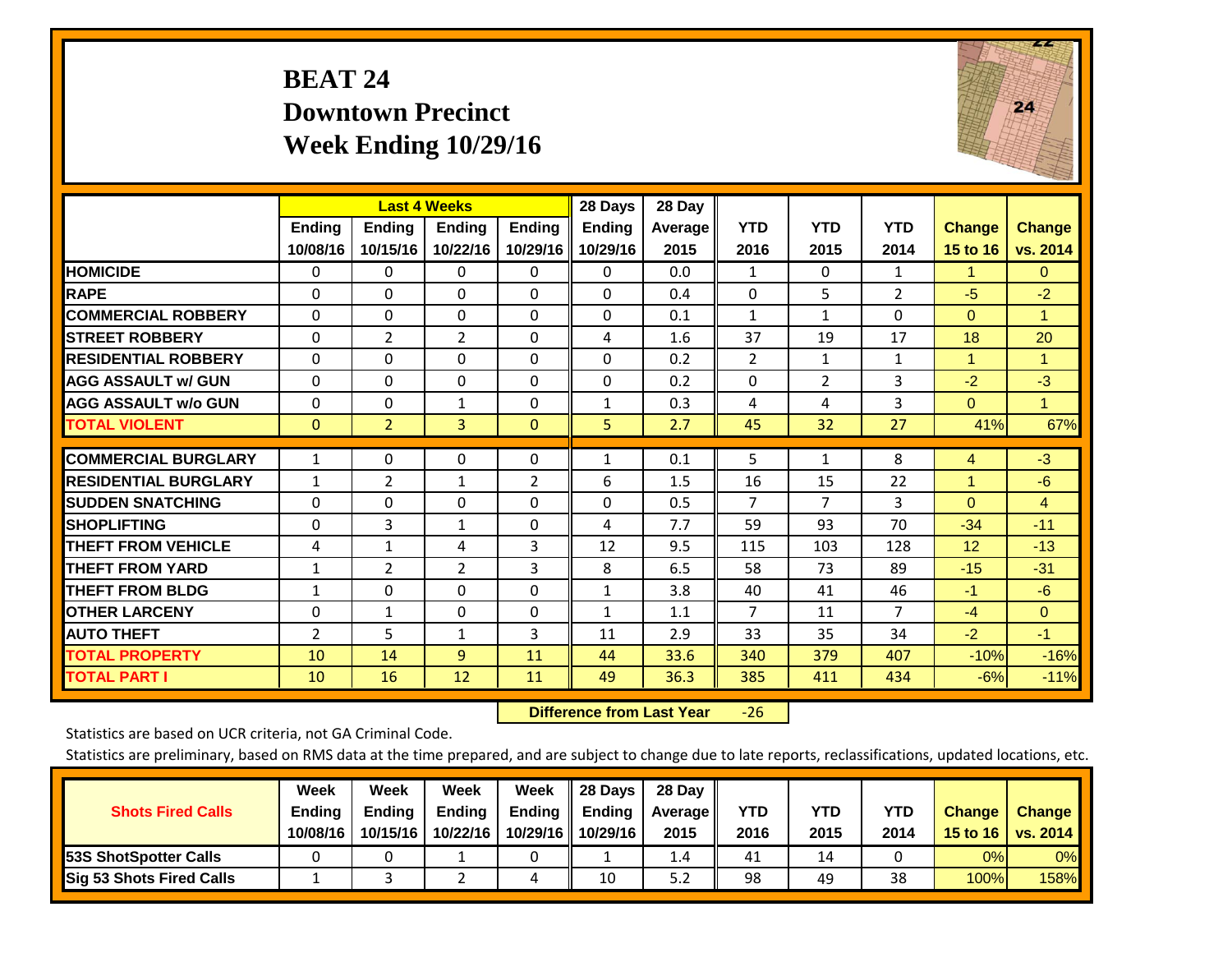## **BEAT 25 Downtown Precinct Week Ending 10/29/16**



|                             |                | <b>Last 4 Weeks</b> |               |                | 28 Days       | 28 Day  |                |                |                |                |                |
|-----------------------------|----------------|---------------------|---------------|----------------|---------------|---------|----------------|----------------|----------------|----------------|----------------|
|                             | <b>Ending</b>  | Ending              | <b>Ending</b> | <b>Endina</b>  | <b>Ending</b> | Average | <b>YTD</b>     | <b>YTD</b>     | <b>YTD</b>     | <b>Change</b>  | <b>Change</b>  |
|                             | 10/08/16       | 10/15/16            | 10/22/16      | 10/29/16       | 10/29/16      | 2015    | 2016           | 2015           | 2014           | 15 to 16       | vs. 2014       |
| <b>HOMICIDE</b>             | 0              | 0                   | 0             | 0              | $\Omega$      | 0.1     | $\Omega$       | $\mathbf{1}$   | 0              | $-1$           | $\mathbf{0}$   |
| <b>RAPE</b>                 | $\Omega$       | 0                   | $\Omega$      | 0              | 0             | 0.2     | 1              | $\overline{2}$ | $\mathbf{1}$   | -1             | $\Omega$       |
| <b>COMMERCIAL ROBBERY</b>   | $\Omega$       | $\Omega$            | $\mathbf{0}$  | $\Omega$       | $\Omega$      | 0.4     | 1              | 4              | $\overline{2}$ | $-3$           | $-1$           |
| <b>STREET ROBBERY</b>       | $\mathbf{1}$   | $\Omega$            | $\Omega$      | $\Omega$       | $\mathbf{1}$  | 1.7     | 25             | 18             | 18             | $\overline{7}$ | $\overline{7}$ |
| <b>RESIDENTIAL ROBBERY</b>  | 0              | $\Omega$            | $\Omega$      | $\Omega$       | $\Omega$      | 0.0     | $\mathbf{0}$   | $\Omega$       | 1              | $\mathbf{0}$   | $-1$           |
| <b>AGG ASSAULT w/ GUN</b>   | 1              | 1                   | $\Omega$      | 1              | 3             | 0.9     | 10             | 11             | 8              | -1             | $\overline{2}$ |
| <b>AGG ASSAULT w/o GUN</b>  | 0              | $\Omega$            | $\Omega$      | 0              | $\Omega$      | 0.7     | $\overline{7}$ | $\overline{7}$ | 5              | $\mathbf{0}$   | $\overline{2}$ |
| <b>TOTAL VIOLENT</b>        | $\overline{2}$ | 1                   | $\mathbf{0}$  | $\mathbf{1}$   | 4             | 3.9     | 44             | 43             | 35             | 2%             | 26%            |
|                             |                |                     |               |                |               |         |                |                |                |                |                |
| <b>COMMERCIAL BURGLARY</b>  | $\Omega$       | 0                   | 1             | 0              | 1             | 0.8     | 19             | 10             | 3              | 9              | 16             |
| <b>RESIDENTIAL BURGLARY</b> | $\Omega$       | $\mathbf{1}$        | 1             | 0              | 2             | 1.4     | 19             | 16             | 11             | $\mathbf{3}$   | 8              |
| <b>SUDDEN SNATCHING</b>     | $\Omega$       | 0                   | $\Omega$      | 0              | 0             | 0.5     | 2              | 6              | 1              | $-4$           | $\mathbf{1}$   |
| <b>SHOPLIFTING</b>          | $\Omega$       | $\mathbf{1}$        | $\Omega$      | 4              | 5             | 1.7     | 36             | 20             | 37             | 16             | $-1$           |
| <b>THEFT FROM VEHICLE</b>   | 3              | 0                   | 8             | $\mathbf{1}$   | 12            | 5.1     | 103            | 53             | 90             | 50             | 13             |
| <b>THEFT FROM YARD</b>      | $\Omega$       | 1                   | $\Omega$      | $\Omega$       | $\mathbf{1}$  | 1.5     | 23             | 15             | 42             | 8              | $-19$          |
| <b>THEFT FROM BLDG</b>      | 2              | 0                   | 2             | 1              | 5             | 1.8     | 25             | 20             | 27             | 5              | $-2$           |
| <b>OTHER LARCENY</b>        | $\Omega$       | $\Omega$            | $\Omega$      | 0              | 0             | 0.2     | 3              | $\overline{2}$ | 1              | 1              | $\overline{2}$ |
| <b>AUTO THEFT</b>           | $\overline{2}$ | $\mathbf{1}$        | 3             | $\Omega$       | 6             | 3.0     | 32             | 32             | 20             | $\overline{0}$ | 12             |
| <b>TOTAL PROPERTY</b>       | 7              | 4                   | 15            | 6              | 32            | 15.9    | 262            | 174            | 232            | 51%            | 13%            |
| <b>TOTAL PART I</b>         | 9              | 5                   | 15            | $\overline{7}$ | 36            | 19.8    | 306            | 217            | 267            | 41%            | 15%            |

 **Difference from Last Year**r 89

Statistics are based on UCR criteria, not GA Criminal Code.

| <b>Shots Fired Calls</b>        | Week<br><b>Ending</b><br>10/08/16 | Week<br><b>Endina</b><br>10/15/16 | Week<br>Ending<br>10/22/16 | Week<br>Ending<br>10/29/16 | 28 Days<br><b>Ending</b><br>10/29/16 | 28 Day<br>Average II<br>2015 | YTD<br>2016 | YTD<br>2015 | <b>YTD</b><br>2014 | <b>Change</b><br>15 to 16 | <b>Change</b><br>vs. 2014 |
|---------------------------------|-----------------------------------|-----------------------------------|----------------------------|----------------------------|--------------------------------------|------------------------------|-------------|-------------|--------------------|---------------------------|---------------------------|
| <b>153S ShotSpotter Calls</b>   |                                   |                                   |                            |                            |                                      | 7.1                          | 69          | 60          |                    | 0%                        | 0%                        |
| <b>Sig 53 Shots Fired Calls</b> |                                   |                                   |                            |                            |                                      | 7.0                          | 80          | 57          | 58                 | 40%                       | 38%                       |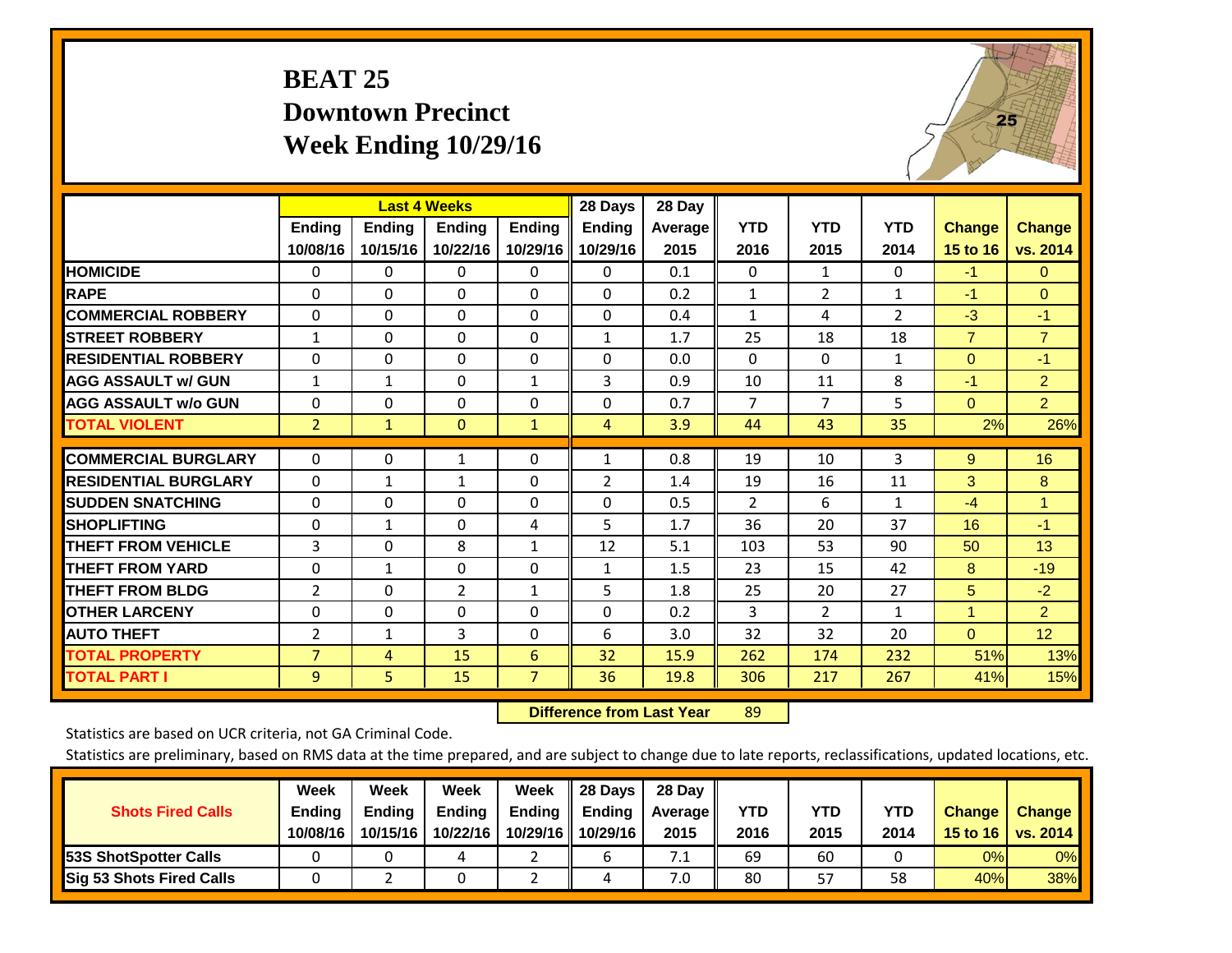## **BEAT 26 Downtown Precinct Week Ending 10/29/16**



|                             |                           | <b>Last 4 Weeks</b>       |                           |                           | 28 Days                   | 28 Day             |                    |                    |                    |                           |                           |
|-----------------------------|---------------------------|---------------------------|---------------------------|---------------------------|---------------------------|--------------------|--------------------|--------------------|--------------------|---------------------------|---------------------------|
|                             | <b>Ending</b><br>10/08/16 | <b>Ending</b><br>10/15/16 | <b>Endina</b><br>10/22/16 | <b>Endina</b><br>10/29/16 | <b>Endina</b><br>10/29/16 | Average   <br>2015 | <b>YTD</b><br>2016 | <b>YTD</b><br>2015 | <b>YTD</b><br>2014 | <b>Change</b><br>15 to 16 | <b>Change</b><br>vs. 2014 |
| <b>HOMICIDE</b>             | 0                         | 0                         | $\Omega$                  | 0                         | 0                         | 0.3                | $\overline{2}$     | 3                  | 0                  | $-1$                      | $\overline{2}$            |
| <b>RAPE</b>                 | 0                         | $\Omega$                  | $\Omega$                  | $\Omega$                  | $\Omega$                  | 0.0                | $\mathbf{1}$       | $\Omega$           | 4                  | 1                         | $-3$                      |
| <b>COMMERCIAL ROBBERY</b>   | $\Omega$                  | $\Omega$                  | $\Omega$                  | $\mathbf{0}$              | $\Omega$                  | 0.1                | $\Omega$           | 1                  | $\overline{2}$     | $-1$                      | $-2$                      |
| <b>ISTREET ROBBERY</b>      | $\mathbf{1}$              | 1                         | $\Omega$                  | $\Omega$                  | 2                         | 1.1                | 20                 | 10                 | 5                  | 10                        | 15                        |
| <b>RESIDENTIAL ROBBERY</b>  | $\Omega$                  | 0                         | $\mathbf{0}$              | 0                         | $\Omega$                  | 0.2                | $\mathbf{1}$       | 2                  | 0                  | $-1$                      | 1                         |
| <b>AGG ASSAULT w/ GUN</b>   | 0                         | $\mathbf{1}$              | $\mathbf{1}$              | $\mathbf{0}$              | $\overline{2}$            | 0.8                | 26                 | 7                  | 8                  | 19                        | 18                        |
| <b>AGG ASSAULT w/o GUN</b>  | $\Omega$                  | 0                         | $\mathbf{1}$              | $\Omega$                  | $\mathbf{1}$              | 0.8                | 13                 | 9                  | 6                  | $\overline{4}$            | $\overline{7}$            |
| <b>TOTAL VIOLENT</b>        | $\mathbf{1}$              | $\overline{2}$            | $\overline{2}$            | $\mathbf{0}$              | 5.                        | 3.1                | 63                 | 32                 | 25                 | 97%                       | 152%                      |
| <b>COMMERCIAL BURGLARY</b>  | 2                         | 1                         | $\Omega$                  | 1                         | 4                         | 0.4                | 16                 | 5                  | 7                  | 11                        | 9                         |
| <b>RESIDENTIAL BURGLARY</b> | 2                         | 3                         | 2                         | $\Omega$                  | $\overline{7}$            | 3.6                | 46                 | 37                 | 31                 | 9                         | 15                        |
| <b>SUDDEN SNATCHING</b>     | 0                         | 0                         | $\Omega$                  | $\mathbf{0}$              | $\Omega$                  | 0.2                | 0                  | 1                  | 3                  | $-1$                      | $-3$                      |
| <b>SHOPLIFTING</b>          | 1                         | 1                         | $\Omega$                  | 0                         | $\overline{2}$            | 3.0                | 26                 | 35                 | 27                 | $-9$                      | $-1$                      |
| <b>THEFT FROM VEHICLE</b>   | 4                         | 3                         | $\mathbf{0}$              | $\mathbf{0}$              | 7                         | 4.1                | 42                 | 47                 | 61                 | -5                        | $-19$                     |
| <b>THEFT FROM YARD</b>      | $\overline{2}$            | $\Omega$                  | $\mathbf{0}$              | $\mathbf{1}$              | 3                         | 2.8                | 21                 | 34                 | 23                 | $-13$                     | $-2$                      |
| <b>THEFT FROM BLDG</b>      | 0                         | 1                         | $\Omega$                  | $\mathbf{0}$              | 1                         | 1.8                | 24                 | 16                 | 25                 | 8                         | $-1$                      |
| <b>OTHER LARCENY</b>        | 0                         | $\Omega$                  | $\Omega$                  | $\Omega$                  | 0                         | 0.1                | 5                  | $\mathbf{1}$       | $\overline{2}$     | $\overline{4}$            | 3                         |
| <b>AUTO THEFT</b>           | 1                         | $\Omega$                  | $\Omega$                  | 1                         | 2                         | 2.9                | 23                 | 31                 | 32                 | $-8$                      | $-9$                      |
| <b>TOTAL PROPERTY</b>       | 12                        | $\overline{9}$            | $\overline{2}$            | 3                         | 26                        | 18.8               | 203                | 207                | 211                | $-2%$                     | $-4%$                     |
| <b>TOTAL PART I</b>         | 13                        | 11                        | 4                         | 3                         | 31                        | 21.9               | 266                | 239                | 236                | 11%                       | 13%                       |

 **Difference from Last Year**r 27

Statistics are based on UCR criteria, not GA Criminal Code.

|                                 | Week          | Week          | Week     | Week     | 28 Days       | 28 Day            |      |      |            |               |                 |
|---------------------------------|---------------|---------------|----------|----------|---------------|-------------------|------|------|------------|---------------|-----------------|
| <b>Shots Fired Calls</b>        | <b>Ending</b> | <b>Endina</b> | Ending   | Ending   | <b>Ending</b> | <b>Average</b> II | YTD  | YTD  | <b>YTD</b> | <b>Change</b> | <b>Change</b>   |
|                                 | 10/08/16      | 10/15/16      | 10/22/16 | 10/29/16 | 10/29/16      | 2015              | 2016 | 2015 | 2014       | 15 to 16      | <b>VS. 2014</b> |
| <b>153S ShotSpotter Calls</b>   |               |               |          | ப        | 14            | 10.1              | 165  | 98   |            | 0%            | 0%              |
| <b>Sig 53 Shots Fired Calls</b> |               |               |          |          | 16            | 11.0              | 134  | 102  | 93         | 31%           | 44%             |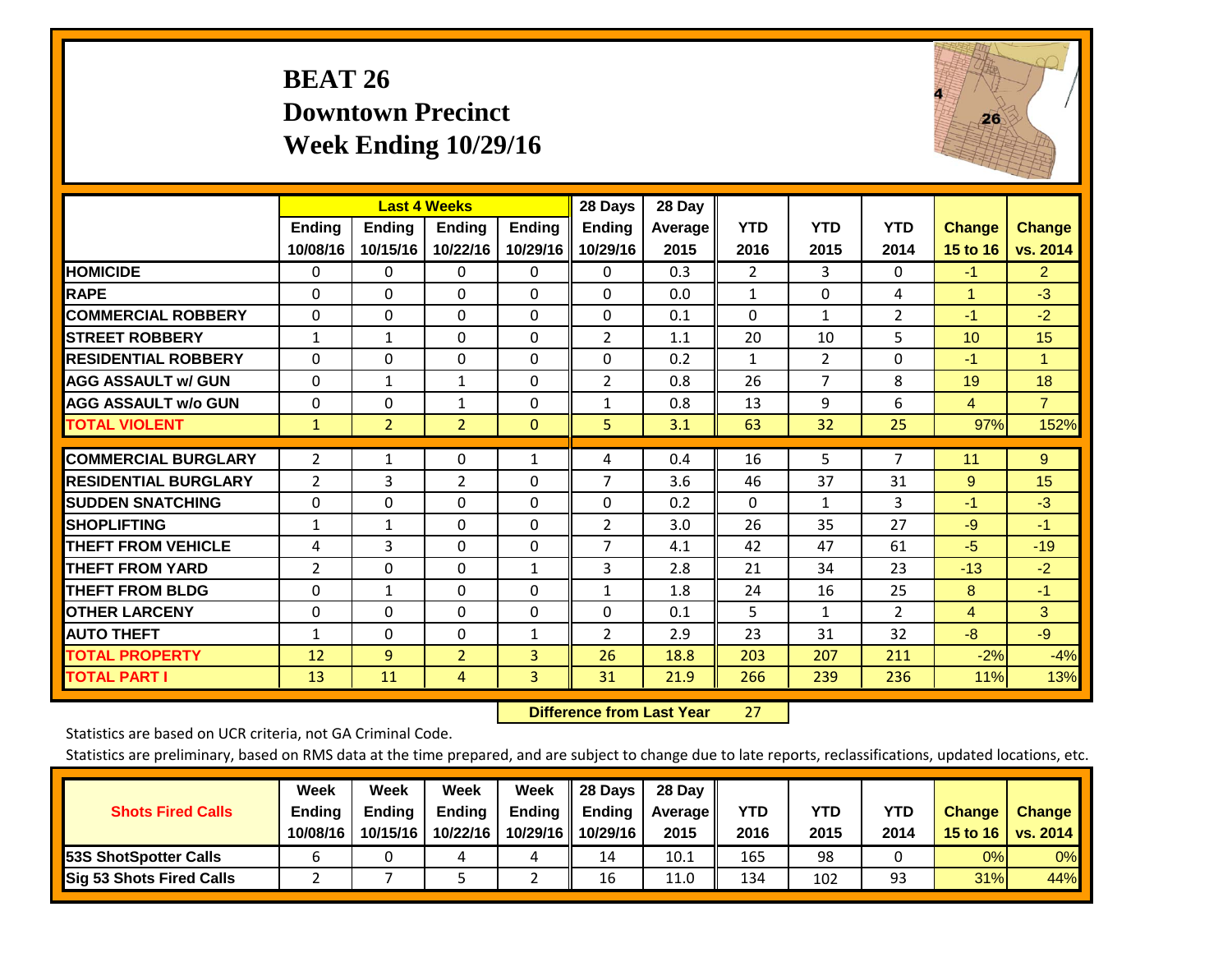

#### **COMPSTATCENTRAL PRECINCTWeek Ending 10/29/16**

**PRECINCT COMMANDER:**

**CAPT. BEN HERRON**



|                             | Week<br><b>Ending</b> | Week<br>Ending | Weekly<br>Avg | 28-Day<br><b>Ending</b> | 28-Day<br><b>Ending</b> | Avg<br>28-Day | <b>YTD</b> | <b>YTD</b>      | <b>YTD</b> | <b>Change</b>  | <b>Change</b>        |
|-----------------------------|-----------------------|----------------|---------------|-------------------------|-------------------------|---------------|------------|-----------------|------------|----------------|----------------------|
|                             | 10/29/16              | 10/22/16       | 2015          | 10/29/16                | 10/01/16                | 2015          | 2016       | 2015            | 2014       | 15 to 16       | vs. 2014             |
| <b>HOMICIDE</b>             | 0                     | 0              | 0             | $\mathbf{2}$            | 3                       |               | 23         | 14              | 12         | 9              | 11                   |
| <b>RAPE</b>                 |                       | $\Omega$       | $\Omega$      |                         |                         |               | 10         | 8               | 11         | $\overline{2}$ | $-1$                 |
| <b>COMMERCIAL ROBBERY</b>   | $\bf{0}$              | 0              | $\Omega$      | $\bf{0}$                |                         |               | 13         | 11              | 12         | $\overline{2}$ | $\blacktriangleleft$ |
| <b>STREET ROBBERY</b>       | $\bf{0}$              | 6              | 2             | 6                       | 16                      | 8             | 81         | 82              | 85         | $-1$           | $-4$                 |
| <b>RESIDENTIAL ROBBERY</b>  | $\bf{0}$              | $\Omega$       | $\Omega$      | $\bf{0}$                |                         |               | 8          | 7               | 3          | 4              | 5                    |
| <b>AGG ASSAULT w/ GUN</b>   | $\bf{0}$              |                | 2             | 4                       | 9                       | 8             | 56         | 88              | 67         | $-32$          | $-11$                |
| <b>AGG ASSAULT w/o GUN</b>  | $\bf{0}$              |                |               | 4                       | 4                       | 5             | 47         | 47              | 37         | 0              | 10 <sup>°</sup>      |
| <b>TOTAL VIOLENT</b>        | 1                     | 8              | 6             | 17                      | 35                      | 26            | 238        | 257             | 227        | $-7%$          | 5%                   |
| <b>COMMERCIAL BURGLARY</b>  |                       |                |               | 10                      |                         |               | 97         | $\overline{57}$ | 39         |                | 58                   |
|                             | 3                     | 0              |               |                         | 21                      | 6             |            |                 |            | 40             |                      |
| <b>RESIDENTIAL BURGLARY</b> | 7                     | 10             | 8             | 89                      | 27                      | 31            | 321        | 348             | 373        | $-27$          | $-52$                |
| <b>SUDDEN SNATCHING</b>     | $\bf{0}$              | $\Omega$       | $\Omega$      |                         | $\Omega$                |               | 17         | 11              | 14         | 6              | 3                    |
| <b>SHOPLIFTING</b>          | 5                     | 2              | 2             | 14                      | 16                      | 8             | 134        | 85              | 83         | 49             | 51                   |
| <b>THEFT FROM VEHICLE</b>   | 6                     | 16             | 11            | 37                      | 33                      | 43            | 356        | 504             | 401        | $-148$         | $-45$                |
| <b>THEFT FROM YARD</b>      | 5                     | 6              | 4             | 29                      | 25                      | 16            | 209        | 170             | 224        | 39             | $-15$                |
| <b>THEFT FROM BLDG</b>      | 3                     | 8              | 4             | 18                      | 29                      | 17            | 247        | 185             | 197        | 62             | 50                   |
| <b>OTHER LARCENY</b>        | $\bf{0}$              | $\Omega$       |               |                         |                         | 3             | 14         | 33              | 17         | $-19$          | $-3$                 |
| <b>AUTO THEFT</b>           | 6                     | 4              | 5             | 18                      | 16                      | 21            | 201        | 222             | 188        | $-21$          | 13                   |
| <b>TOTAL PROPERTY</b>       | 35                    | 46             | 36            | 217                     | 168                     | 146           | 1596       | 1615            | 1536       | $-1%$          | 4%                   |
| <b>TOTAL PART I</b>         | 36                    | 54             | 43            | 234                     | 203                     | 171           | 1834       | 1872            | 1763       | $-2%$          | 4%                   |

Statistics are based on UCR criteria, not GA Criminal Code. **Difference from Last Year** -38

| <b>Citizen Initiated Calls</b>  | Week<br><b>Ending</b><br>10/29/16 | <b>Week</b><br><b>Ending</b><br>10/22/16 | Weekly<br>Avg<br>2015 | $28$ -Day<br><b>Ending</b><br>10/29/16 | 28-Dav<br><b>Ending</b><br>10/01/16 | Avg<br>$28-Dav$<br>2015 | <b>YTD</b><br>2016 | <b>YTD</b><br>2015 | YTD<br>2014 | Change<br>15 to 16 | <b>Change</b><br>vs. 2014 |
|---------------------------------|-----------------------------------|------------------------------------------|-----------------------|----------------------------------------|-------------------------------------|-------------------------|--------------------|--------------------|-------------|--------------------|---------------------------|
| <b>Midnight Shift</b>           | 115                               | 128                                      | 126                   | 508                                    | 508                                 | 503                     | 5351               | 5485               | 5269        | $-134$             | 82                        |
| Day Shift                       | 274                               | 271                                      | 271                   | 1156                                   | 1004                                | 1085                    | 11201              | 11825              | 11506       | $-624$             | $-305$                    |
| <b>Afternoon Shift</b>          | 286                               | 265                                      | 294                   | 1176                                   | 1014                                | 1176                    | 12128              | 12734              | 12255       | $-606$             | $-127$                    |
| <b>TOTAL CITIZEN CFS</b>        | 675                               | 664                                      | 691                   | 2840                                   | 2526                                | 2764                    | 28680              | 30044              | 29030       | $-4.5%$            | $-1.2%$                   |
| <b>53S ShotSpotter Calls</b>    |                                   |                                          | 13                    | 37                                     | 39                                  | 52                      | 531                | 490                |             | 41                 | 531                       |
| <b>Sig 53 Shots Fired Calls</b> | 28                                | 13                                       | 21                    | 78                                     | 65                                  | 85                      | 780                | 781                | 566         |                    | 214                       |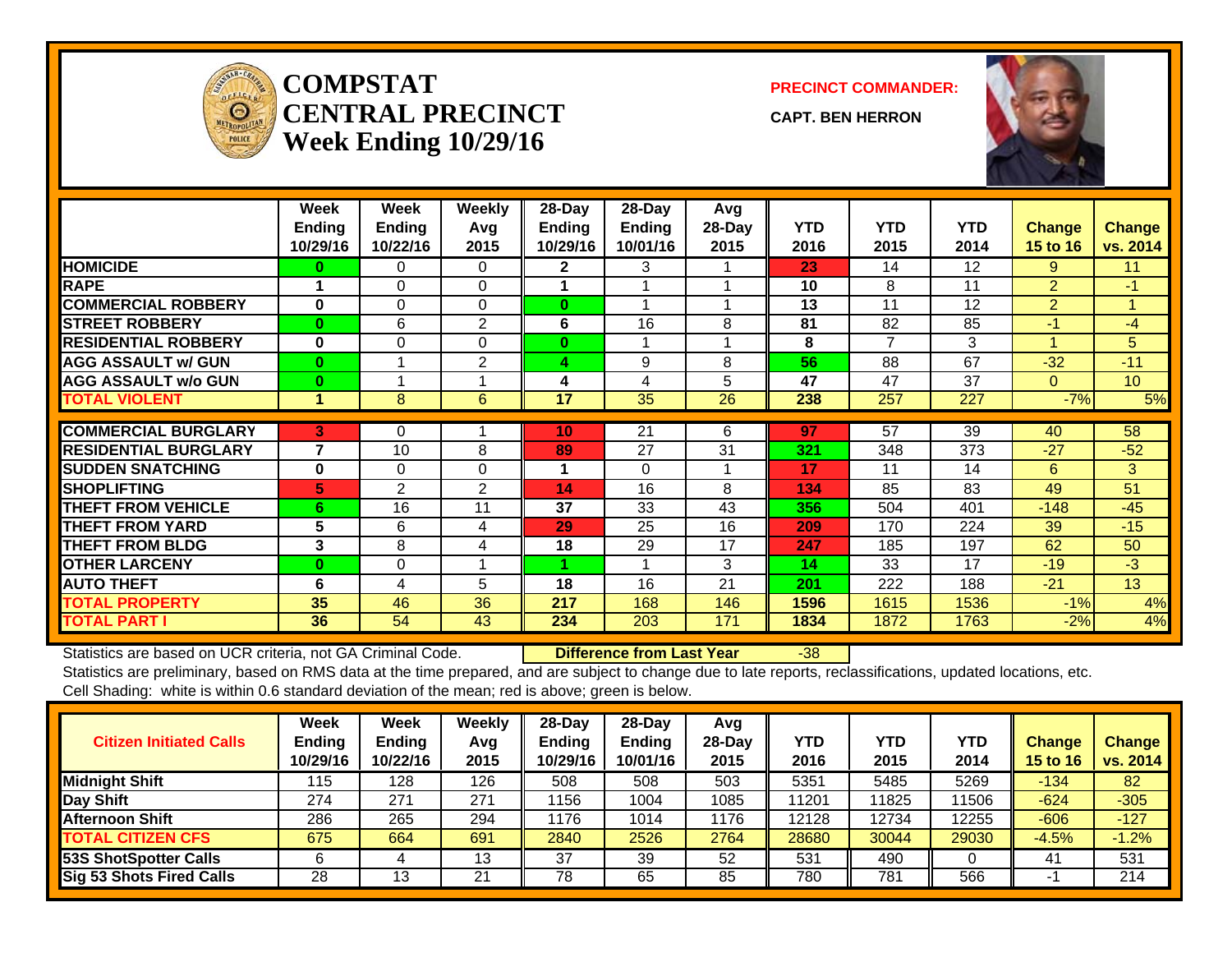#### **BEAT 31 Central Precinct Week Ending 10/29/16**



|                             |               |               | <b>Last 4 Weeks</b> |                | 28 Days        | 28 Day  |                |                |            |                |                      |
|-----------------------------|---------------|---------------|---------------------|----------------|----------------|---------|----------------|----------------|------------|----------------|----------------------|
|                             | <b>Ending</b> | <b>Ending</b> | <b>Ending</b>       | <b>Ending</b>  | <b>Ending</b>  | Average | <b>YTD</b>     | <b>YTD</b>     | <b>YTD</b> | <b>Change</b>  | <b>Change</b>        |
|                             | 10/08/16      | 10/15/16      | 10/22/16            | 10/29/16       | 10/29/16       | 2015    | 2016           | 2015           | 2014       | 15 to 16       | vs. 2014             |
| <b>HOMICIDE</b>             | 1             | 0             | $\Omega$            | $\Omega$       | 1              | 0.2     | 3              | $\overline{2}$ | 1          |                | 2 <sup>1</sup>       |
| <b>RAPE</b>                 | 0             | $\Omega$      | $\Omega$            | $\Omega$       | $\Omega$       | 0.1     | $\Omega$       | 1              | 3          | $-1$           | $-3$                 |
| <b>COMMERCIAL ROBBERY</b>   | $\Omega$      | $\Omega$      | $\Omega$            | $\mathbf{0}$   | $\Omega$       | 0.0     | $\mathbf{1}$   | $\Omega$       | $\Omega$   | 1              | $\blacktriangleleft$ |
| <b>STREET ROBBERY</b>       | $\Omega$      | $\Omega$      | $\Omega$            | $\Omega$       | $\Omega$       | 1.5     | 10             | 17             | 15         | $-7$           | $-5$                 |
| <b>RESIDENTIAL ROBBERY</b>  | $\Omega$      | $\Omega$      | $\Omega$            | $\Omega$       | $\Omega$       | 0.3     | $\overline{2}$ | 2              | $\Omega$   | $\Omega$       | $\overline{2}$       |
| <b>AGG ASSAULT w/ GUN</b>   | $\mathbf{1}$  | 1             | 0                   | $\mathbf{0}$   | $\overline{2}$ | 2.9     | 18             | 32             | 19         | $-14$          | $-1$                 |
| <b>AGG ASSAULT w/o GUN</b>  | $\mathbf{1}$  | 0             | $\Omega$            | $\mathbf{0}$   | $\mathbf{1}$   | 0.7     | 11             | $\overline{7}$ | 9          | $\overline{4}$ | 2 <sup>1</sup>       |
| <b>TOTAL VIOLENT</b>        | 3             | $\mathbf{1}$  | $\mathbf{0}$        | $\mathbf{0}$   | 4              | 5.8     | 45             | 61             | 47         | $-26%$         | $-4%$                |
|                             |               |               |                     |                |                |         |                |                |            |                |                      |
| <b>COMMERCIAL BURGLARY</b>  | $\Omega$      | $\Omega$      | 0                   | $\Omega$       | $\Omega$       | 0.5     | 6              | 6              | 10         | $\Omega$       | $-4$                 |
| <b>RESIDENTIAL BURGLARY</b> | 9             | 13            | $\mathbf{1}$        | $\mathbf{1}$   | 24             | 7.0     | 66             | 76             | 103        | $-10$          | $-37$                |
| <b>SUDDEN SNATCHING</b>     | $\mathbf{1}$  | 0             | 0                   | $\mathbf{0}$   | 1              | 0.2     | 4              | 1              | 2          | 3              | $\overline{2}$       |
| <b>SHOPLIFTING</b>          | $\Omega$      | 0             | 0                   | $\mathbf{0}$   | $\Omega$       | 0.2     | 4              | $\mathbf{1}$   | 9          | 3              | $-5$                 |
| <b>THEFT FROM VEHICLE</b>   | 0             | $\mathbf{1}$  | $\overline{2}$      | $\Omega$       | 3              | 4.4     | 31             | 56             | 71         | $-25$          | $-40$                |
| <b>THEFT FROM YARD</b>      | 3             | $\mathbf{0}$  | 1                   | 1              | 5              | 1.6     | 21             | 14             | 25         | $\overline{7}$ | $-4$                 |
| <b>THEFT FROM BLDG</b>      | $\Omega$      | $\mathbf{1}$  | 5                   | $\mathbf{0}$   | 6              | 2.4     | 28             | 23             | 30         | 5              | $-2$                 |
| <b>OTHER LARCENY</b>        | 1             | 0             | 0                   | $\mathbf{0}$   | $\mathbf{1}$   | 0.1     | 3              | $\mathbf{1}$   | 3          | $\overline{2}$ | $\Omega$             |
| <b>AUTO THEFT</b>           | $\mathbf{1}$  | 1             | $\mathbf{1}$        | $\overline{2}$ | 5              | 3.5     | 34             | 35             | 35         | $-1$           | $-1$                 |
| <b>TOTAL PROPERTY</b>       | 15            | 16            | 10                  | $\overline{4}$ | 45             | 20.0    | 197            | 213            | 288        | $-8%$          | $-32%$               |
| <b>TOTAL PART I</b>         | 18            | 17            | 10                  | 4              | 49             | 25.8    | 242            | 274            | 335        | $-12%$         | $-28%$               |

 **Difference from Last Year**‐32

Statistics are based on UCR criteria, not GA Criminal Code.

|                                 | Week          | Week          | <b>Week</b>   | Week   | 28 Days             | 28 Dav     |            |      |      |               |                                    |
|---------------------------------|---------------|---------------|---------------|--------|---------------------|------------|------------|------|------|---------------|------------------------------------|
| <b>Shots Fired Calls</b>        | <b>Ending</b> | <b>Endina</b> | <b>Ending</b> | Ending | <b>Ending</b>       | Average II | <b>YTD</b> | YTD  | YTD  | <b>Change</b> | <b>Change</b>                      |
|                                 | 10/08/16      | 10/15/16      | 10/22/16      |        | 10/29/16   10/29/16 | 2015       | 2016       | 2015 | 2014 |               | 15 to 16   vs. 2014 $\blacksquare$ |
| <b>153S ShotSpotter Calls</b>   |               |               |               |        |                     | 20.9       | 189        | 206  |      | 0%            | 0%                                 |
| <b>Sig 53 Shots Fired Calls</b> |               |               |               |        | 17<br>∸             | 18.3       | 144        | 153  | 142  | $-6%$         | 1%                                 |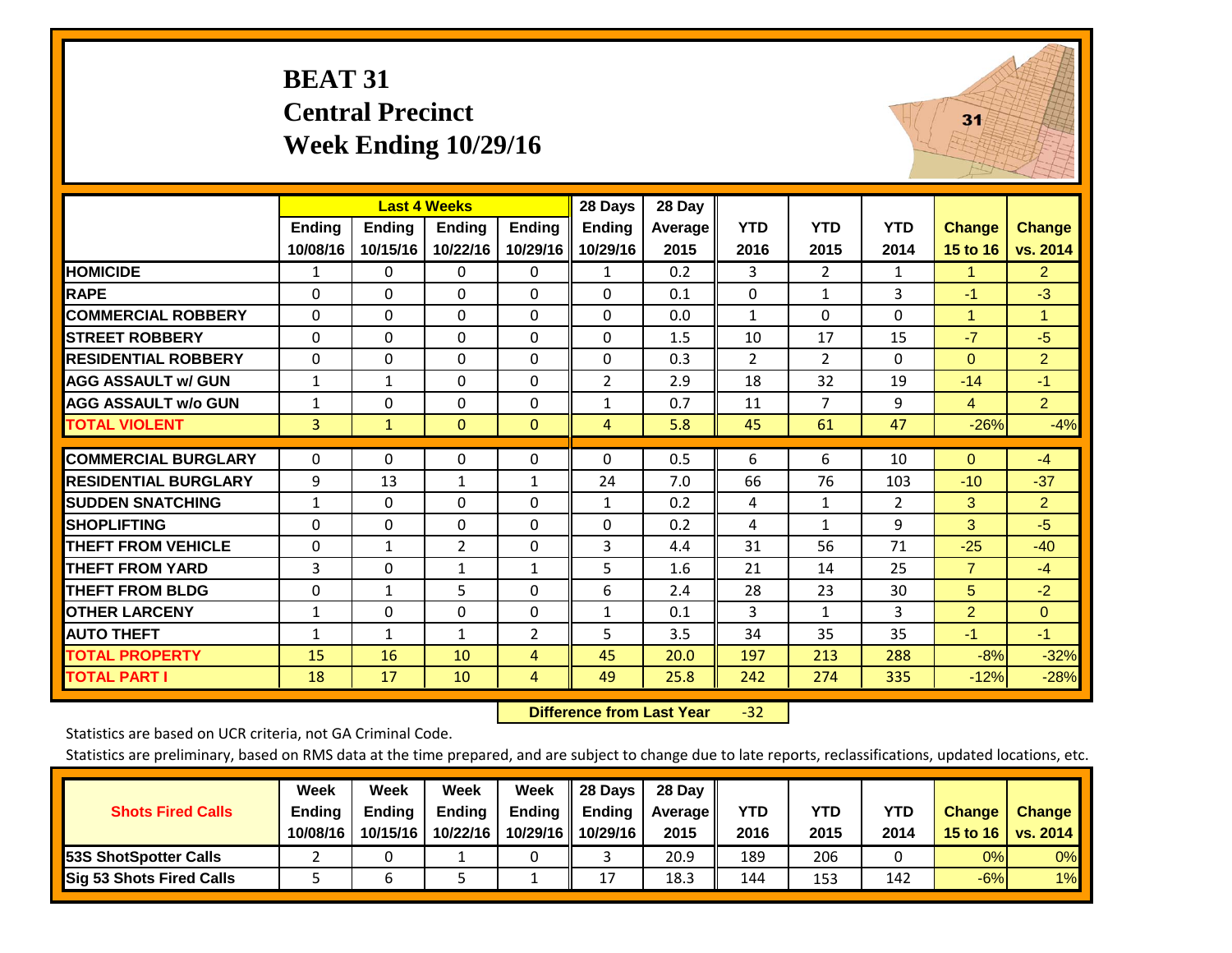#### **BEAT 32 Central Precinct Week Ending 10/29/16**



|                             |                | <b>Last 4 Weeks</b> |                |               | 28 Days        | 28 Day  |                |                |                |                      |                |
|-----------------------------|----------------|---------------------|----------------|---------------|----------------|---------|----------------|----------------|----------------|----------------------|----------------|
|                             | <b>Ending</b>  | <b>Endina</b>       | <b>Endina</b>  | <b>Endina</b> | <b>Endina</b>  | Average | <b>YTD</b>     | <b>YTD</b>     | <b>YTD</b>     | <b>Change</b>        | <b>Change</b>  |
|                             | 10/08/16       | 10/15/16            | 10/22/16       | 10/29/16      | 10/29/16       | 2015    | 2016           | 2015           | 2014           | <b>15 to 16</b>      | vs. 2014       |
| <b>HOMICIDE</b>             | $\mathbf{0}$   | 0                   | 0              | 0             | $\Omega$       | 0.2     | 4              | 4              | 3              | $\Omega$             | 1.             |
| <b>RAPE</b>                 | 0              | 0                   | $\Omega$       | 0             | $\Omega$       | 0.1     | $\mathbf{1}$   | $\mathbf{1}$   | 1              | $\Omega$             | $\mathbf{0}$   |
| <b>COMMERCIAL ROBBERY</b>   | $\Omega$       | $\Omega$            | $\Omega$       | $\Omega$      | $\Omega$       | 0.2     | 5              | $\overline{2}$ | 5              | 3                    | $\Omega$       |
| <b>STREET ROBBERY</b>       | 0              | 0                   | 0              | $\Omega$      | 0              | 0.5     | 14             | 4              | 15             | 10 <sup>°</sup>      | $-1$           |
| <b>RESIDENTIAL ROBBERY</b>  | 0              | 0                   | $\Omega$       | $\Omega$      | 0              | 0.0     | $\Omega$       | $\Omega$       | 0              | $\Omega$             | $\mathbf{0}$   |
| <b>AGG ASSAULT w/ GUN</b>   | 1              | 0                   | $\mathbf{1}$   | $\Omega$      | $\overline{2}$ | 1.4     | 12             | 11             | 12             | $\blacktriangleleft$ | $\mathbf{0}$   |
| <b>AGG ASSAULT w/o GUN</b>  | $\mathbf 0$    | 0                   | $\mathbf{1}$   | $\Omega$      | $\mathbf{1}$   | 0.9     | $\overline{7}$ | 9              | 8              | $-2$                 | $-1$           |
| <b>TOTAL VIOLENT</b>        | $\mathbf{1}$   | $\Omega$            | $\overline{2}$ | $\mathbf{0}$  | 3              | 3.4     | 43             | 31             | 44             | 39%                  | $-2%$          |
|                             |                |                     |                |               |                |         |                |                |                |                      |                |
| <b>COMMERCIAL BURGLARY</b>  | 1              | 0                   | 0              | 1             | $\overline{2}$ | 1.1     | 19             | 9              | 7              | 10                   | 12             |
| <b>RESIDENTIAL BURGLARY</b> | 3              | 5                   | $\overline{2}$ | 1             | 11             | 3.6     | 45             | 41             | 67             | 4                    | $-22$          |
| <b>SUDDEN SNATCHING</b>     | 0              | $\Omega$            | $\Omega$       | $\Omega$      | $\Omega$       | 0.2     | $\overline{2}$ | $\overline{2}$ | $\overline{2}$ | $\Omega$             | $\Omega$       |
| <b>SHOPLIFTING</b>          | 1              | 0                   | 1              | 0             | 2              | 1.5     | 24             | 15             | 12             | 9                    | 12             |
| <b>THEFT FROM VEHICLE</b>   | $\mathbf{1}$   | $\mathbf{1}$        | 6              | $\mathbf{1}$  | 9              | 4.4     | 46             | 46             | 55             | $\Omega$             | $-9$           |
| <b>THEFT FROM YARD</b>      | $\Omega$       | 1                   | $\Omega$       | $\Omega$      | $\mathbf{1}$   | 1.2     | 18             | 14             | 31             | 4                    | $-13$          |
| <b>THEFT FROM BLDG</b>      | 0              | 1                   | 0              | 1             | $\overline{2}$ | 2.1     | 33             | 24             | 36             | 9                    | $-3$           |
| <b>OTHER LARCENY</b>        | $\Omega$       | $\Omega$            | $\Omega$       | $\Omega$      | $\Omega$       | 0.2     | $\mathbf{1}$   | 3              | $\overline{2}$ | $-2$                 | $-1$           |
| <b>AUTO THEFT</b>           | 0              | $\mathbf{1}$        | $\mathbf{1}$   | $\Omega$      | $\overline{2}$ | 3.0     | 28             | 29             | 21             | $-1$                 | $\overline{7}$ |
| <b>TOTAL PROPERTY</b>       | 6              | 9                   | 10             | 4             | 29             | 17.3    | 216            | 183            | 233            | 18%                  | $-7%$          |
| <b>TOTAL PART I</b>         | $\overline{7}$ | 9                   | 12             | 4             | 32             | 20.6    | 259            | 214            | 277            | 21%                  | $-6%$          |

 **Difference from Last Yearr** 45

Statistics are based on UCR criteria, not GA Criminal Code.

|                                 | Week          | Week          | Week          | Week   | 28 Days             | 28 Dav     |            |      |      |               |                     |
|---------------------------------|---------------|---------------|---------------|--------|---------------------|------------|------------|------|------|---------------|---------------------|
| <b>Shots Fired Calls</b>        | <b>Ending</b> | <b>Endina</b> | <b>Ending</b> | Ending | <b>Ending</b>       | Average II | <b>YTD</b> | YTD  | YTD  | <b>Change</b> | <b>Change</b>       |
|                                 | 10/08/16      | 10/15/16      | 10/22/16      |        | 10/29/16   10/29/16 | 2015       | 2016       | 2015 | 2014 |               | 15 to 16   vs. 2014 |
| <b>153S ShotSpotter Calls</b>   |               |               |               |        |                     | 0.0        |            |      |      | 0%            | 0%                  |
| <b>Sig 53 Shots Fired Calls</b> |               |               |               | 4      |                     | 10.5       | 78         | 101  | 83   | $-23%$        | $-6%$               |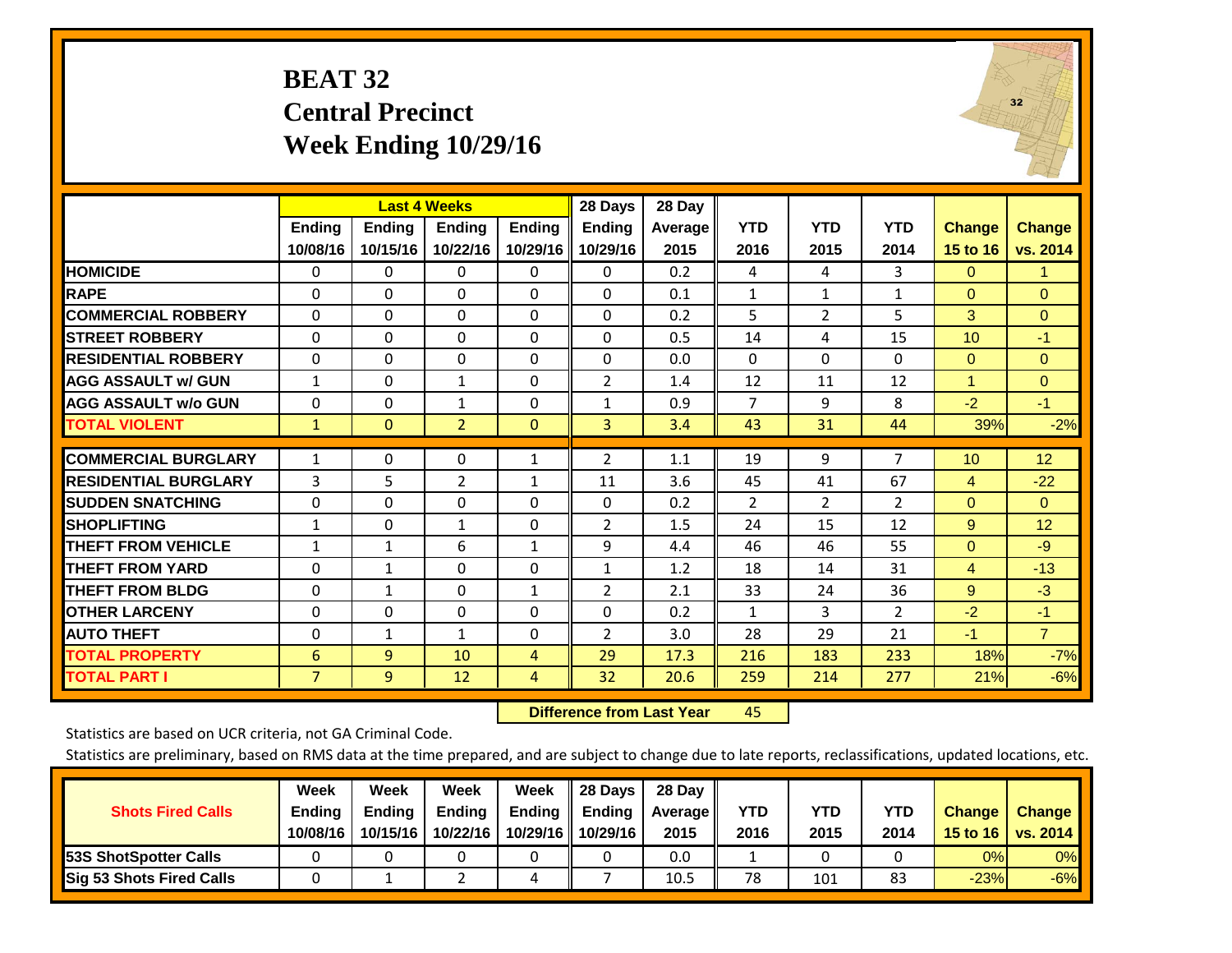### **BEAT 33 Central Precinct Week Ending 10/29/16**



|                             |                           | <b>Last 4 Weeks</b>       |                           |                           | 28 Days                   | 28 Day             |                    |                    |                    |                           |                           |
|-----------------------------|---------------------------|---------------------------|---------------------------|---------------------------|---------------------------|--------------------|--------------------|--------------------|--------------------|---------------------------|---------------------------|
|                             | <b>Ending</b><br>10/08/16 | <b>Endina</b><br>10/15/16 | <b>Endina</b><br>10/22/16 | <b>Endina</b><br>10/29/16 | <b>Ending</b><br>10/29/16 | Average   <br>2015 | <b>YTD</b><br>2016 | <b>YTD</b><br>2015 | <b>YTD</b><br>2014 | <b>Change</b><br>15 to 16 | <b>Change</b><br>vs. 2014 |
| <b>HOMICIDE</b>             | 0                         | $\mathbf{0}$              | $\Omega$                  | $\Omega$                  | 0                         | 0.4                | 10                 | 3                  | 0                  | $\overline{7}$            | 10 <sup>°</sup>           |
| <b>RAPE</b>                 | 0                         | 0                         | $\Omega$                  | 1                         | $\mathbf{1}$              | 0.2                | 5                  | $\overline{2}$     | $\mathbf{1}$       | 3                         | $\overline{4}$            |
| <b>COMMERCIAL ROBBERY</b>   | $\Omega$                  | 0                         | $\Omega$                  | $\Omega$                  | $\Omega$                  | 0.2                | 3                  | $\mathbf{1}$       | 0                  | $\overline{2}$            | 3                         |
| <b>STREET ROBBERY</b>       | $\Omega$                  | 0                         | $\mathbf{1}$              | $\Omega$                  | $\mathbf{1}$              | 2.2                | 19                 | 24                 | 25                 | $-5$                      | $-6$                      |
| <b>RESIDENTIAL ROBBERY</b>  | $\Omega$                  | $\Omega$                  | $\Omega$                  | 0                         | $\Omega$                  | 0.2                | $\mathbf{1}$       | $\mathbf{1}$       | $\mathbf{1}$       | $\mathbf{0}$              | $\Omega$                  |
| <b>AGG ASSAULT w/ GUN</b>   | $\Omega$                  | 0                         | $\Omega$                  | $\mathbf{0}$              | $\Omega$                  | 0.9                | 4                  | 10                 | $\overline{7}$     | -6                        | $-3$                      |
| <b>AGG ASSAULT w/o GUN</b>  | 0                         | 0                         | $\Omega$                  | 0                         | $\Omega$                  | 0.9                | 11                 | 9                  | 6                  | $\overline{2}$            | 5 <sup>5</sup>            |
| <b>TOTAL VIOLENT</b>        | $\mathbf{0}$              | $\mathbf{0}$              | $\mathbf{1}$              | $\mathbf{1}$              | $\overline{2}$            | 4.9                | 53                 | 50                 | 40                 | 6%                        | 33%                       |
| <b>COMMERCIAL BURGLARY</b>  | $\mathbf{1}$              | 0                         | $\mathbf{0}$              | 1                         | 2                         | 2.0                | 30                 | 21                 | 4                  | 9                         | 26                        |
| <b>RESIDENTIAL BURGLARY</b> | 2                         | 4                         | 0                         | 1                         | $\overline{ }$            | 4.0                | 31                 | 47                 | 25                 | $-16$                     | 6                         |
| <b>SUDDEN SNATCHING</b>     | 0                         | 0                         | $\mathbf{0}$              | $\mathbf{0}$              | 0                         | 0.4                | 6                  | 3                  | 4                  | 3                         | $\overline{2}$            |
| <b>SHOPLIFTING</b>          | 2                         | $\mathbf{1}$              | $\Omega$                  | 2                         | 5                         | 1.2                | 25                 | 15                 | 23                 | 10 <sup>1</sup>           | $\overline{2}$            |
| <b>THEFT FROM VEHICLE</b>   | 4                         | 2                         | 3                         | 2                         | 11                        | 8.3                | 77                 | 95                 | 54                 | $-18$                     | 23                        |
| <b>THEFT FROM YARD</b>      | 4                         | 3                         | $\mathbf{1}$              | 1                         | 9                         | 4.6                | 76                 | 49                 | 60                 | 27                        | 16                        |
| <b>THEFT FROM BLDG</b>      | 1                         | 2                         | $\mathbf{1}$              | $\mathbf{0}$              | 4                         | 3.6                | 50                 | 40                 | 45                 | 10                        | 5                         |
| <b>OTHER LARCENY</b>        | $\Omega$                  | 0                         | $\Omega$                  | $\Omega$                  | $\Omega$                  | 0.9                | 5                  | 10                 | 3                  | $-5$                      | $\overline{2}$            |
| <b>AUTO THEFT</b>           | 1                         | $\Omega$                  | 1                         | 2                         | 4                         | 4.1                | 38                 | 49                 | 44                 | $-11$                     | $-6$                      |
| <b>TOTAL PROPERTY</b>       | 15                        | 12                        | 6                         | 9                         | 42                        | 29.1               | 338                | 329                | 262                | 3%                        | 29%                       |
| <b>TOTAL PART I</b>         | 15                        | 12                        | 7                         | 10                        | 44                        | 34.0               | 391                | 379                | 302                | 3%                        | 29%                       |

 **Difference from Last Year**r 12

Statistics are based on UCR criteria, not GA Criminal Code.

|                                 | Week          | Week          | Week          | Week | II 28 Davs                | 28 Day         |      |            |      |               |               |
|---------------------------------|---------------|---------------|---------------|------|---------------------------|----------------|------|------------|------|---------------|---------------|
| <b>Shots Fired Calls</b>        | <b>Ending</b> | <b>Endina</b> | <b>Ending</b> |      | Ending $\parallel$ Ending | <b>Average</b> | YTD  | <b>YTD</b> | YTD  | <b>Change</b> | <b>Change</b> |
|                                 | 10/08/16      | 10/15/16      | 10/22/16      |      | 10/29/16 10/29/16         | 2015           | 2016 | 2015       | 2014 | 15 to 16      | vs. 2014      |
| <b>153S ShotSpotter Calls</b>   |               |               |               |      |                           | 5.6            | 57   | 55         |      | 0%            | $0\%$         |
| <b>Sig 53 Shots Fired Calls</b> |               |               |               |      |                           | 12.4           | 137  | 112        |      | 22%           | 78%           |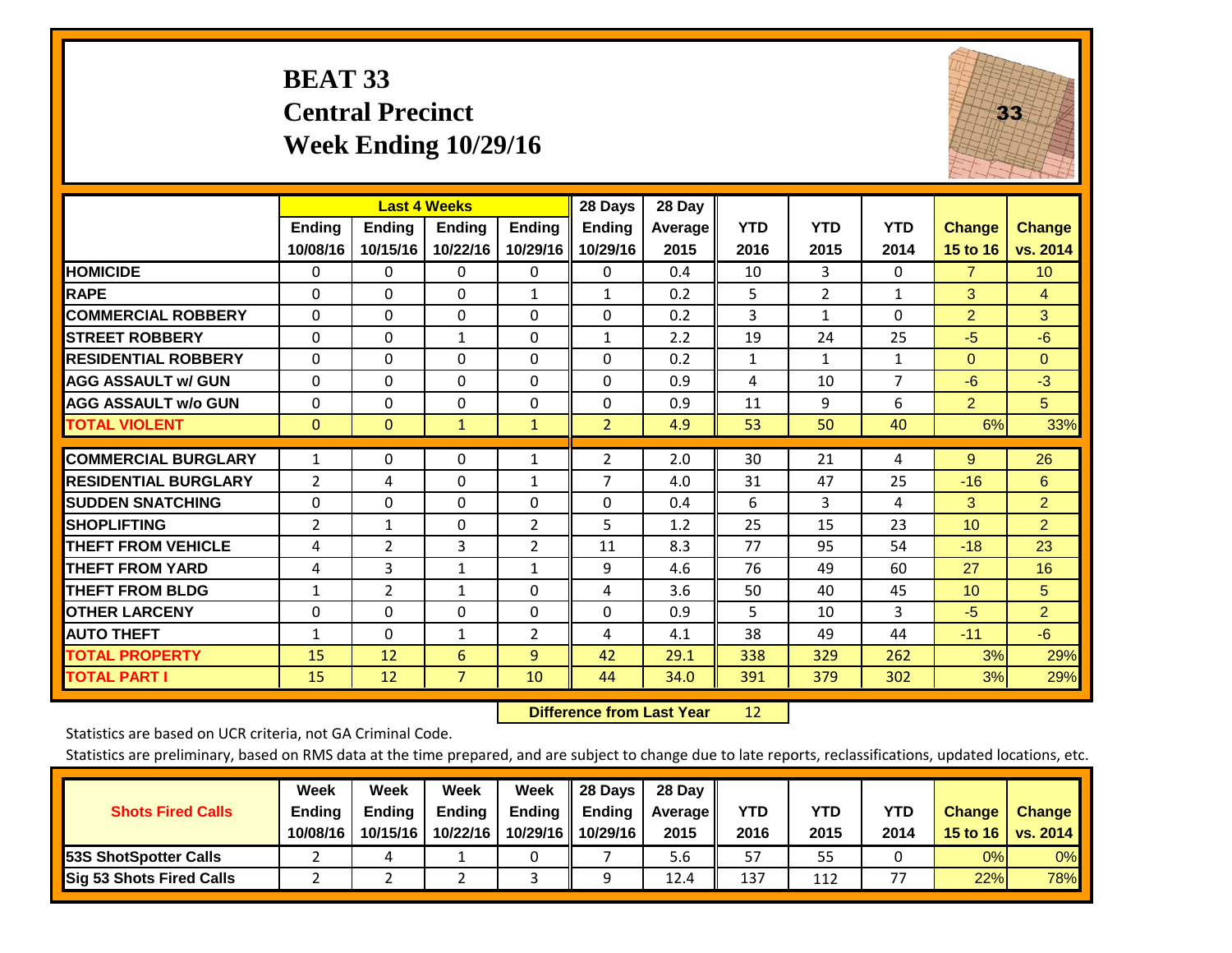#### **BEAT 34 Central Precinct Week Ending 10/29/16**



|                             |                    | <b>Last 4 Weeks</b>       |                           |                           | 28 Days                   | 28 Day          |                    |                    |                    |                           |                           |
|-----------------------------|--------------------|---------------------------|---------------------------|---------------------------|---------------------------|-----------------|--------------------|--------------------|--------------------|---------------------------|---------------------------|
|                             | Ending<br>10/08/16 | <b>Ending</b><br>10/15/16 | <b>Endina</b><br>10/22/16 | <b>Ending</b><br>10/29/16 | <b>Ending</b><br>10/29/16 | Average<br>2015 | <b>YTD</b><br>2016 | <b>YTD</b><br>2015 | <b>YTD</b><br>2014 | <b>Change</b><br>15 to 16 | <b>Change</b><br>vs. 2014 |
| <b>HOMICIDE</b>             | 0                  | 0                         | $\Omega$                  | 0                         | $\Omega$                  | 0.1             | 0                  | $\Omega$           | $\overline{2}$     | 0                         | $-2$                      |
| <b>RAPE</b>                 | 0                  | 0                         | $\Omega$                  | $\Omega$                  | 0                         | 0.2             | 1                  | 3                  | 1                  | $-2$                      | $\Omega$                  |
| <b>COMMERCIAL ROBBERY</b>   | $\Omega$           | $\Omega$                  | $\mathbf{0}$              | $\Omega$                  | $\Omega$                  | 0.7             | 3                  | 5                  | 4                  | $-2$                      | $-1$                      |
| <b>STREET ROBBERY</b>       | $\Omega$           | $\Omega$                  | 3                         | 0                         | 3                         | 0.5             | 8                  | $\overline{7}$     | 5                  | 1                         | 3                         |
| <b>RESIDENTIAL ROBBERY</b>  | $\Omega$           | $\Omega$                  | $\mathbf{0}$              | $\Omega$                  | $\Omega$                  | 0.1             | $\mathbf{1}$       | $\mathbf{1}$       | 1                  | $\Omega$                  | $\Omega$                  |
| <b>AGG ASSAULT w/ GUN</b>   | $\Omega$           | $\Omega$                  | $\mathbf{0}$              | $\Omega$                  | 0                         | 0.8             | 4                  | 9                  | 3                  | $-5$                      | 1                         |
| <b>AGG ASSAULT w/o GUN</b>  | $\Omega$           | $\Omega$                  | $\Omega$                  | $\Omega$                  | 0                         | 0.5             | 6                  | 4                  | $\overline{2}$     | $\overline{2}$            | 4                         |
| <b>TOTAL VIOLENT</b>        | $\mathbf{0}$       | 0                         | $\overline{3}$            | $\mathbf{0}$              | 3                         | 2.9             | 23                 | 29                 | 18                 | $-21%$                    | 28%                       |
| <b>COMMERCIAL BURGLARY</b>  | $\Omega$           | $\overline{2}$            | $\mathbf{0}$              | 0                         | 2                         | 0.9             | 14                 | 11                 | 7                  | 3                         | $\overline{7}$            |
| <b>RESIDENTIAL BURGLARY</b> | $\mathbf{1}$       | 5                         | 4                         | $\Omega$                  | 10                        | 3.3             | 52                 | 39                 | 55                 | 13                        | $-3$                      |
| <b>SUDDEN SNATCHING</b>     | $\Omega$           | 0                         | $\Omega$                  | $\mathbf{0}$              | 0                         | 0.1             | $\mathbf{1}$       | 1                  | 1                  | $\Omega$                  | $\Omega$                  |
| <b>SHOPLIFTING</b>          | 2                  | $\Omega$                  | $\Omega$                  | $\overline{2}$            | 4                         | 2.0             | 47                 | 24                 | 20                 | 23                        | 27                        |
| <b>THEFT FROM VEHICLE</b>   | $\mathbf{1}$       | $\Omega$                  | $\overline{2}$            | $\overline{2}$            | 5                         | 9.0             | 74                 | 105                | 74                 | $-31$                     | $\Omega$                  |
| <b>THEFT FROM YARD</b>      | 2                  | $\Omega$                  | $\overline{2}$            | $\overline{2}$            | 6                         | 3.4             | 33                 | 38                 | 28                 | $-5$                      | 5                         |
| <b>THEFT FROM BLDG</b>      | $\overline{2}$     | $\Omega$                  | $\mathbf{1}$              | $\Omega$                  | 3                         | 2.8             | 56                 | 29                 | 36                 | 27                        | 20                        |
| <b>OTHER LARCENY</b>        | $\Omega$           | 0                         | $\Omega$                  | $\Omega$                  | $\Omega$                  | 0.7             | $\mathbf{1}$       | 5.                 | 4                  | $-4$                      | $-3$                      |
| <b>AUTO THEFT</b>           | 2                  | $\mathbf{1}$              | $\Omega$                  | $\Omega$                  | 3                         | 3.4             | 38                 | 31                 | 36                 | $\overline{7}$            | $\overline{2}$            |
| <b>TOTAL PROPERTY</b>       | 10                 | 8                         | 9                         | 6                         | 33                        | 25.5            | 316                | 283                | 261                | 12%                       | 21%                       |
| <b>TOTAL PART I</b>         | 10                 | 8                         | 12                        | 6                         | 36                        | 28.4            | 339                | 312                | 279                | 9%                        | 22%                       |

 **Difference from Last Year**r 27

Statistics are based on UCR criteria, not GA Criminal Code.

| <b>Shots Fired Calls</b>        | Week<br><b>Ending</b><br>10/08/16 | Week<br><b>Endina</b><br>10/15/16 | Week<br>Ending<br>10/22/16 | Week<br>Ending<br>10/29/16 | 28 Days<br><b>Ending</b><br>10/29/16 | 28 Day<br>Average II<br>2015 | YTD<br>2016 | YTD<br>2015 | <b>YTD</b><br>2014 | <b>Change</b><br>15 to 16 | <b>Change</b><br>vs. 2014 |
|---------------------------------|-----------------------------------|-----------------------------------|----------------------------|----------------------------|--------------------------------------|------------------------------|-------------|-------------|--------------------|---------------------------|---------------------------|
| <b>153S ShotSpotter Calls</b>   |                                   |                                   |                            |                            |                                      | 0.2                          |             |             |                    | 0%                        | 0%                        |
| <b>Sig 53 Shots Fired Calls</b> |                                   |                                   |                            |                            | 10                                   | 10.1                         | 82          | 101         | 62                 | $-19%$                    | 32%                       |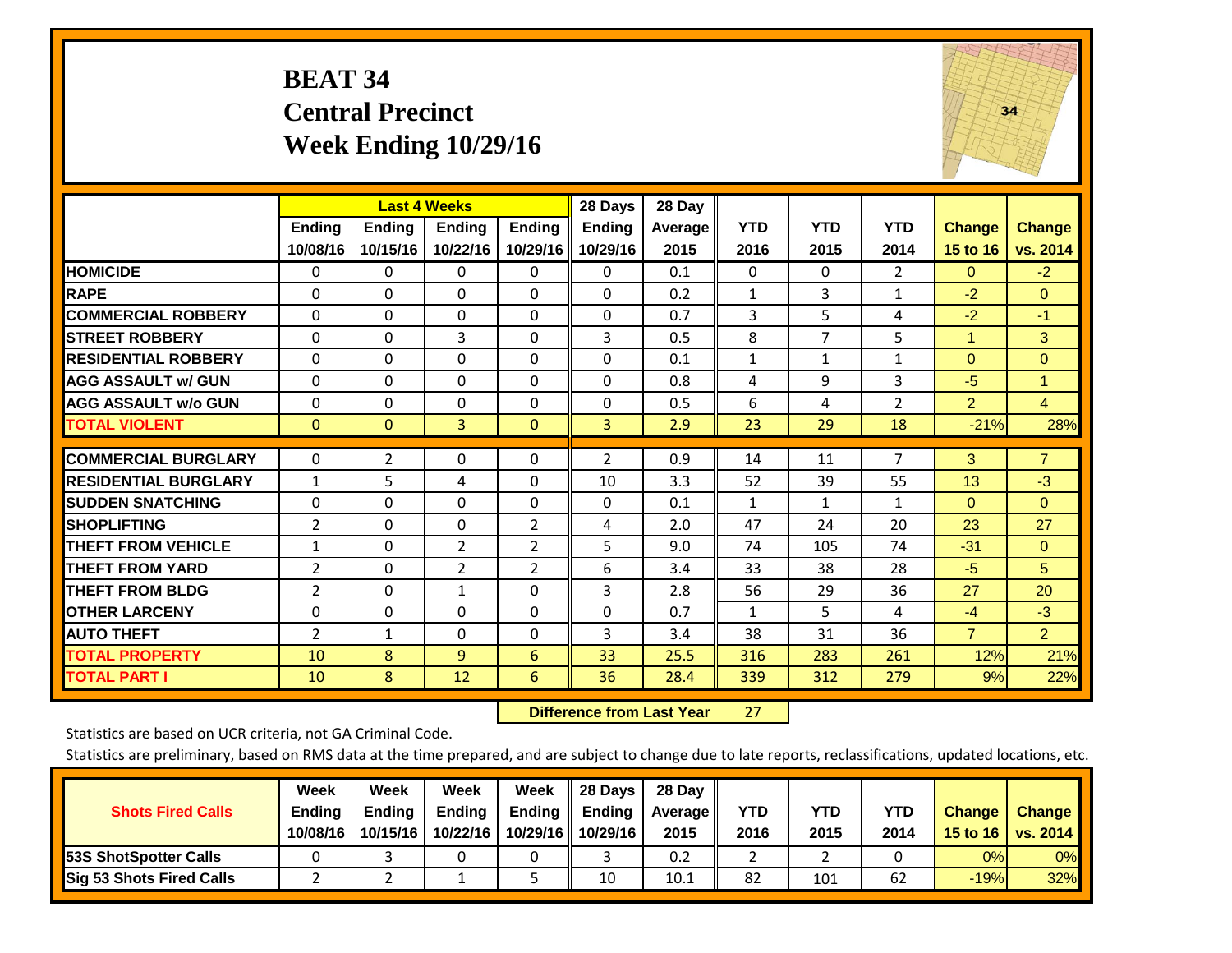#### **BEAT 35 Central Precinct Week Ending 10/29/16**



|                             |               | <b>Last 4 Weeks</b> |                |                | 28 Days        | 28 Day  |                |                |                |                      |                |
|-----------------------------|---------------|---------------------|----------------|----------------|----------------|---------|----------------|----------------|----------------|----------------------|----------------|
|                             | <b>Ending</b> | <b>Ending</b>       | <b>Ending</b>  | <b>Ending</b>  | Ending         | Average | <b>YTD</b>     | <b>YTD</b>     | <b>YTD</b>     | <b>Change</b>        | <b>Change</b>  |
|                             | 10/08/16      | 10/15/16            | 10/22/16       | 10/29/16       | 10/29/16       | 2015    | 2016           | 2015           | 2014           | 15 to 16             | vs. 2014       |
| <b>HOMICIDE</b>             | 1             | 0                   | $\Omega$       | $\Omega$       | $\mathbf{1}$   | 0.4     | 6              | $\overline{4}$ | 5.             | $\overline{2}$       | 1.             |
| <b>RAPE</b>                 | 0             | 0                   | $\Omega$       | $\Omega$       | $\Omega$       | 0.2     | $\overline{2}$ | $\mathbf{1}$   | 5              | 1                    | $-3$           |
| <b>COMMERCIAL ROBBERY</b>   | $\Omega$      | $\Omega$            | $\Omega$       | $\Omega$       | $\Omega$       | 0.2     | $\Omega$       | $\mathbf{1}$   | 3              | $-1$                 | $-3$           |
| <b>STREET ROBBERY</b>       | $\Omega$      | $\Omega$            | $\Omega$       | $\Omega$       | $\Omega$       | 1.6     | 16             | 14             | 17             | $\overline{2}$       | $-1$           |
| <b>RESIDENTIAL ROBBERY</b>  | $\Omega$      | 0                   | $\Omega$       | $\Omega$       | $\Omega$       | 0.2     | 4              | 3              | $\mathbf{1}$   | $\blacktriangleleft$ | 3              |
| <b>AGG ASSAULT w/ GUN</b>   | $\Omega$      | $\Omega$            | $\Omega$       | $\Omega$       | $\Omega$       | 2.2     | 12             | 24             | 21             | $-12$                | $-9$           |
| <b>AGG ASSAULT w/o GUN</b>  | $\Omega$      | $\mathbf{1}$        | $\mathbf{0}$   | 0              | $\mathbf{1}$   | 1.0     | 9              | 12             | 9              | $-3$                 | $\Omega$       |
| <b>TOTAL VIOLENT</b>        | $\mathbf{1}$  | $\mathbf{1}$        | $\mathbf{0}$   | $\mathbf{0}$   | $\overline{2}$ | 5.8     | 49             | 59             | 61             | $-17%$               | $-20%$         |
| <b>COMMERCIAL BURGLARY</b>  | 3             | 0                   | 0              | 1              | 4              | 0.5     | 12             | 5              | $\overline{7}$ | $\overline{7}$       | 5 <sup>5</sup> |
| <b>RESIDENTIAL BURGLARY</b> |               | 18                  | $\mathbf{1}$   |                |                |         |                | 94             | 91             | $-1$                 | $\overline{2}$ |
|                             | 9             |                     |                | 4              | 32             | 8.9     | 93             |                |                |                      |                |
| <b>SUDDEN SNATCHING</b>     | 0             | 0                   | $\Omega$       | $\mathbf{0}$   | $\Omega$       | 0.0     | $\overline{2}$ | $\Omega$       | 3              | $\overline{2}$       | $-1$           |
| <b>SHOPLIFTING</b>          | 0             | $\Omega$            | $\Omega$       | $\Omega$       | $\Omega$       | 0.4     | 3              | 5              | $\mathbf{1}$   | $-2$                 | $\overline{2}$ |
| <b>THEFT FROM VEHICLE</b>   | $\mathbf{1}$  | $\mathbf{1}$        | $\overline{2}$ | $\Omega$       | 4              | 4.8     | 56             | 57             | 48             | $-1$                 | 8              |
| <b>THEFT FROM YARD</b>      | $\Omega$      | 3                   | $\mathbf{0}$   | $\Omega$       | 3              | 2.8     | 25             | 27             | 38             | $-2$                 | $-13$          |
| <b>THEFT FROM BLDG</b>      | $\Omega$      | $\Omega$            | $\Omega$       | $\overline{2}$ | 2              | 3.2     | 53             | 36             | 26             | 17                   | 27             |
| <b>OTHER LARCENY</b>        | $\Omega$      | $\Omega$            | $\Omega$       | $\Omega$       | $\Omega$       | 0.3     | 3              | 4              | 3              | $-1$                 | $\Omega$       |
| <b>AUTO THEFT</b>           | $\mathbf{1}$  | $\Omega$            | 1              | $\overline{2}$ | 4              | 3.9     | 46             | 42             | 31             | $\overline{4}$       | 15             |
| <b>TOTAL PROPERTY</b>       | 14            | 22                  | 4              | 9              | 49             | 24.8    | 293            | 270            | 248            | 9%                   | 18%            |
| <b>TOTAL PART I</b>         | 15            | 23                  | 4              | 9              | 51             | 30.5    | 342            | 329            | 309            | 4%                   | 11%            |

 **Difference from Last Year**r 13

Statistics are based on UCR criteria, not GA Criminal Code.

|                                 | Week          | Week          | Week     | Week     | 28 Days       | 28 Day     |      |      |            |               |                 |
|---------------------------------|---------------|---------------|----------|----------|---------------|------------|------|------|------------|---------------|-----------------|
| <b>Shots Fired Calls</b>        | <b>Ending</b> | <b>Endina</b> | Ending   | Ending   | <b>Ending</b> | Average II | YTD  | YTD  | <b>YTD</b> | <b>Change</b> | <b>Change</b>   |
|                                 | 10/08/16      | 10/15/16      | 10/22/16 | 10/29/16 | 10/29/16      | 2015       | 2016 | 2015 | 2014       | 15 to 16      | <b>VS. 2014</b> |
| <b>153S ShotSpotter Calls</b>   |               |               |          |          | 15            | 22.5       | 239  | 203  |            | 0%            | 0%              |
| <b>Sig 53 Shots Fired Calls</b> |               |               |          | ப        | 10            | 19.8       | 208  | 188  | 148        | 11%           | 41%             |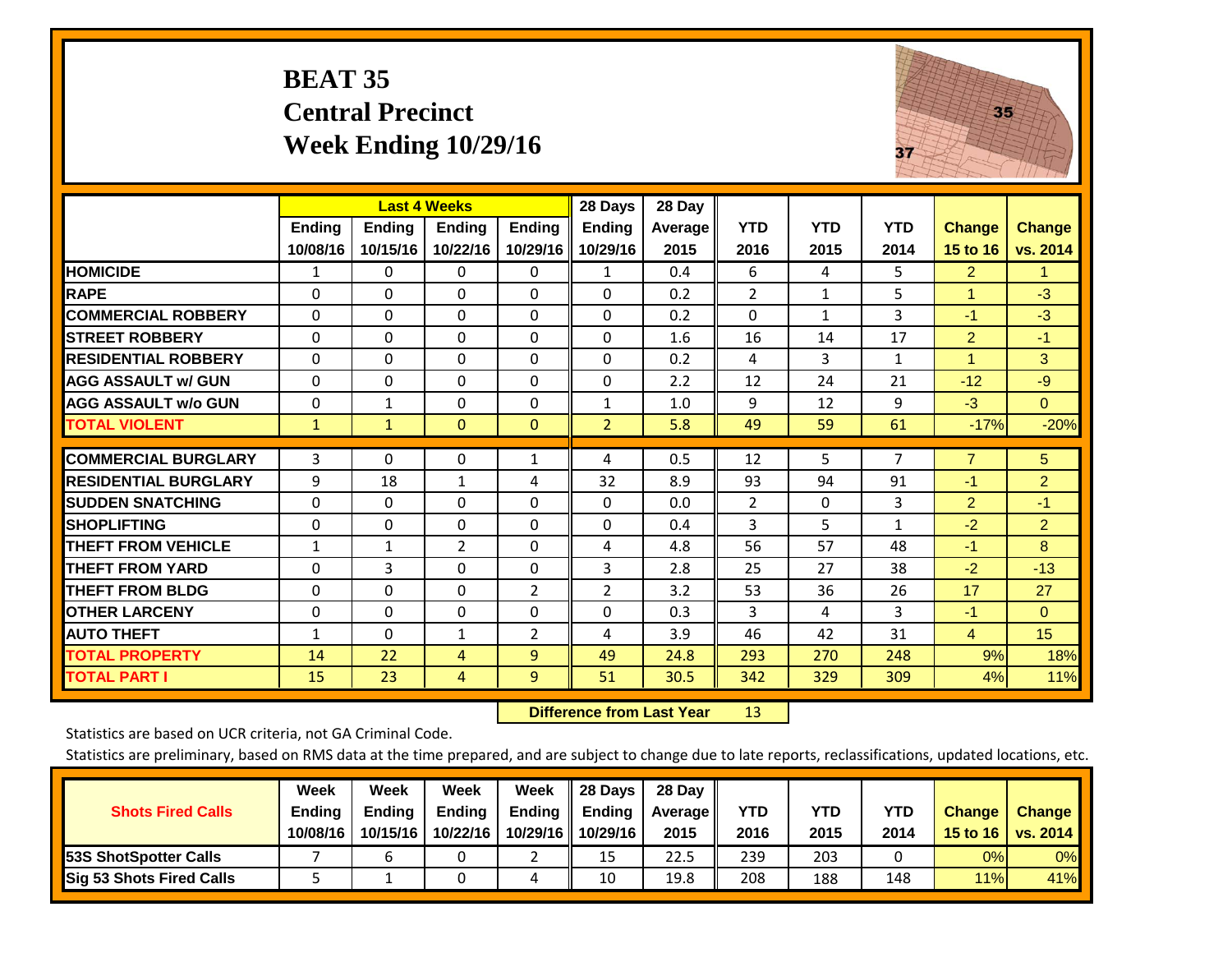|                             | <b>BEAT 37</b>     | <b>Central Precinct</b>   | Week Ending 10/29/16                      |                           |                                      |                           |                    |                    | 37                 |                           |                           |
|-----------------------------|--------------------|---------------------------|-------------------------------------------|---------------------------|--------------------------------------|---------------------------|--------------------|--------------------|--------------------|---------------------------|---------------------------|
|                             | Ending<br>10/08/16 | <b>Ending</b><br>10/15/16 | <b>Last 4 Weeks</b><br>Ending<br>10/22/16 | <b>Ending</b><br>10/29/16 | 28 Days<br><b>Ending</b><br>10/29/16 | 28 Day<br>Average<br>2015 | <b>YTD</b><br>2016 | <b>YTD</b><br>2015 | <b>YTD</b><br>2014 | <b>Change</b><br>15 to 16 | <b>Change</b><br>vs. 2014 |
| <b>HOMICIDE</b>             | $\Omega$           | $\Omega$                  | $\Omega$                                  | $\mathbf{0}$              | $\Omega$                             | 0.2                       | $\Omega$           | $\mathbf{1}$       | $\mathbf{1}$       | $-1$                      | $-1$                      |
| <b>RAPE</b>                 | $\Omega$           | 0                         | $\overline{0}$                            | $\Omega$                  | $\Omega$                             | 0.0                       | $\mathbf{1}$       | $\Omega$           | $\mathbf 0$        | $\mathbf{1}$              | $\mathbf{1}$              |
| <b>COMMERCIAL ROBBERY</b>   | $\Omega$           | $\Omega$                  | $\Omega$                                  | 0                         | $\Omega$                             | 0.2                       | $\mathbf{1}$       | $\overline{2}$     | $\Omega$           | $-1$                      | 1                         |
| <b>STREET ROBBERY</b>       | $\Omega$           | $\Omega$                  | $\overline{2}$                            | $\Omega$                  | $\overline{2}$                       | 1.7                       | 14                 | 16                 | 8                  | $-2$                      | $6\phantom{a}$            |
| <b>RESIDENTIAL ROBBERY</b>  | $\Omega$           | $\Omega$                  | $\Omega$                                  | $\Omega$                  | $\Omega$                             | 0.1                       | $\mathbf{0}$       | $\Omega$           | $\Omega$           | $\mathbf{0}$              | $\Omega$                  |
| <b>AGG ASSAULT w/ GUN</b>   | $\mathbf 0$        | 0                         | $\overline{0}$                            | $\Omega$                  | $\mathbf 0$                          | 0.2                       | 6                  | $\overline{2}$     | 5                  | $\overline{4}$            | $\mathbf{1}$              |
| <b>AGG ASSAULT w/o GUN</b>  | $\Omega$           | $\mathbf{1}$              | $\Omega$                                  | $\Omega$                  | $\mathbf{1}$                         | 0.5                       | 3                  | 6                  | $\overline{3}$     | $-3$                      | $\overline{0}$            |
| <b>TOTAL VIOLENT</b>        | $\overline{0}$     | $\mathbf{1}$              | $\overline{2}$                            | $\mathbf{0}$              | $\overline{3}$                       | 2.8                       | 25                 | 27                 | 17                 | $-7%$                     | 47%                       |
| <b>COMMERCIAL BURGLARY</b>  | 0                  | 0                         | $\mathbf 0$                               | 0                         | 0                                    | 0.6                       | 16                 | 5.                 | 4                  | 11                        | 12                        |
| <b>RESIDENTIAL BURGLARY</b> | 3                  | $\Omega$                  | $\overline{2}$                            | $\Omega$                  | 5                                    | 4.6                       | 34                 | 51                 | 32                 | $-17$                     | $\overline{2}$            |
| <b>SUDDEN SNATCHING</b>     | 0                  | 0                         | 0                                         | 0                         | 0                                    | 0.3                       | $\overline{2}$     | 4                  | $\overline{2}$     | $-2$                      | $\overline{0}$            |
| <b>SHOPLIFTING</b>          | $\mathbf{1}$       | $\Omega$                  | $\mathbf{1}$                              | $\mathbf{1}$              | 3                                    | 2.5                       | 31                 | 25                 | 18                 | 6                         | 13                        |
| <b>THEFT FROM VEHICLE</b>   | 3                  | $\Omega$                  | $\mathbf{1}$                              | $\mathbf{1}$              | 5                                    | 12.3                      | 72                 | 145                | 99                 | $-73$                     | $-27$                     |
| <b>THEFT FROM YARD</b>      | 2                  | $\Omega$                  | $\overline{2}$                            | $\mathbf{1}$              | 5                                    | 2.5                       | 36                 | 28                 | 42                 | 8                         | $-6$                      |
| <b>THEFT FROM BLDG</b>      | 0                  | 0                         | $\mathbf{1}$                              | 0                         | $\mathbf{1}$                         | 2.6                       | 27                 | 33                 | 24                 | $-6$                      | 3                         |
| <b>OTHER LARCENY</b>        | $\Omega$           | $\Omega$                  | $\Omega$                                  | $\Omega$                  | $\Omega$                             | 0.9                       | $\mathbf{1}$       | 10                 | $\overline{2}$     | $-9$                      | $-1$                      |
| <b>AUTO THEFT</b>           | 0                  | $\Omega$                  | $\Omega$                                  | 0                         | $\Omega$                             | 2.9                       | 17                 | 36                 | 21                 | $-19$                     | $-4$                      |
| <b>TOTAL PROPERTY</b>       | 9                  | $\overline{0}$            | $\overline{7}$                            | 3                         | 19                                   | 29.2                      | 236                | 337                | 244                | $-30%$                    | $-3%$                     |
| <b>TOTAL PART I</b>         | 9                  | $\mathbf{1}$              | 9                                         | 3                         | 22                                   | 32.1                      | 261                | 364                | 261                | $-28%$                    | 0%                        |

 **Difference from Last Year**r -103 The state of the state of the state

Statistics are based on UCR criteria, not GA Criminal Code.

| <b>Shots Fired Calls</b>        | Week<br><b>Ending</b><br>10/08/16 | Week<br><b>Endina</b><br>10/15/16 | Week<br>Ending<br>10/22/16 | Week<br>Ending<br>10/29/16 | 28 Days<br><b>Ending</b><br>10/29/16 | 28 Day<br>Average II<br>2015 | YTD<br>2016 | YTD<br>2015 | <b>YTD</b><br>2014 | <b>Change</b><br>15 to 16 | <b>Change</b><br>vs. 2014 |
|---------------------------------|-----------------------------------|-----------------------------------|----------------------------|----------------------------|--------------------------------------|------------------------------|-------------|-------------|--------------------|---------------------------|---------------------------|
| <b>153S ShotSpotter Calls</b>   |                                   |                                   |                            | 4                          | a                                    | 2.8                          | 43          | 24          |                    | 0%                        | 0%                        |
| <b>Sig 53 Shots Fired Calls</b> |                                   |                                   |                            | 11                         | 25                                   | 13.4                         | 131         | 126         | 54                 | 4%                        | 143%                      |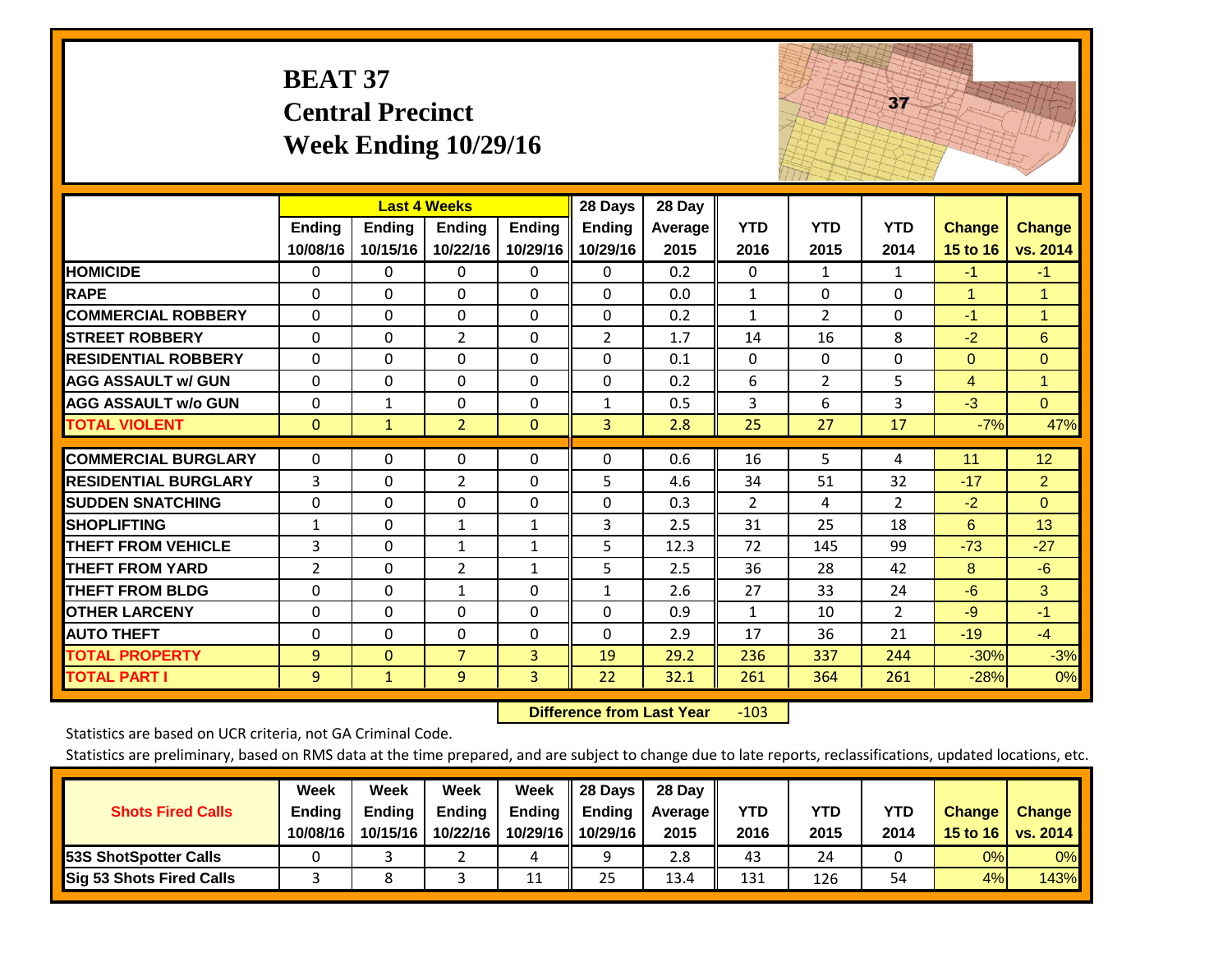

#### **COMPSTATSOUTHSIDE PRECINCT** CAPT. ASHLEY BROWN **Week Ending 10/29/16**

**PRECINCT COMMANDER:**



|                             | Week<br><b>Ending</b><br>10/29/16 | Week<br><b>Ending</b><br>10/22/16 | <b>Weekly</b><br>Avg<br>2015 | $28$ -Day<br><b>Ending</b><br>10/29/16 | $28$ -Day<br>Ending<br>10/01/16 | Avg<br>28-Day<br>2015 | <b>YTD</b><br>2016 | <b>YTD</b><br>2015 | <b>YTD</b><br>2014 | <b>Change</b><br>15 to 16 | Change<br>vs. 2014 |
|-----------------------------|-----------------------------------|-----------------------------------|------------------------------|----------------------------------------|---------------------------------|-----------------------|--------------------|--------------------|--------------------|---------------------------|--------------------|
| <b>HOMICIDE</b>             | 0                                 | 0                                 | 0                            | 0                                      | 0                               |                       | 5                  | 6                  | 2                  | -1.                       | 3                  |
| <b>RAPE</b>                 |                                   | 0                                 | 0                            |                                        | 1                               |                       | 10                 | 8                  | 8                  | $\overline{2}$            | $\overline{2}$     |
| <b>COMMERCIAL ROBBERY</b>   | 1                                 | $\overline{A}$                    | $\Omega$                     | 4                                      | 5                               | $\overline{2}$        | 29                 | 12                 | 22                 | 17                        | $\overline{7}$     |
| <b>STREET ROBBERY</b>       | $\bf{0}$                          | $\Omega$                          |                              |                                        | 1                               | 3                     | 22                 | 36                 | 47                 | $-14$                     | $-25$              |
| <b>RESIDENTIAL ROBBERY</b>  | 0                                 | $\Omega$                          | 0                            |                                        | 1                               |                       | 6                  | 13                 | 10                 | $-7$                      | $-4$               |
| <b>AGG ASSAULT w/ GUN</b>   | $\bf{0}$                          | $\Omega$                          |                              |                                        | 2                               | $\overline{2}$        | 18                 | 27                 | 12                 | $-9$                      | 6                  |
| <b>AGG ASSAULT w/o GUN</b>  | 0                                 |                                   |                              | 3                                      | $\overline{2}$                  | $\overline{2}$        | 34                 | 25                 | 16                 | 9                         | 18                 |
| <b>TOTAL VIOLENT</b>        | $\overline{2}$                    | $\overline{2}$                    | 3                            | 11                                     | 12                              | 12                    | 124                | 127                | 117                | $-2%$                     | 6%                 |
|                             |                                   |                                   |                              |                                        |                                 |                       |                    |                    |                    |                           |                    |
| <b>COMMERCIAL BURGLARY</b>  | $\mathbf{2}$                      | 0                                 |                              | 11                                     | 6                               | 4                     | 49                 | 48                 | 32                 |                           | 17                 |
| <b>RESIDENTIAL BURGLARY</b> | 4                                 | $\overline{2}$                    | 6                            | 30                                     | 16                              | 24                    | 191                | 268                | 196                | $-77$                     | $-5$               |
| <b>ISUDDEN SNATCHING</b>    | 0                                 | $\Omega$                          | 0                            | 0                                      | 1                               |                       | 10                 | 12                 | 10                 | $-2$                      | $\Omega$           |
| <b>SHOPLIFTING</b>          | 13                                | 13                                | 15                           | 41                                     | 47                              | 59                    | 514                | 607                | 542                | $-93$                     | $-28$              |
| <b>THEFT FROM VEHICLE</b>   | 4                                 | $\overline{7}$                    | 8                            | 21                                     | 33                              | 32                    | 239                | 347                | 311                | $-108$                    | $-72$              |
| <b>THEFT FROM YARD</b>      | $\mathbf{2}$                      | 4                                 | $\overline{2}$               | 13                                     | 18                              | 10                    | 123                | 102                | 101                | 21                        | 22                 |
| <b>THEFT FROM BLDG</b>      | $\overline{2}$                    | 5                                 | 5                            | 12                                     | 12                              | 19                    | 146                | 218                | 185                | $-72$                     | $-39$              |
| <b>OTHER LARCENY</b>        | $\mathbf{3}^{\prime}$             | 0                                 | 0                            | 3                                      | 2                               | $\overline{2}$        | 20                 | 20                 | 27                 | $\Omega$                  | $-7$               |
| <b>AUTO THEFT</b>           |                                   | 3                                 | 4                            | 9                                      | 7                               | 15                    | 91                 | 167                | 81                 | $-76$                     | 10 <sup>°</sup>    |
| <b>TOTAL PROPERTY</b>       | 31                                | 34                                | 41                           | 140                                    | 142                             | 165                   | 1383               | 1789               | 1485               | $-23%$                    | $-7%$              |
| <b>TOTAL PART I</b>         | 33                                | 36                                | 44                           | 151                                    | 154                             | 177                   | 1507               | 1916               | 1602               | $-21%$                    | $-6%$              |

Statistics are based on UCR criteria, not GA Criminal Code. **Difference from Last Year** -409 Statistics are preliminary, based on RMS data at the time prepared, and are subject to change due to late reports, reclassifications, updated locations, etc.

Cell Shading: white is within 0.6 standard deviation of the mean; red is above; green is below

| <b>Citizen Initiated Calls</b>  | Week<br><b>Ending</b><br>10/29/16 | Week<br><b>Ending</b><br>10/22/16 | Weekly<br>Avg<br>2015 | $28$ -Day<br><b>Endina</b><br>10/29/16 | $28-Day$<br><b>Ending</b><br>10/01/16 | Avg<br>$28$ -Day<br>2015 | YTD<br>2016 | <b>YTD</b><br>2015 | YTD<br>2014 | <b>Change</b><br>15 to 16 | <b>Change</b><br>vs. 2014 |
|---------------------------------|-----------------------------------|-----------------------------------|-----------------------|----------------------------------------|---------------------------------------|--------------------------|-------------|--------------------|-------------|---------------------------|---------------------------|
| <b>Midnight Shift</b>           | 96                                | 98                                | 100                   | 439                                    | 370                                   | 399                      | 4111        | 4362               | 4131        | $-251$                    | $-20$                     |
| Day Shift                       | 293                               | 270                               | 273                   | 1131                                   | 1060                                  | 1090                     | 11435       | 11909              | 11506       | $-474$                    | $-71$                     |
| <b>Afternoon Shift</b>          | 265                               | 296                               | 269                   | 1277                                   | 1022                                  | 1077                     | 11294       | 11683              | 11379       | $-389$                    | $-85$                     |
| <b>TOTAL CITIZEN CFS</b>        | 654                               | 664                               | 641                   | 2847                                   | 2452                                  | 2566                     | 26840       | 27954              | 27016       | $-4.0%$                   | $-0.7%$                   |
| <b>53S ShotSpotter Calls</b>    | 10                                |                                   |                       | 14                                     |                                       |                          |             | 0                  |             |                           |                           |
| <b>Sig 53 Shots Fired Calls</b> |                                   |                                   | 10                    | 30                                     | 44                                    | 38                       | 388         | 331                | 212         | 57                        | 176                       |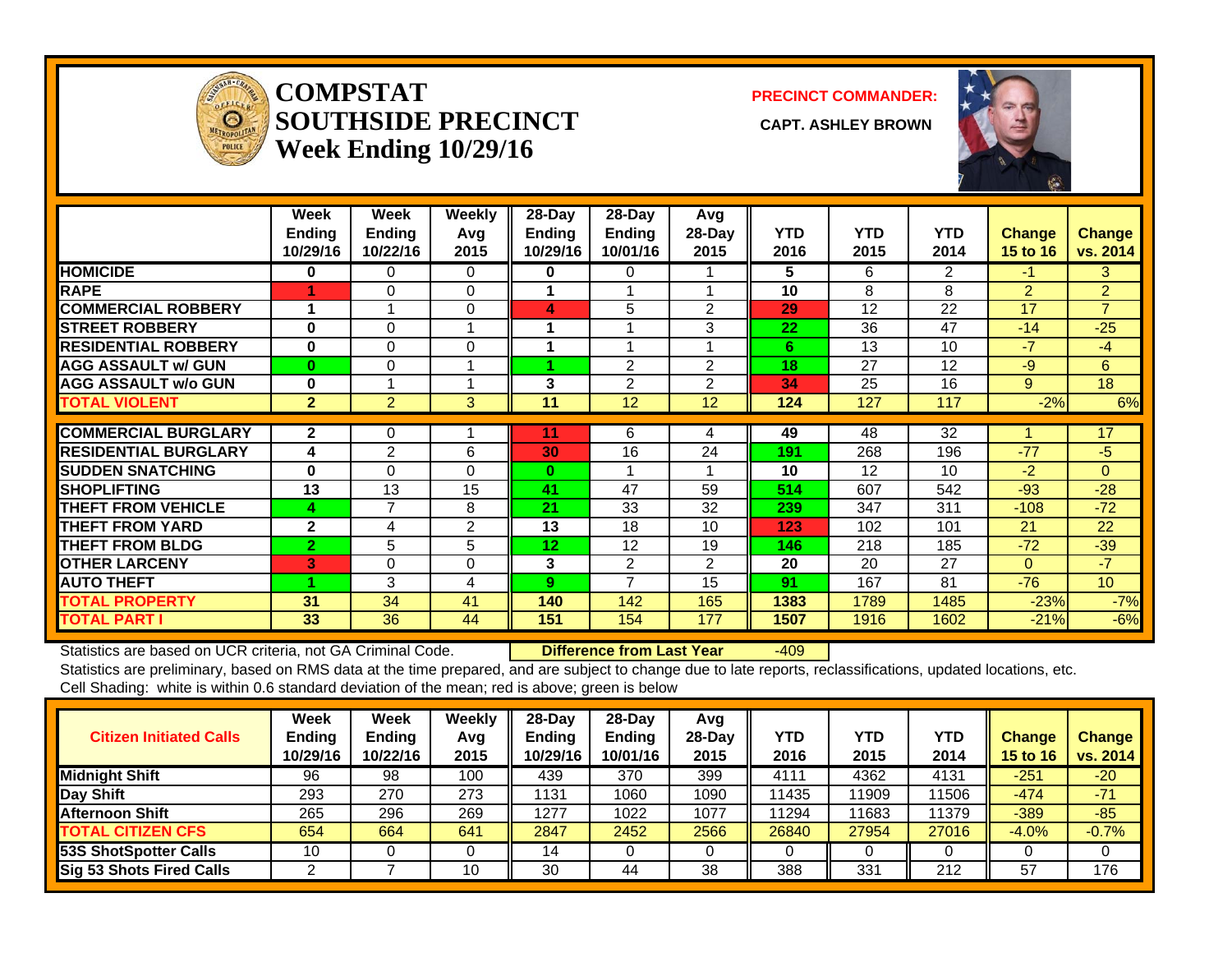# **BEAT 41 Southside Precinct Week Ending 10/29/16**



|                             |               | <b>Last 4 Weeks</b> |                |               | 28 Days       | 28 Day  |              |                |                |                |                |
|-----------------------------|---------------|---------------------|----------------|---------------|---------------|---------|--------------|----------------|----------------|----------------|----------------|
|                             | <b>Ending</b> | <b>Ending</b>       | <b>Ending</b>  | <b>Endina</b> | <b>Ending</b> | Average | <b>YTD</b>   | <b>YTD</b>     | <b>YTD</b>     | <b>Change</b>  | <b>Change</b>  |
|                             | 10/08/16      | 10/15/16            | 10/22/16       | 10/29/16      | 10/29/16      | 2015    | 2016         | 2015           | 2014           | 15 to 16       | vs. 2014       |
| <b>HOMICIDE</b>             | 0             | 0                   | 0              | 0             | $\Omega$      | 0.1     | $\Omega$     | $\mathbf{1}$   | 0              | $-1$           | $\mathbf{0}$   |
| <b>RAPE</b>                 | $\Omega$      | $\Omega$            | $\Omega$       | $\Omega$      | 0             | 0.0     | 3            | $\Omega$       | $\mathbf{1}$   | 3              | $\overline{2}$ |
| <b>COMMERCIAL ROBBERY</b>   | $\Omega$      | $\Omega$            | $\mathbf{0}$   | $\Omega$      | $\Omega$      | 0.4     | 5            | $\overline{2}$ | 5              | 3              | $\Omega$       |
| <b>STREET ROBBERY</b>       | $\mathbf 0$   | $\Omega$            | 0              | $\Omega$      | 0             | 0.5     | 3            | 5              | 5              | $-2$           | $-2$           |
| <b>RESIDENTIAL ROBBERY</b>  | $\mathbf{1}$  | $\Omega$            | $\Omega$       | 0             | $\mathbf{1}$  | 0.2     | $\mathbf{1}$ | 3              | $\overline{2}$ | $-2$           | $-1$           |
| <b>AGG ASSAULT w/ GUN</b>   | $\Omega$      | $\Omega$            | $\Omega$       | $\Omega$      | 0             | 0.0     | 4            | $\Omega$       | $\overline{2}$ | 4              | $\overline{2}$ |
| <b>AGG ASSAULT w/o GUN</b>  | $\Omega$      | $\Omega$            | $\Omega$       | 0             | 0             | 0.1     | 4            | $\Omega$       | $\Omega$       | 4              | $\overline{4}$ |
| <b>TOTAL VIOLENT</b>        | $\mathbf{1}$  | $\mathbf{0}$        | $\mathbf{0}$   | $\mathbf{0}$  | $\mathbf{1}$  | 1.3     | 20           | 11             | 15             | 82%            | 33%            |
| <b>COMMERCIAL BURGLARY</b>  | 2             | $\Omega$            | 0              | 0             | 2             | 0.8     | 19           | 10             | $\overline{7}$ | 9              | 12             |
|                             |               |                     |                |               |               |         |              |                |                |                |                |
| <b>RESIDENTIAL BURGLARY</b> | $\mathbf{1}$  | $\mathbf{1}$        | $\Omega$       | 0             | 2             | 0.8     | 15           | 8              | 6              | $\overline{7}$ | 9              |
| <b>SUDDEN SNATCHING</b>     | $\Omega$      | $\Omega$            | $\Omega$       | $\Omega$      | 0             | 0.2     | $\Omega$     | $\mathbf{1}$   | $\mathbf{1}$   | $-1$           | $-1$           |
| <b>SHOPLIFTING</b>          | $\mathbf{1}$  | 2                   | $\mathbf{1}$   | 0             | 4             | 1.6     | 22           | 16             | 17             | 6              | 5              |
| <b>THEFT FROM VEHICLE</b>   | 2             | $\Omega$            | $\overline{2}$ | 1             | 5             | 5.9     | 49           | 63             | 88             | $-14$          | $-39$          |
| <b>THEFT FROM YARD</b>      | $\mathbf{1}$  | $\Omega$            | $\Omega$       | $\mathbf{1}$  | 2             | 3.0     | 21           | 33             | 17             | $-12$          | $\overline{4}$ |
| <b>THEFT FROM BLDG</b>      | $\mathbf{1}$  | $\mathbf{1}$        | $\Omega$       | $\mathbf{1}$  | 3             | 4.4     | 24           | 50             | 33             | $-26$          | $-9$           |
| <b>OTHER LARCENY</b>        | $\Omega$      | $\Omega$            | $\Omega$       | $\Omega$      | 0             | 0.3     | 1            | 4              | 4              | $-3$           | $-3$           |
| <b>AUTO THEFT</b>           | $\Omega$      | $\overline{2}$      | $\Omega$       | $\Omega$      | 2             | 2.3     | 14           | 27             | $\overline{7}$ | $-13$          | $\overline{7}$ |
| <b>TOTAL PROPERTY</b>       | 8             | 6                   | 3              | 3             | 20            | 19.4    | 165          | 212            | 180            | $-22%$         | $-8%$          |
| <b>TOTAL PART I</b>         | 9             | 6                   | $\overline{3}$ | 3             | 21            | 20.7    | 185          | 223            | 195            | $-17%$         | $-5%$          |

 **Difference from Last Year**‐38

Statistics are based on UCR criteria, not GA Criminal Code.

| <b>Shots Fired Calls</b>        | Week<br><b>Ending</b><br>10/08/16 | Week<br><b>Endina</b><br>10/15/16 | Week<br>Ending<br>10/22/16 | Week<br>Ending<br>10/29/16 | 28 Days<br><b>Ending</b><br>10/29/16 | 28 Day<br>Average II<br>2015 | YTD<br>2016 | YTD<br>2015 | <b>YTD</b><br>2014 | <b>Change</b><br>15 to 16 $\vert$ | <b>Change</b><br>vs. 2014 |
|---------------------------------|-----------------------------------|-----------------------------------|----------------------------|----------------------------|--------------------------------------|------------------------------|-------------|-------------|--------------------|-----------------------------------|---------------------------|
| <b>153S ShotSpotter Calls</b>   |                                   |                                   |                            |                            | 4                                    | 0.0                          |             |             |                    | 0%                                | 0%                        |
| <b>Sig 53 Shots Fired Calls</b> |                                   |                                   |                            |                            |                                      | 1.8                          | 17          | 15          | 1.                 | 13%                               | 31%                       |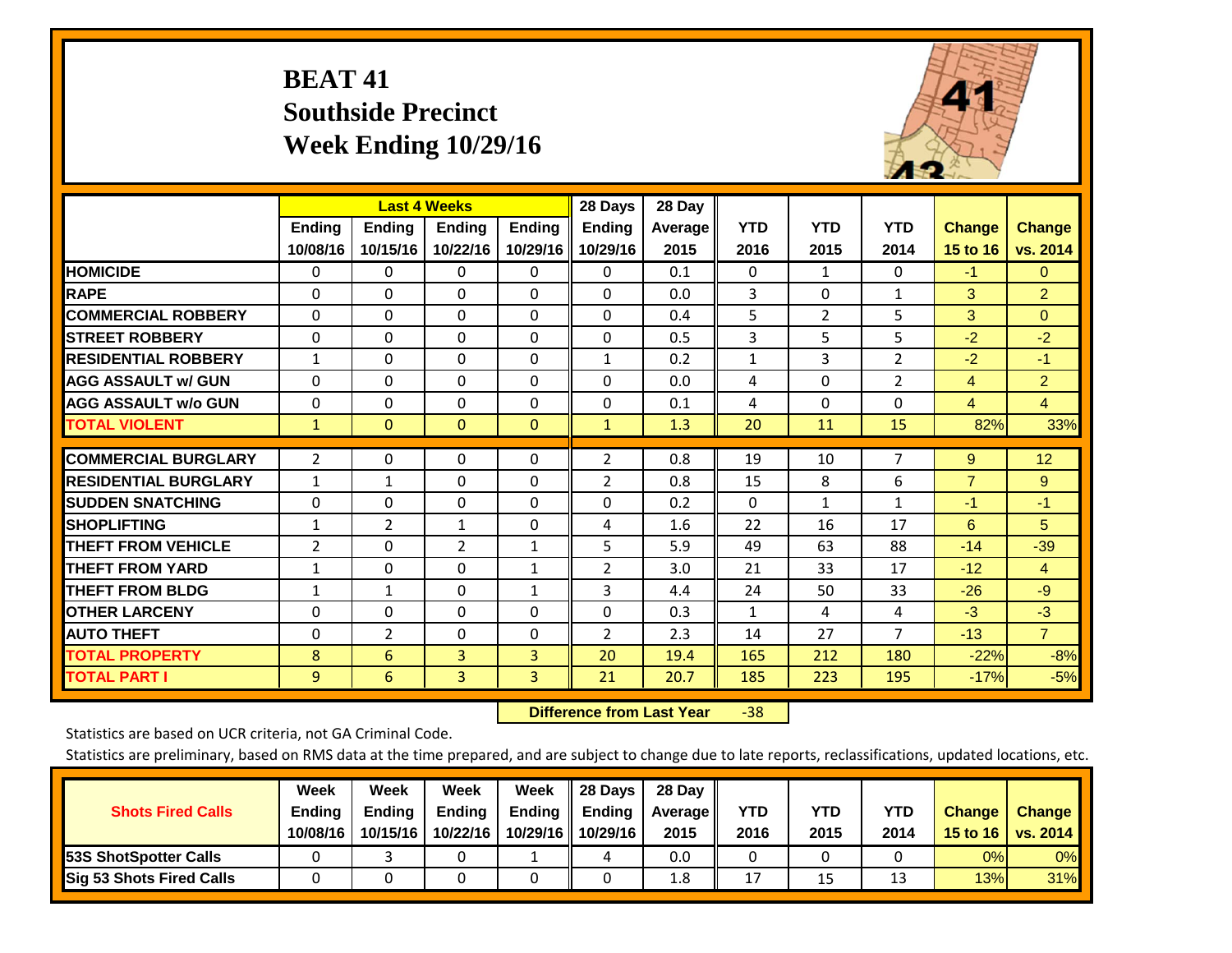# **BEAT 42 Southside Precinct Week Ending 10/29/16**



|                             |                | <b>Last 4 Weeks</b> |                |                | 28 Days        | 28 Day  |                |              |                |                      |                |
|-----------------------------|----------------|---------------------|----------------|----------------|----------------|---------|----------------|--------------|----------------|----------------------|----------------|
|                             | Ending         | <b>Ending</b>       | <b>Ending</b>  | <b>Ending</b>  | <b>Ending</b>  | Average | <b>YTD</b>     | <b>YTD</b>   | <b>YTD</b>     | <b>Change</b>        | <b>Change</b>  |
|                             | 10/08/16       | 10/15/16            | 10/22/16       | 10/29/16       | 10/29/16       | 2015    | 2016           | 2015         | 2014           | 15 to 16             | vs. 2014       |
| <b>HOMICIDE</b>             | $\mathbf 0$    | $\Omega$            | 0              | 0              | $\Omega$       | 0.1     | $\Omega$       | $\mathbf{1}$ | $\mathbf{1}$   | $-1$                 | $-1$           |
| <b>RAPE</b>                 | $\Omega$       | $\Omega$            | $\Omega$       | $\mathbf{1}$   | $\mathbf{1}$   | 0.0     | $\overline{2}$ | $\mathbf{0}$ | 4              | $\overline{2}$       | $-2$           |
| <b>COMMERCIAL ROBBERY</b>   | $\Omega$       | $\mathbf{1}$        | $\Omega$       | $\mathbf{1}$   | $\overline{2}$ | 0.6     | 8              | $\mathbf{1}$ | 4              | $\overline{7}$       | $\overline{4}$ |
| <b>ISTREET ROBBERY</b>      | $\mathbf{1}$   | $\Omega$            | $\Omega$       | $\Omega$       | $\mathbf{1}$   | 1.0     | 9              | 11           | 17             | $-2$                 | $-8$           |
| <b>RESIDENTIAL ROBBERY</b>  | $\Omega$       | $\Omega$            | $\Omega$       | $\Omega$       | $\Omega$       | 0.5     | 3              | 5            | 4              | $-2$                 | $-1$           |
| <b>AGG ASSAULT w/ GUN</b>   | $\Omega$       | $\mathbf{1}$        | $\Omega$       | $\Omega$       | $\mathbf{1}$   | 0.9     | $\overline{7}$ | 9            | $\overline{2}$ | $-2$                 | 5              |
| <b>AGG ASSAULT w/o GUN</b>  | 1              | $\Omega$            | $\Omega$       | $\Omega$       | $\mathbf{1}$   | 0.8     | 9              | 10           | 3              | $-1$                 | 6              |
| <b>TOTAL VIOLENT</b>        | $\overline{2}$ | $\overline{2}$      | $\mathbf{0}$   | $\overline{2}$ | 6              | 3.8     | 38             | 37           | 35             | 3%                   | 9%             |
| <b>COMMERCIAL BURGLARY</b>  | $\mathbf 0$    | 2                   | $\Omega$       | $\Omega$       | $\overline{2}$ | 1.2     | 8              | 15           | 12             | $-7$                 | $-4$           |
| <b>RESIDENTIAL BURGLARY</b> | $\mathbf{1}$   | 5                   | $\Omega$       | $\Omega$       | 6              | 5.9     | 50             | 66           | 57             | $-16$                | $-7$           |
| <b>ISUDDEN SNATCHING</b>    | $\mathbf 0$    | $\Omega$            | $\Omega$       | $\Omega$       | $\Omega$       | 0.3     | $\mathbf{0}$   | 4            | $\mathbf{1}$   | $-4$                 | $-1$           |
| <b>SHOPLIFTING</b>          | 1              | 2                   | 3              | 3              | 9              | 13.7    | 84             | 152          | 90             | $-68$                | $-6$           |
| <b>THEFT FROM VEHICLE</b>   | $\Omega$       | $\mathbf{1}$        | $\Omega$       | $\overline{2}$ | 3              | 9.6     | 61             | 104          | 72             | $-43$                | $-11$          |
| <b>THEFT FROM YARD</b>      | 0              | $\Omega$            | 0              | 0              | $\Omega$       | 2.3     | 23             | 23           | 25             | $\mathbf{0}$         | $-2$           |
| <b>THEFT FROM BLDG</b>      | 1              | $\Omega$            | $\overline{2}$ | $\Omega$       | 3              | 4.3     | 31             | 48           | 40             | $-17$                | $-9$           |
| <b>OTHER LARCENY</b>        | $\mathbf 0$    | $\Omega$            | $\Omega$       | $\overline{2}$ | $\overline{2}$ | 0.4     | 5              | 4            | 5              | $\blacktriangleleft$ | $\Omega$       |
| <b>AUTO THEFT</b>           | $\mathbf{1}$   | $\Omega$            | $\Omega$       | $\Omega$       | $\mathbf{1}$   | 5.1     | 22             | 55           | 19             | $-33$                | $\overline{3}$ |
| <b>TOTAL PROPERTY</b>       | $\overline{4}$ | 10                  | 5              | $\overline{7}$ | 26             | 42.7    | 284            | 471          | 321            | $-40%$               | $-12%$         |
| <b>TOTAL PART I</b>         | 6              | 12                  | 5              | 9              | 32             | 46.5    | 322            | 508          | 356            | $-37%$               | $-10%$         |

 **Difference from Last Year**‐186

Statistics are based on UCR criteria, not GA Criminal Code.

| <b>Shots Fired Calls</b>        | Week<br><b>Ending</b><br>10/08/16 | Week<br><b>Endina</b><br>10/15/16 | Week<br>Ending<br>10/22/16 | Week<br>Ending<br>10/29/16 | 28 Days<br><b>Ending</b><br>10/29/16 | 28 Day<br>Average II<br>2015 | YTD<br>2016 | YTD<br>2015 | <b>YTD</b><br>2014 | <b>Change</b><br>15 to $16$ | <b>Change</b><br>vs. 2014 |
|---------------------------------|-----------------------------------|-----------------------------------|----------------------------|----------------------------|--------------------------------------|------------------------------|-------------|-------------|--------------------|-----------------------------|---------------------------|
| <b>153S ShotSpotter Calls</b>   |                                   |                                   |                            |                            |                                      | 0.0                          |             |             |                    | 0%                          | 0%                        |
| <b>Sig 53 Shots Fired Calls</b> |                                   |                                   |                            |                            |                                      | ט.                           | 82          | 72          | 40                 | 14%                         | 105%                      |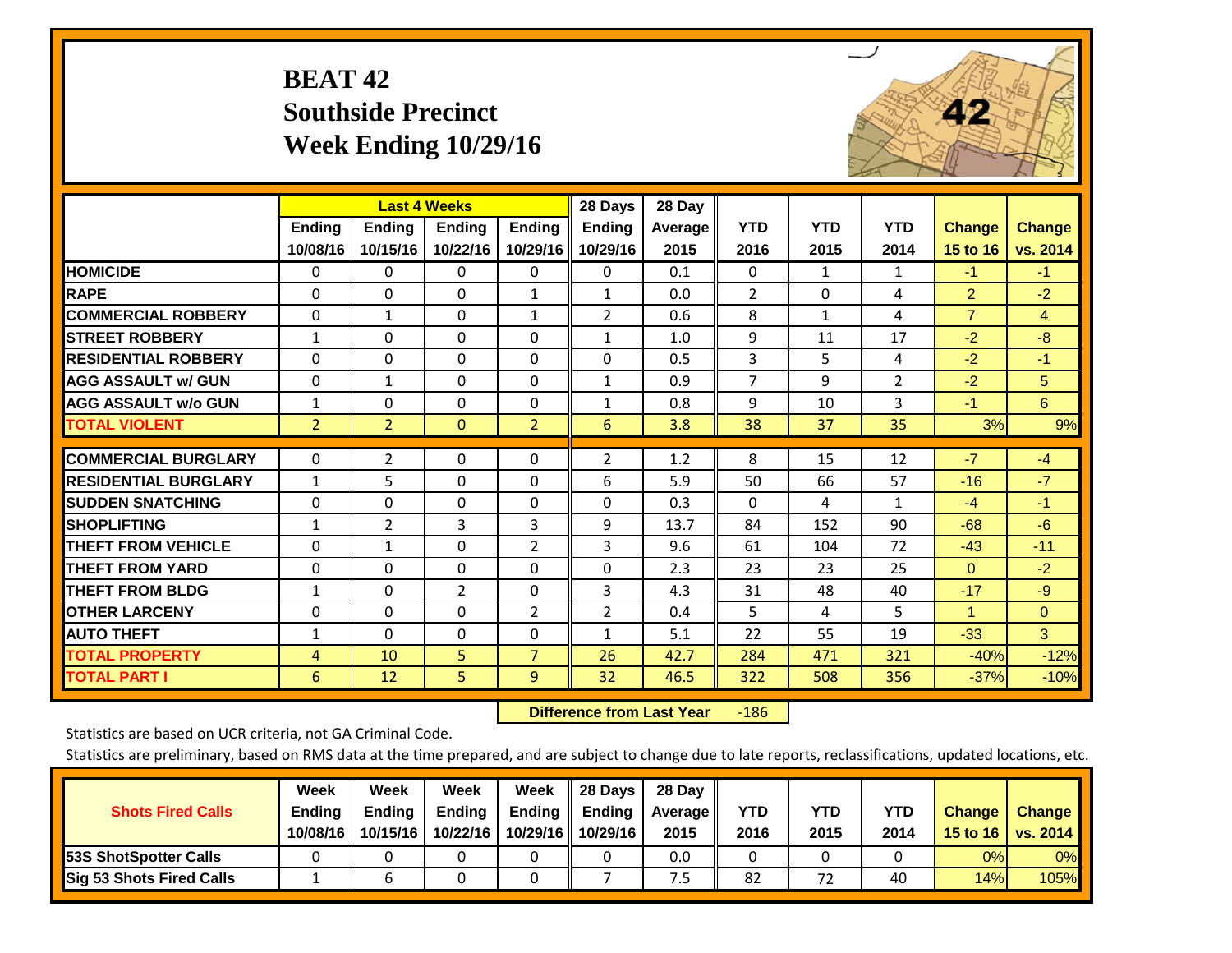# **BEAT 43 Southside Precinct Week Ending 10/29/16**



|                             |               | <b>Last 4 Weeks</b> |                |               | 28 Days       | 28 Day         |              |                |              |                |                      |
|-----------------------------|---------------|---------------------|----------------|---------------|---------------|----------------|--------------|----------------|--------------|----------------|----------------------|
|                             | <b>Ending</b> | <b>Ending</b>       | <b>Ending</b>  | <b>Endina</b> | <b>Ending</b> | <b>Average</b> | <b>YTD</b>   | <b>YTD</b>     | <b>YTD</b>   | <b>Change</b>  | <b>Change</b>        |
|                             | 10/08/16      | 10/15/16            | 10/22/16       | 10/29/16      | 10/29/16      | 2015           | 2016         | 2015           | 2014         | 15 to 16       | vs. 2014             |
| <b>HOMICIDE</b>             | $\mathbf{0}$  | 0                   | 0              | $\Omega$      | 0             | 0.2            | 3            | $\mathbf{1}$   | $\mathbf{1}$ | $\overline{2}$ | $\mathbf{2}^{\circ}$ |
| <b>RAPE</b>                 | $\Omega$      | $\Omega$            | $\Omega$       | $\Omega$      | $\Omega$      | 0.0            | $\mathbf{1}$ | 0              | $\Omega$     | 1              | $\mathbf{1}$         |
| <b>COMMERCIAL ROBBERY</b>   | $\mathbf{1}$  | $\Omega$            | $\mathbf{1}$   | $\Omega$      | 2             | 0.5            | 11           | 5              | 9            | 6              | $\overline{2}$       |
| <b>STREET ROBBERY</b>       | 0             | $\Omega$            | 0              | 0             | $\Omega$      | 0.8            | 6            | 10             | 8            | $-4$           | $-2$                 |
| <b>RESIDENTIAL ROBBERY</b>  | $\Omega$      | $\Omega$            | $\Omega$       | 0             | $\Omega$      | 0.1            | $\mathbf{1}$ | $\mathbf{1}$   | $\mathbf{1}$ | $\mathbf{0}$   | $\Omega$             |
| <b>AGG ASSAULT w/ GUN</b>   | $\Omega$      | $\Omega$            | $\Omega$       | 0             | $\Omega$      | 0.6            | $\mathbf{1}$ | 8              | 3            | $-7$           | $-2$                 |
| <b>AGG ASSAULT w/o GUN</b>  | $\Omega$      | $\Omega$            | $\mathbf{1}$   | 0             | 1             | 0.3            | 9            | 4              | 3            | 5              | 6                    |
| <b>TOTAL VIOLENT</b>        | $\mathbf{1}$  | $\mathbf{0}$        | $\overline{2}$ | $\mathbf{0}$  | 3             | 2.4            | 32           | 29             | 25           | 10%            | 28%                  |
|                             |               |                     |                |               |               |                |              |                |              |                |                      |
| <b>COMMERCIAL BURGLARY</b>  | 3             | 2                   | $\Omega$       | 0             | 5             | 1.2            | 17           | 15             | 10           | $\overline{2}$ | $\overline{7}$       |
| <b>RESIDENTIAL BURGLARY</b> | 2             | 6                   | $\Omega$       | $\mathbf{1}$  | 9             | 2.3            | 28           | 24             | 30           | $\overline{4}$ | $-2$                 |
| <b>ISUDDEN SNATCHING</b>    | $\Omega$      | $\Omega$            | $\mathbf{0}$   | 0             | $\Omega$      | 0.2            | 4            | $\overline{2}$ | 4            | $\overline{2}$ | $\Omega$             |
| <b>SHOPLIFTING</b>          | 3             | 5                   | 4              | 4             | 16            | 28.4           | 269          | 296            | 322          | $-27$          | $-53$                |
| <b>THEFT FROM VEHICLE</b>   | $\Omega$      | $\overline{2}$      | $\Omega$       | 1             | 3             | 4.0            | 27           | 46             | 47           | $-19$          | $-20$                |
| <b>THEFT FROM YARD</b>      | $\Omega$      | $\Omega$            | $\mathbf{1}$   | $\Omega$      | $\mathbf{1}$  | 1.2            | 17           | 13             | 13           | $\overline{4}$ | $\overline{4}$       |
| <b>THEFT FROM BLDG</b>      | $\Omega$      | $\Omega$            | $\mathbf{1}$   | $\Omega$      | 1             | 2.9            | 30           | 36             | 32           | $-6$           | $-2$                 |
| <b>OTHER LARCENY</b>        | $\Omega$      | $\Omega$            | $\Omega$       | $\Omega$      | $\Omega$      | 0.4            | 3            | 3              | 6            | $\mathbf{0}$   | $-3$                 |
| <b>AUTO THEFT</b>           | $\Omega$      | $\Omega$            | $\mathbf{1}$   | $\Omega$      | $\mathbf{1}$  | 2.3            | 14           | 25             | 12           | $-11$          | $\overline{2}$       |
| <b>TOTAL PROPERTY</b>       | 8             | 15                  | $\overline{7}$ | 6             | 36            | 42.9           | 409          | 460            | 476          | $-11%$         | $-14%$               |
| <b>TOTAL PART I</b>         | 9             | 15                  | $\overline{9}$ | 6             | 39            | 45.3           | 441          | 489            | 501          | $-10%$         | $-12%$               |

 **Difference from Last Year**r -48

Statistics are based on UCR criteria, not GA Criminal Code.

| <b>Shots Fired Calls</b>        | Week<br><b>Ending</b><br>10/08/16 | Week<br><b>Endina</b><br>10/15/16 | Week<br>Ending<br>10/22/16 | Week<br>Ending<br>10/29/16 | 28 Days<br><b>Ending</b><br>10/29/16 | 28 Day<br>Average II<br>2015 | YTD<br>2016 | YTD<br>2015 | <b>YTD</b><br>2014 | <b>Change</b><br>15 to 16 $\vert$ | <b>Change</b><br>vs. 2014 |
|---------------------------------|-----------------------------------|-----------------------------------|----------------------------|----------------------------|--------------------------------------|------------------------------|-------------|-------------|--------------------|-----------------------------------|---------------------------|
| <b>153S ShotSpotter Calls</b>   |                                   |                                   |                            |                            |                                      | 0.1                          |             |             |                    | 0%                                | 0%                        |
| <b>Sig 53 Shots Fired Calls</b> |                                   |                                   |                            |                            |                                      | 5.6                          | 55          | 50          | 56                 | 10%                               | $-2%$                     |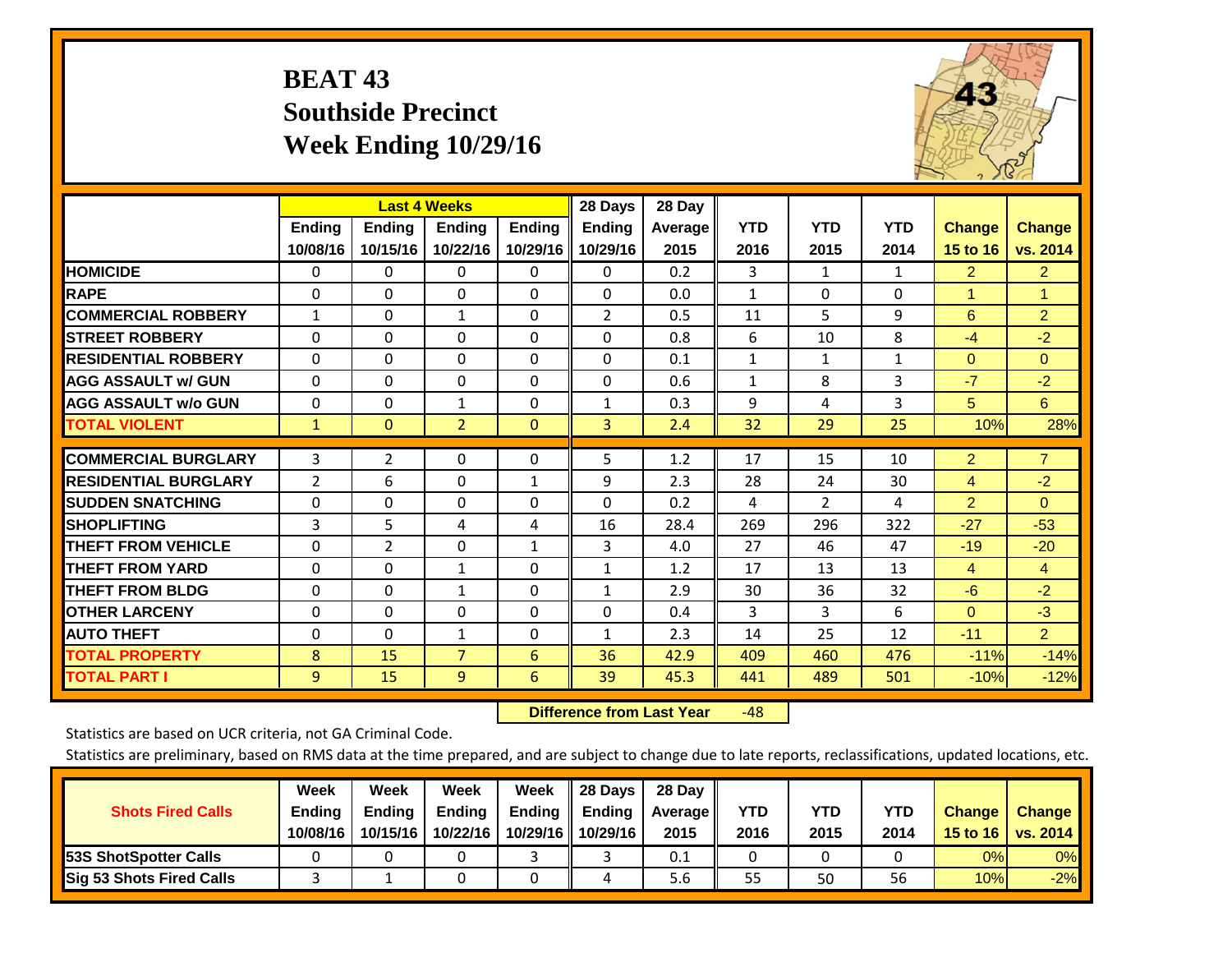# **BEAT 44 Southside Precinct Week Ending 10/29/16**



|                             |                    | <b>Last 4 Weeks</b>       |                    |                           | 28 Days                   | 28 Day          |                    |                    |                    |                           |                           |
|-----------------------------|--------------------|---------------------------|--------------------|---------------------------|---------------------------|-----------------|--------------------|--------------------|--------------------|---------------------------|---------------------------|
|                             | Ending<br>10/08/16 | <b>Ending</b><br>10/15/16 | Ending<br>10/22/16 | <b>Ending</b><br>10/29/16 | <b>Endina</b><br>10/29/16 | Average<br>2015 | <b>YTD</b><br>2016 | <b>YTD</b><br>2015 | <b>YTD</b><br>2014 | <b>Change</b><br>15 to 16 | <b>Change</b><br>vs. 2014 |
| <b>HOMICIDE</b>             | $\Omega$           | 0                         | 0                  | $\Omega$                  | 0                         | 0.1             | 1                  | $\mathbf{1}$       | 0                  | $\Omega$                  | 1.                        |
| <b>RAPE</b>                 | $\Omega$           | $\Omega$                  | $\Omega$           | $\Omega$                  | $\Omega$                  | 0.3             | 3                  | 4                  | 3                  | $-1$                      | $\mathbf{0}$              |
| <b>COMMERCIAL ROBBERY</b>   | $\Omega$           | 0                         | $\Omega$           | 0                         | 0                         | 0.4             | 3                  | 3                  | $\overline{2}$     | $\Omega$                  | 1                         |
| <b>STREET ROBBERY</b>       | $\Omega$           | $\Omega$                  | $\Omega$           | $\Omega$                  | $\Omega$                  | 0.6             | $\mathbf{1}$       | 6                  | 8                  | $-5$                      | $-7$                      |
| <b>RESIDENTIAL ROBBERY</b>  | $\Omega$           | $\Omega$                  | $\Omega$           | $\mathbf{0}$              | $\Omega$                  | 0.2             | $\mathbf{1}$       | 3                  | 3                  | $-2$                      | $-2$                      |
| <b>AGG ASSAULT w/ GUN</b>   | $\Omega$           | $\Omega$                  | $\Omega$           | $\Omega$                  | $\Omega$                  | 0.5             | 4                  | 6                  | $\overline{2}$     | $-2$                      | $\overline{2}$            |
| <b>AGG ASSAULT w/o GUN</b>  | $\Omega$           | $\mathbf{1}$              | $\Omega$           | $\Omega$                  | $\mathbf{1}$              | 0.5             | 8                  | 6                  | 6                  | $\overline{2}$            | $\overline{2}$            |
| <b>TOTAL VIOLENT</b>        | $\mathbf{0}$       | $\mathbf{1}$              | $\Omega$           | $\mathbf{0}$              | $\mathbf{1}$              | 2.7             | 21                 | 29                 | 24                 | $-28%$                    | $-13%$                    |
| <b>COMMERCIAL BURGLARY</b>  | 0                  | $\Omega$                  | 0                  | 0                         | 0                         | 0.4             | 2                  | 5.                 | $\overline{2}$     | $-3$                      | $\mathbf{0}$              |
|                             |                    |                           |                    |                           |                           |                 |                    |                    |                    |                           |                           |
| <b>RESIDENTIAL BURGLARY</b> | 2                  | 3                         | $\overline{2}$     | $\mathbf{1}$              | 8                         | 8.1             | 38                 | 88                 | 49                 | $-50$                     | $-11$                     |
| <b>ISUDDEN SNATCHING</b>    | 0                  | 0                         | $\Omega$           | $\mathbf{0}$              | $\Omega$                  | 0.2             | 2                  | $\overline{2}$     | $\mathbf{1}$       | $\Omega$                  | 1                         |
| <b>SHOPLIFTING</b>          | $\Omega$           | $\mathbf{1}$              | $\Omega$           | $\Omega$                  | $\mathbf{1}$              | 0.7             | 13                 | 8                  | 16                 | 5                         | $-3$                      |
| <b>THEFT FROM VEHICLE</b>   | $\mathbf{1}$       | $\mathbf{1}$              | $\Omega$           | $\mathbf{0}$              | 2                         | 5.6             | 42                 | 65                 | 58                 | $-23$                     | $-16$                     |
| <b>THEFT FROM YARD</b>      | $\Omega$           | $\Omega$                  | $\mathbf{1}$       | $\mathbf{0}$              | 1                         | 1.4             | 19                 | 12                 | 20                 | $\overline{7}$            | $-1$                      |
| <b>THEFT FROM BLDG</b>      | 1                  | $\mathbf{1}$              | $\Omega$           | $\Omega$                  | $\overline{2}$            | 3.0             | 26                 | 33                 | 33                 | $-7$                      | $-7$                      |
| <b>OTHER LARCENY</b>        | 0                  | $\mathbf{0}$              | $\Omega$           | $\Omega$                  | 0                         | 0.5             | $\overline{2}$     | 6                  | 3                  | $-4$                      | $-1$                      |
| <b>AUTO THEFT</b>           | $\Omega$           | 0                         | $\mathbf{1}$       | $\Omega$                  | $\mathbf{1}$              | 3.1             | 21                 | 36                 | 24                 | $-15$                     | $-3$                      |
| <b>TOTAL PROPERTY</b>       | $\overline{4}$     | 6                         | 4                  | $\mathbf{1}$              | 15                        | 22.9            | 165                | 255                | 206                | $-35%$                    | $-20%$                    |
| <b>TOTAL PART I</b>         | 4                  | $\overline{7}$            | 4                  | $\mathbf{1}$              | 16                        | 25.6            | 186                | 284                | 230                | $-35%$                    | $-19%$                    |

 **Difference from Last Year**r -98

Statistics are based on UCR criteria, not GA Criminal Code.

| <b>Shots Fired Calls</b>        | Week<br><b>Ending</b><br>10/08/16 | Week<br><b>Endina</b><br>10/15/16 | Week<br>Ending<br>10/22/16 | Week<br>Ending<br>10/29/16 | 28 Days<br><b>Ending</b><br>10/29/16 | 28 Day<br>Average II<br>2015 | YTD<br>2016 | YTD<br>2015 | <b>YTD</b><br>2014 | <b>Change</b><br>15 to $16$ | <b>Change</b><br>vs. 2014 |
|---------------------------------|-----------------------------------|-----------------------------------|----------------------------|----------------------------|--------------------------------------|------------------------------|-------------|-------------|--------------------|-----------------------------|---------------------------|
| <b>153S ShotSpotter Calls</b>   |                                   |                                   |                            |                            |                                      | 0.0                          |             |             |                    | 0%                          | 0%                        |
| <b>Sig 53 Shots Fired Calls</b> |                                   |                                   |                            |                            | 14                                   | 8.0                          | 84          | 68          | 34                 | 24%                         | 147%                      |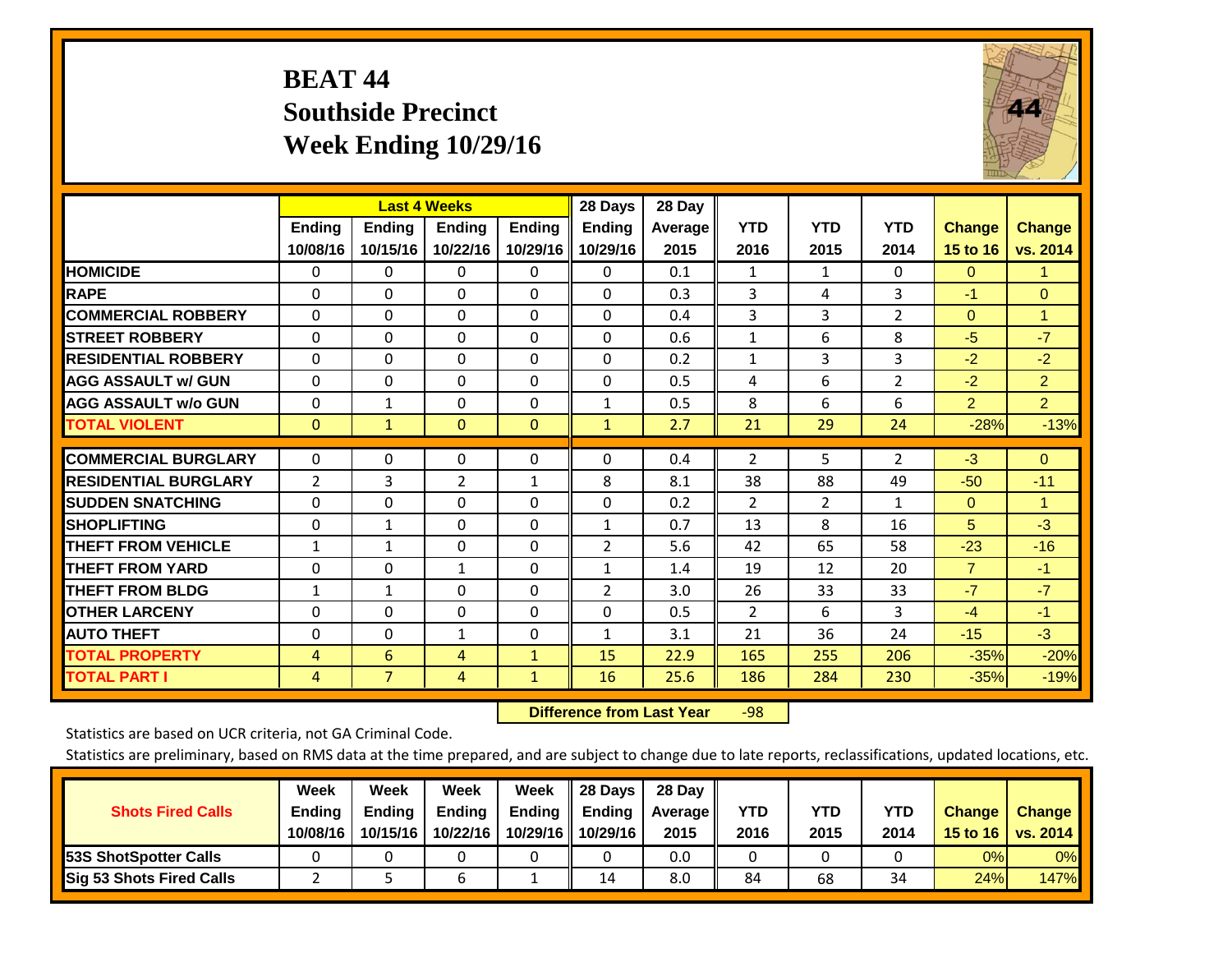# **BEAT 45 Southside Precinct Week Ending 10/29/16**



|                             |               | <b>Last 4 Weeks</b> |                |                | 28 Days       | 28 Day  |              |                |                |                |                |
|-----------------------------|---------------|---------------------|----------------|----------------|---------------|---------|--------------|----------------|----------------|----------------|----------------|
|                             | <b>Ending</b> | <b>Ending</b>       | <b>Ending</b>  | <b>Endina</b>  | <b>Ending</b> | Average | <b>YTD</b>   | <b>YTD</b>     | <b>YTD</b>     | <b>Change</b>  | <b>Change</b>  |
|                             | 10/08/16      | 10/15/16            | 10/22/16       | 10/29/16       | 10/29/16      | 2015    | 2016         | 2015           | 2014           | 15 to 16       | vs. 2014       |
| <b>HOMICIDE</b>             | 0             | $\Omega$            | 0              | 0              | $\Omega$      | 0.1     | 1            | $\mathbf{1}$   | 0              | $\Omega$       | $\mathbf{1}$   |
| <b>RAPE</b>                 | $\Omega$      | 0                   | $\Omega$       | 0              | 0             | 0.2     | $\Omega$     | 3              | 0              | $-3$           | $\Omega$       |
| <b>COMMERCIAL ROBBERY</b>   | $\Omega$      | $\Omega$            | $\mathbf{0}$   | $\Omega$       | $\Omega$      | 0.0     | $\Omega$     | $\Omega$       | $\Omega$       | $\Omega$       | $\Omega$       |
| <b>STREET ROBBERY</b>       | $\Omega$      | $\Omega$            | $\Omega$       | $\Omega$       | 0             | 0.2     | $\mathbf{0}$ | $\overline{2}$ | 4              | $-2$           | $-4$           |
| <b>RESIDENTIAL ROBBERY</b>  | $\Omega$      | $\Omega$            | $\Omega$       | $\Omega$       | $\Omega$      | 0.1     | $\mathbf{0}$ | 1              | 0              | $-1$           | $\Omega$       |
| <b>AGG ASSAULT w/ GUN</b>   | $\Omega$      | $\Omega$            | $\Omega$       | $\Omega$       | 0             | 0.2     | $\Omega$     | 1              | 1              | $-1$           | $-1$           |
| <b>AGG ASSAULT w/o GUN</b>  | 0             | $\Omega$            | $\Omega$       | $\Omega$       | $\Omega$      | 0.2     | 4            | $\overline{2}$ | $\overline{2}$ | $\overline{2}$ | 2 <sup>1</sup> |
| <b>TOTAL VIOLENT</b>        | $\mathbf{0}$  | $\mathbf{0}$        | $\mathbf{0}$   | $\mathbf{0}$   | $\mathbf{0}$  | 0.8     | 5            | 10             | 7              | $-50%$         | $-29%$         |
|                             |               |                     |                |                |               |         |              |                |                |                |                |
| <b>COMMERCIAL BURGLARY</b>  | $\Omega$      | $\Omega$            | $\mathbf 0$    | $\overline{2}$ | 2             | 0.2     | 3            | 3              | 0              | $\mathbf{0}$   | 3              |
| <b>RESIDENTIAL BURGLARY</b> | $\Omega$      | 3                   | $\Omega$       | 2              | 5             | 5.2     | 40           | 60             | 31             | $-20$          | 9              |
| <b>SUDDEN SNATCHING</b>     | $\Omega$      | 0                   | $\Omega$       | 0              | 0             | 0.1     | 2            | 1              | 1              | 1              | $\mathbf{1}$   |
| <b>SHOPLIFTING</b>          | $\Omega$      | $\Omega$            | $\mathbf{1}$   | 0              | $\mathbf{1}$  | 0.1     | 6            | $\Omega$       | $\Omega$       | 6              | 6              |
| <b>THEFT FROM VEHICLE</b>   | $\Omega$      | $\overline{2}$      | 4              | 0              | 6             | 2.9     | 43           | 27             | 18             | 16             | 25             |
| <b>THEFT FROM YARD</b>      | 1             | 1                   | 1              | 1              | 4             | 1.2     | 26           | 15             | 17             | 11             | 9              |
| <b>THEFT FROM BLDG</b>      | 0             | 0                   | 2              | 0              | 2             | 2.7     | 19           | 29             | 25             | $-10$          | $-6$           |
| <b>OTHER LARCENY</b>        | $\Omega$      | $\Omega$            | $\Omega$       | 1              | $\mathbf{1}$  | 0.2     | 5            | $\overline{2}$ | 5              | 3              | $\Omega$       |
| <b>AUTO THEFT</b>           | 0             | $\Omega$            | 1              | $\mathbf{1}$   | 2             | 0.6     | 10           | 6              | 10             | $\overline{4}$ | $\Omega$       |
| <b>TOTAL PROPERTY</b>       | $\mathbf{1}$  | 6                   | 9              | $\overline{7}$ | 23            | 13.1    | 154          | 143            | 107            | 8%             | 44%            |
| <b>TOTAL PART I</b>         | $\mathbf{1}$  | 6                   | $\overline{9}$ | $\overline{7}$ | 23            | 14.0    | 159          | 153            | 114            | 4%             | 39%            |

 **Difference from Last Year**r 6

Statistics are based on UCR criteria, not GA Criminal Code.

| <b>Shots Fired Calls</b>        | Week<br><b>Ending</b><br>10/08/16 | Week<br><b>Endina</b><br>10/15/16 | Week<br>Ending<br>10/22/16 | Week<br>Ending<br>10/29/16 | 28 Days<br><b>Ending</b><br>10/29/16 | 28 Day<br>Average II<br>2015 | YTD<br>2016 | YTD<br>2015 | <b>YTD</b><br>2014 | <b>Change</b><br>15 to 16 $\vert$ | <b>Change</b><br>vs. 2014 |
|---------------------------------|-----------------------------------|-----------------------------------|----------------------------|----------------------------|--------------------------------------|------------------------------|-------------|-------------|--------------------|-----------------------------------|---------------------------|
| <b>153S ShotSpotter Calls</b>   |                                   |                                   |                            | 4                          | 4                                    | 0.0                          |             |             |                    | 0%                                | 0%                        |
| <b>Sig 53 Shots Fired Calls</b> |                                   |                                   |                            |                            |                                      | 7.9                          | 69          | 64          | 35                 | 8%                                | 97%                       |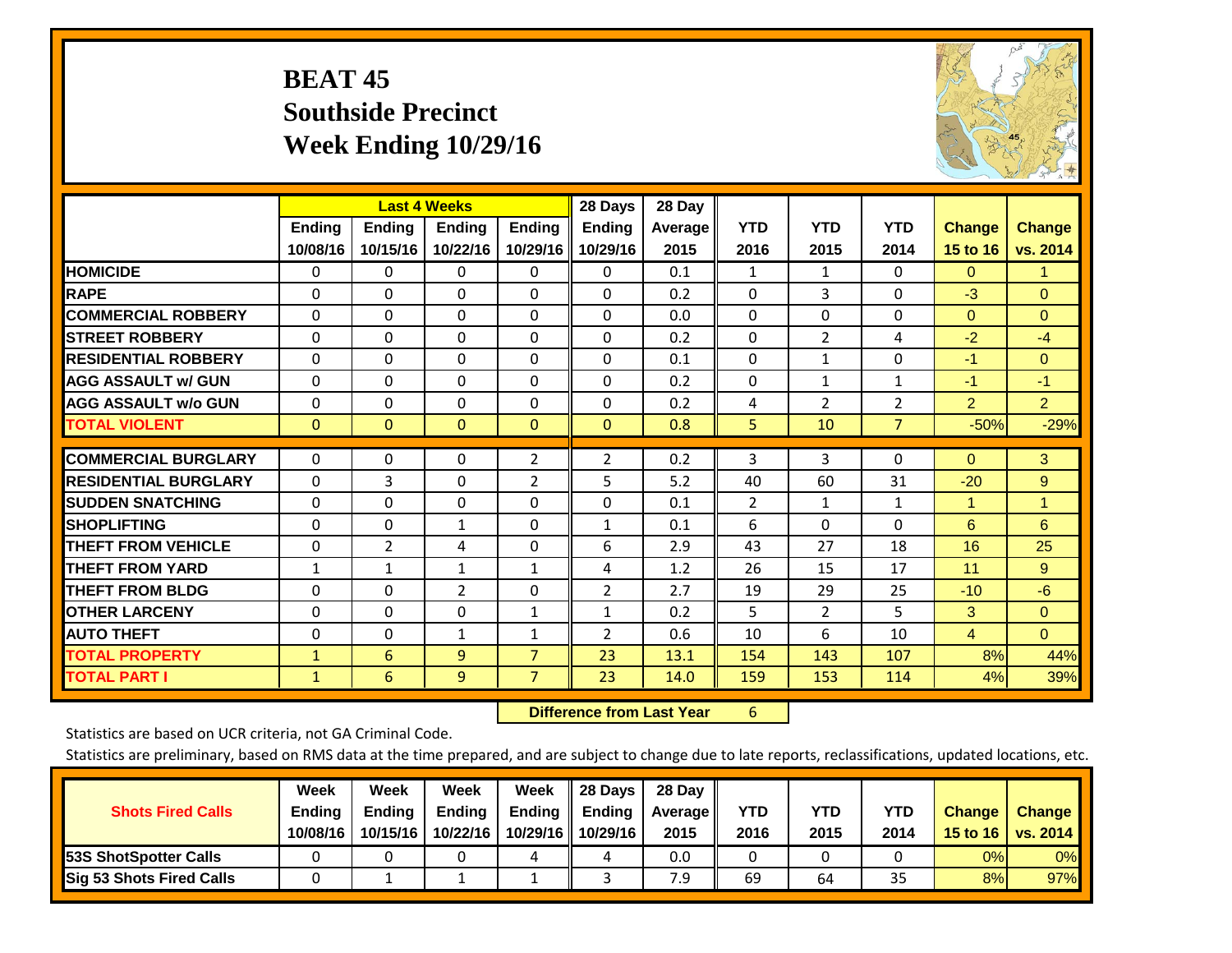# **BEAT 46 Southside Precinct Week Ending 10/29/16**



|                             |              | <b>Last 4 Weeks</b> |              |                | 28 Days        | 28 Day  |                |                |                |                |               |
|-----------------------------|--------------|---------------------|--------------|----------------|----------------|---------|----------------|----------------|----------------|----------------|---------------|
|                             | Ending       | <b>Ending</b>       | Ending       | <b>Ending</b>  | <b>Ending</b>  | Average | <b>YTD</b>     | <b>YTD</b>     | <b>YTD</b>     | <b>Change</b>  | <b>Change</b> |
|                             | 10/08/16     | 10/15/16            | 10/22/16     | 10/29/16       | 10/29/16       | 2015    | 2016           | 2015           | 2014           | 15 to 16       | vs. 2014      |
| <b>HOMICIDE</b>             | 0            | 0                   | 0            | $\Omega$       | $\mathbf{0}$   | 0.1     | $\Omega$       | $\mathbf{1}$   | 0              | $-1$           | $\mathbf{0}$  |
| <b>RAPE</b>                 | $\Omega$     | $\Omega$            | $\Omega$     | $\Omega$       | $\Omega$       | 0.1     | $\mathbf{1}$   | $\mathbf{1}$   | 0              | $\Omega$       | $\mathbf{1}$  |
| <b>COMMERCIAL ROBBERY</b>   | $\Omega$     | 0                   | $\Omega$     | 0              | $\Omega$       | 0.2     | $\overline{2}$ | $\mathbf{1}$   | 2              | $\mathbf{1}$   | $\mathbf{0}$  |
| <b>ISTREET ROBBERY</b>      | $\mathbf{0}$ | $\Omega$            | $\Omega$     | $\Omega$       | $\Omega$       | 0.2     | 3              | $\overline{2}$ | 5              | $\overline{1}$ | $-2$          |
| <b>RESIDENTIAL ROBBERY</b>  | $\Omega$     | 0                   | $\Omega$     | $\mathbf{0}$   | $\Omega$       | 0.0     | $\mathbf{0}$   | $\Omega$       | 0              | $\Omega$       | $\mathbf{0}$  |
| <b>AGG ASSAULT w/ GUN</b>   | $\Omega$     | 0                   | $\Omega$     | 0              | $\mathbf{0}$   | 0.2     | 2              | 3              | $\overline{2}$ | $-1$           | $\mathbf{0}$  |
| <b>AGG ASSAULT w/o GUN</b>  | $\Omega$     | $\Omega$            | $\Omega$     | $\Omega$       | $\Omega$       | 0.2     | $\Omega$       | 3              | $\overline{2}$ | $-3$           | $-2$          |
| <b>TOTAL VIOLENT</b>        | $\mathbf{0}$ | $\Omega$            | $\mathbf{0}$ | $\mathbf{0}$   | $\Omega$       | 1.0     | 8              | 11             | 11             | $-27%$         | $-27%$        |
|                             |              |                     |              |                |                |         |                |                |                |                |               |
| <b>COMMERCIAL BURGLARY</b>  | $\mathbf{0}$ | $\Omega$            | $\Omega$     | $\mathbf{0}$   | $\Omega$       | 0.0     | $\mathbf{0}$   | $\mathbf{0}$   | 1              | $\Omega$       | $-1$          |
| <b>RESIDENTIAL BURGLARY</b> | $\Omega$     | $\Omega$            | $\Omega$     | $\Omega$       | $\Omega$       | 1.8     | 20             | 22             | 23             | $-2$           | $-3$          |
| <b>SUDDEN SNATCHING</b>     | $\Omega$     | $\Omega$            | $\Omega$     | $\Omega$       | $\Omega$       | 0.2     | $\overline{2}$ | $\overline{2}$ | $\overline{2}$ | $\Omega$       | $\Omega$      |
| <b>SHOPLIFTING</b>          | 0            | 0                   | 4            | 6              | 10             | 14.6    | 120            | 135            | 97             | $-15$          | 23            |
| <b>THEFT FROM VEHICLE</b>   | $\mathbf{1}$ | $\Omega$            | $\mathbf{1}$ | $\Omega$       | $\overline{2}$ | 3.6     | 17             | 42             | 28             | $-25$          | $-11$         |
| <b>THEFT FROM YARD</b>      | $\mathbf{1}$ | 3                   | $\mathbf{1}$ | $\mathbf{0}$   | 5              | 0.6     | 17             | 6              | 9              | 11             | 8             |
| <b>THEFT FROM BLDG</b>      | $\Omega$     | $\Omega$            | $\Omega$     | $\mathbf{1}$   | $\mathbf{1}$   | 1.8     | 16             | 22             | 22             | $-6$           | $-6$          |
| <b>IOTHER LARCENY</b>       | $\Omega$     | $\Omega$            | $\Omega$     | $\mathbf{0}$   | $\Omega$       | 0.2     | 4              | $\mathbf{1}$   | 4              | 3              | $\mathbf{0}$  |
| <b>AUTO THEFT</b>           | $\mathbf{1}$ | $\mathbf{1}$        | $\Omega$     | 0              | 2              | 1.5     | 10             | 18             | 9              | $-8$           | $\mathbf{1}$  |
| <b>TOTAL PROPERTY</b>       | 3            | 4                   | 6            | $\overline{7}$ | 20             | 24.2    | 206            | 248            | 195            | $-17%$         | 6%            |
| <b>TOTAL PART I</b>         | 3            | 4                   | 6            | 7              | 20             | 25.2    | 214            | 259            | 206            | $-17%$         | 4%            |

 **Difference from Last Year**‐45

Statistics are based on UCR criteria, not GA Criminal Code.

| <b>Shots Fired Calls</b>        | Week<br><b>Ending</b><br>10/08/16 | Week<br><b>Endina</b><br>10/15/16 | Week<br>Ending<br>10/22/16 | Week<br>Ending<br>10/29/16 | 28 Days<br><b>Ending</b><br>10/29/16 | 28 Day<br>Average II<br>2015 | YTD<br>2016 | YTD<br>2015 | <b>YTD</b><br>2014 | <b>Change</b><br>15 to $16$ | <b>Change</b><br>vs. 2014 |
|---------------------------------|-----------------------------------|-----------------------------------|----------------------------|----------------------------|--------------------------------------|------------------------------|-------------|-------------|--------------------|-----------------------------|---------------------------|
| <b>153S ShotSpotter Calls</b>   |                                   |                                   |                            |                            |                                      | 0.0                          |             |             |                    | 0%                          | 0%                        |
| <b>Sig 53 Shots Fired Calls</b> |                                   |                                   |                            |                            |                                      | 7.3                          | 81          | 62          | 34                 | 31%                         | 138%                      |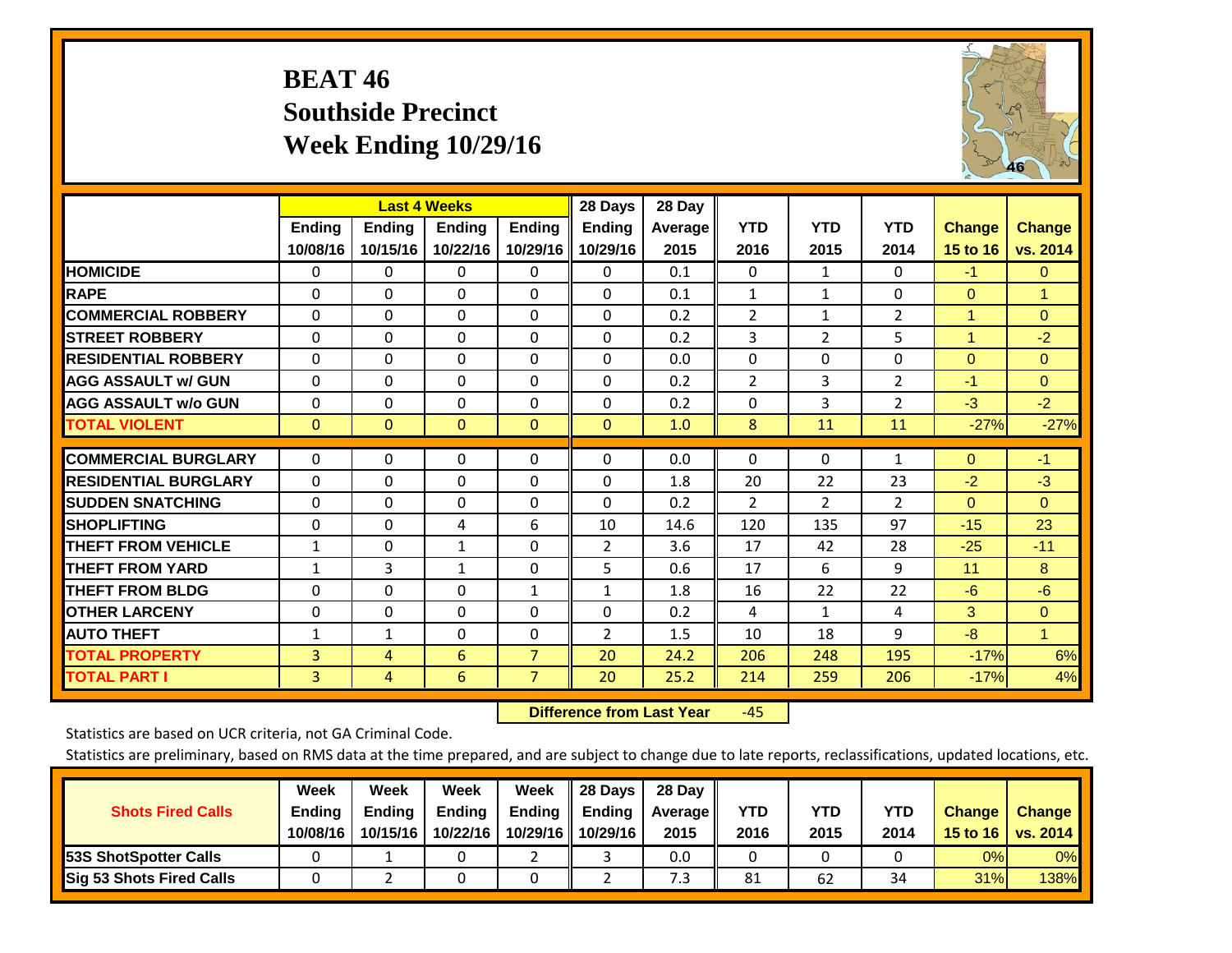

#### **COMPSTATISLANDS PRECINCT** CAPT. CARY HILL **Week Ending 10/29/16**

**PRECINCT COMMANDER:**



|                             | Week<br><b>Ending</b><br>10/29/16 | Week<br>Ending<br>10/22/16 | Weekly<br>Avq<br>2015 | 28-Day<br><b>Ending</b><br>10/29/16 | 28-Day<br><b>Ending</b><br>10/01/16 | Avg<br>28-Day<br>2015 | <b>YTD</b><br>2016 | <b>YTD</b><br>2015 | <b>YTD</b><br>2014 | <b>Change</b><br>15 to 16 | <b>Change</b><br>vs. 2014 |
|-----------------------------|-----------------------------------|----------------------------|-----------------------|-------------------------------------|-------------------------------------|-----------------------|--------------------|--------------------|--------------------|---------------------------|---------------------------|
| <b>HOMICIDE</b>             | 0                                 | $\Omega$                   | $\Omega$              | 0                                   | 0                                   |                       | 8                  | 10                 | 5                  | $-2$                      | 3                         |
| <b>RAPE</b>                 | $\bf{0}$                          | $\Omega$                   | $\Omega$              | 0                                   | 0                                   |                       | 5                  | 9                  | 14                 | $-4$                      | $-9$                      |
| <b>COMMERCIAL ROBBERY</b>   | $\overline{2}$                    | $\Omega$                   |                       | 3                                   |                                     | 3                     | 13                 | 26                 | 12                 | $-13$                     | 1                         |
| <b>STREET ROBBERY</b>       | $\bf{0}$                          |                            |                       |                                     | 4                                   | 5                     | 41                 | 52                 | 35                 | $-11$                     | 6                         |
| <b>RESIDENTIAL ROBBERY</b>  | ٩                                 |                            | $\Omega$              | 3                                   | $\Omega$                            |                       | 8                  | 8                  | 7                  | $\Omega$                  |                           |
| <b>AGG ASSAULT w/ GUN</b>   | 3                                 | $\overline{2}$             |                       | 5                                   | 4                                   | 6                     | 58                 | 62                 | 37                 | $-4$                      | 21                        |
| <b>AGG ASSAULT w/o GUN</b>  | $\overline{2}$                    | $\Omega$                   |                       | $\overline{2}$                      | 4                                   | 4                     | 38                 | 41                 | 35                 | $-3$                      | 3                         |
| <b>TOTAL VIOLENT</b>        | 8                                 | $\overline{4}$             | 5                     | 14                                  | 13                                  | 20                    | 171                | 208                | 145                | $-18%$                    | 18%                       |
| <b>COMMERCIAL BURGLARY</b>  | $\bf{0}$                          | 0                          |                       | 3                                   | 4                                   | $\overline{2}$        | 38                 | 26                 | 34                 | 12                        | 4                         |
| <b>RESIDENTIAL BURGLARY</b> | 6                                 | 5                          | 7                     | 56                                  | 29                                  | 30                    | 390                | 329                | 299                | 61                        | 91                        |
| <b>SUDDEN SNATCHING</b>     | $\bf{0}$                          | $\Omega$                   | $\Omega$              | 3                                   | $\Omega$                            |                       | 13                 | 10                 | 10                 | 3                         | 3                         |
| <b>SHOPLIFTING</b>          | 4                                 | 9                          | 9                     | 22                                  | 37                                  | 36                    | 339                | 407                | 403                | $-68$                     | $-64$                     |
| <b>THEFT FROM VEHICLE</b>   | 3.                                | 7                          | 7                     | 23                                  | 28                                  | 29                    | 283                | 319                | 270                | $-36$                     | 13                        |
| <b>THEFT FROM YARD</b>      | $\mathbf{2}$                      | 2                          | 3                     | 8                                   | 25                                  | 13                    | 123                | 142                | 150                | $-19$                     | $-27$                     |
| <b>THEFT FROM BLDG</b>      | 3                                 | 9                          | 5                     | 18                                  | 27                                  | 19                    | 221                | 211                | 188                | 10 <sup>°</sup>           | 33                        |
| <b>OTHER LARCENY</b>        | $\bf{0}$                          |                            | $\Omega$              |                                     | 5                                   | $\overline{2}$        | 29                 | 19                 | 28                 | 10 <sup>°</sup>           | 1                         |
| <b>AUTO THEFT</b>           | $\overline{2}$                    | 6                          | 4                     | 11                                  | 16                                  | 14                    | 151                | 151                | 100                | $\overline{0}$            | 51                        |
| <b>TOTAL PROPERTY</b>       | 20                                | 39                         | 37                    | 145                                 | 171                                 | 146                   | 1587               | 1614               | 1482               | $-2%$                     | 7%                        |
| <b>TOTAL PART I</b>         | 28                                | 43                         | 42                    | 159                                 | 184                                 | 167                   | 1758               | 1822               | 1627               | $-4%$                     | 8%                        |

Statistics are based on UCR criteria, not GA Criminal Code. **Difference from Last Year** -64 Statistics are preliminary, based on RMS data at the time prepared, and are subject to change due to late reports, reclassifications, updated locations, etc. Cell Shading: white is within 0.6 standard deviation of the mean; red is above; green is below.

| <b>Citizen Initiated Calls</b>  | Week<br><b>Ending</b><br>10/29/16 | <b>Week</b><br>Ending<br>10/22/16 | Weekly<br>Avg<br>2015 | $28-Dav$<br><b>Ending</b><br>10/29/16 | 28-Day<br><b>Ending</b><br>10/01/16 | Avg<br>$28-Day$<br>2015 | YTD<br>2016 | <b>YTD</b><br>2015 | YTD<br>2014 | Change<br><b>15 to 16</b> | <b>Change</b><br>vs. 2014 |
|---------------------------------|-----------------------------------|-----------------------------------|-----------------------|---------------------------------------|-------------------------------------|-------------------------|-------------|--------------------|-------------|---------------------------|---------------------------|
| <b>Midnight Shift</b>           | 107                               | 107                               | 108                   | 468                                   | 414                                 | 432                     | 4568        | 4650               | 4523        | $-82$                     | 45                        |
| Day Shift                       | 249                               | 278                               | 265                   | 1189                                  | 1033                                | 1060                    | 11722       | 11449              | 11545       | 273                       | 177                       |
| <b>Afternoon Shift</b>          | 310                               | 339                               | 297                   | 1471                                  | 1236                                | 1188                    | 13228       | 12841              | 12878       | 387                       | 350                       |
| <b>TOTAL CITIZEN CFS</b>        | 666                               | 724                               | 670                   | 3128                                  | 2683                                | 2680                    | 29518       | 28940              | 28947       | 2.0%                      | 2.0%                      |
| <b>53S ShotSpotter Calls</b>    |                                   |                                   |                       | 4                                     | 13                                  |                         | 138         | 79                 |             | 59                        | 138                       |
| <b>Sig 53 Shots Fired Calls</b> | 16                                | 25                                | 20                    | 107                                   | 85                                  | 81                      | 827         | 709                | 485         | 118                       | 342                       |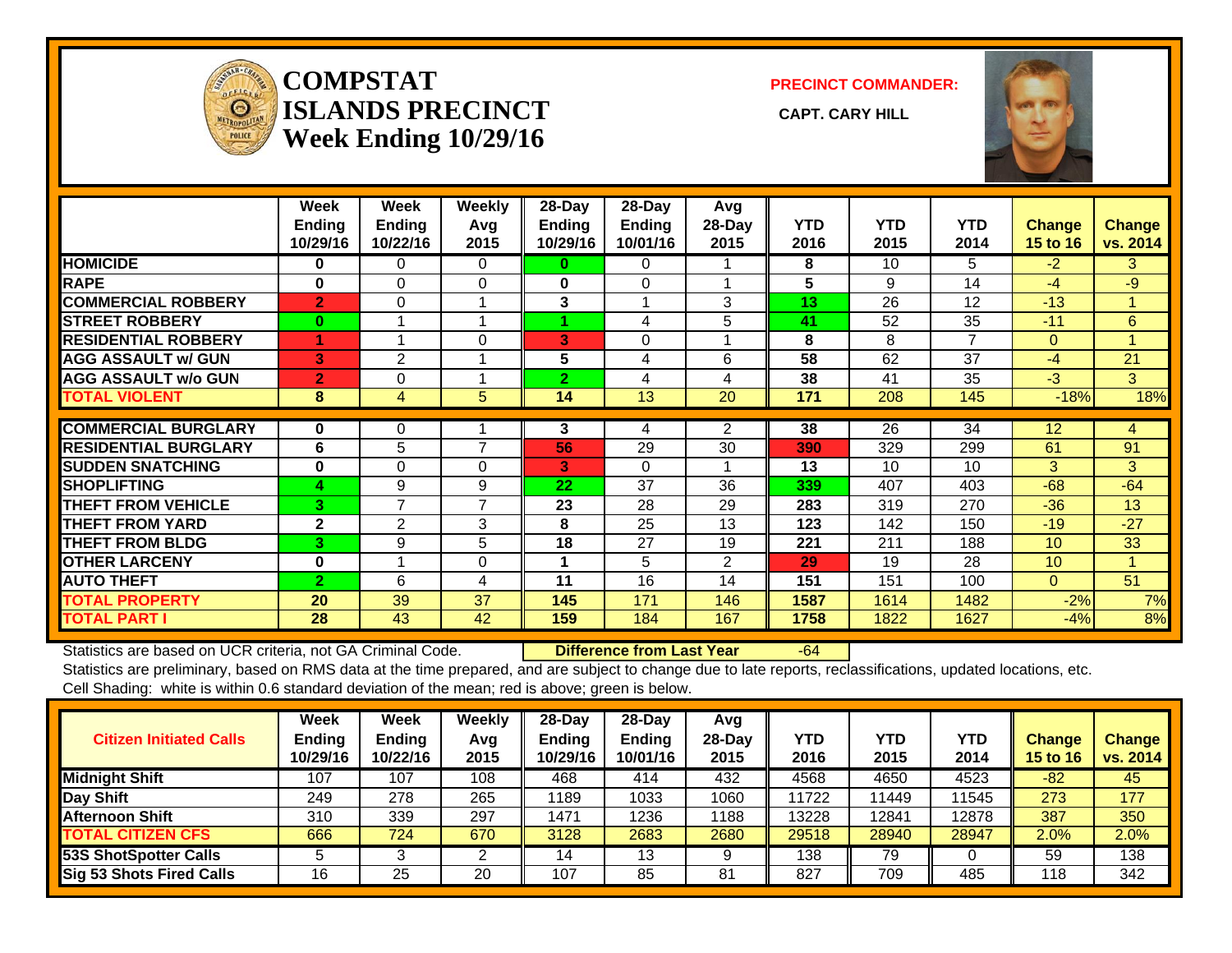# **BEAT 51 Islands Precinct Week Ending 10/29/16**



|                             |               | <b>Last 4 Weeks</b> |                |                | 28 Days        | 28 Day  |                |            |                |                |                |
|-----------------------------|---------------|---------------------|----------------|----------------|----------------|---------|----------------|------------|----------------|----------------|----------------|
|                             | <b>Ending</b> | <b>Ending</b>       | <b>Endina</b>  | <b>Ending</b>  | <b>Ending</b>  | Average | <b>YTD</b>     | <b>YTD</b> | <b>YTD</b>     | <b>Change</b>  | <b>Change</b>  |
|                             | 10/08/16      | 10/15/16            | 10/22/16       | 10/29/16       | 10/29/16       | 2015    | 2016           | 2015       | 2014           | 15 to 16       | vs. 2014       |
| <b>HOMICIDE</b>             | 0             | 0                   | $\Omega$       | $\Omega$       | 0              | 0.2     | $\overline{2}$ | 1          | 1              | 1              | 1.             |
| <b>RAPE</b>                 | 0             | $\Omega$            | $\Omega$       | $\Omega$       | $\Omega$       | 0.1     | 1              | 1          | $\mathbf{1}$   | $\Omega$       | $\Omega$       |
| <b>COMMERCIAL ROBBERY</b>   | $\Omega$      | $\Omega$            | $\Omega$       | $\Omega$       | 0              | 0.7     | $\overline{2}$ | 8          | 3              | $-6$           | $-1$           |
| <b>ISTREET ROBBERY</b>      | $\Omega$      | $\Omega$            | $\Omega$       | $\Omega$       | $\Omega$       | 2.2     | 18             | 21         | 12             | $-3$           | 6              |
| <b>RESIDENTIAL ROBBERY</b>  | $\Omega$      | $\Omega$            | $\Omega$       | $\mathbf{1}$   | $\mathbf{1}$   | 0.2     | 4              | 2          | $\overline{2}$ | $\overline{2}$ | $\overline{2}$ |
| <b>AGG ASSAULT w/ GUN</b>   | $\Omega$      | 0                   | $\Omega$       | $\Omega$       | 0              | 1.5     | 19             | 16         | 8              | 3              | 11             |
| <b>AGG ASSAULT w/o GUN</b>  | $\Omega$      | 0                   | $\Omega$       | $\Omega$       | $\Omega$       | 0.8     | $\overline{7}$ | 9          | $\overline{7}$ | $-2$           | $\Omega$       |
| <b>TOTAL VIOLENT</b>        | $\mathbf{0}$  | $\Omega$            | $\mathbf{0}$   | $\mathbf{1}$   | $\mathbf{1}$   | 5.6     | 53             | 58         | 34             | $-9%$          | 56%            |
|                             |               |                     |                |                |                |         |                |            |                |                |                |
| <b>COMMERCIAL BURGLARY</b>  | $\Omega$      | $\Omega$            | $\Omega$       | $\mathbf{0}$   | $\Omega$       | 0.9     | 13             | 9          | 9              | 4              | $\overline{4}$ |
| <b>RESIDENTIAL BURGLARY</b> | 2             | 8                   | 2              | $\Omega$       | 12             | 6.1     | 78             | 62         | 58             | 16             | 20             |
| <b>SUDDEN SNATCHING</b>     | 0             | $\mathbf{1}$        | $\Omega$       | $\Omega$       | $\mathbf{1}$   | 0.4     | $\mathbf{1}$   | 4          | 1              | $-3$           | $\Omega$       |
| <b>SHOPLIFTING</b>          | 2             | 4                   | $\overline{7}$ | $\overline{2}$ | 15             | 17.9    | 148            | 198        | 136            | $-50$          | 12             |
| <b>THEFT FROM VEHICLE</b>   | $\Omega$      | 0                   | $\mathbf{1}$   | 1              | $\overline{2}$ | 6.9     | 62             | 73         | 63             | $-11$          | $-1$           |
| <b>THEFT FROM YARD</b>      | 0             | $\Omega$            | $\Omega$       | 1              | $\mathbf{1}$   | 2.9     | 20             | 33         | 40             | $-13$          | $-20$          |
| <b>THEFT FROM BLDG</b>      | $\mathbf{1}$  | $\Omega$            | 4              | $\Omega$       | 5              | 5.2     | 48             | 57         | 43             | $-9$           | 5              |
| <b>OTHER LARCENY</b>        | 0             | 0                   | $\mathbf{0}$   | $\Omega$       | $\Omega$       | 0.3     | 5              | 4          | $\overline{7}$ | $\mathbf{1}$   | $-2$           |
| <b>AUTO THEFT</b>           | $\mathbf{1}$  | 0                   | $\overline{2}$ | 1              | 4              | 3.8     | 33             | 41         | 18             | $-8$           | 15             |
| <b>TOTAL PROPERTY</b>       | 6             | 13                  | 16             | 5              | 40             | 44.4    | 408            | 481        | 375            | $-15%$         | 9%             |
| <b>TOTAL PART I</b>         | 6             | 13                  | 16             | 6              | 41             | 50.0    | 461            | 539        | 409            | $-14%$         | 13%            |

 **Difference from Last Year**‐78

Statistics are based on UCR criteria, not GA Criminal Code.

|                                 | Week          | Week          | Week     | Week     | 28 Days       | 28 Day     |      |      |            |               |                 |
|---------------------------------|---------------|---------------|----------|----------|---------------|------------|------|------|------------|---------------|-----------------|
| <b>Shots Fired Calls</b>        | <b>Ending</b> | <b>Endina</b> | Ending   | Ending   | <b>Ending</b> | Average II | YTD  | YTD  | <b>YTD</b> | <b>Change</b> | <b>Change</b>   |
|                                 | 10/08/16      | 10/15/16      | 10/22/16 | 10/29/16 | 10/29/16      | 2015       | 2016 | 2015 | 2014       | 15 to 16      | <b>vs. 2014</b> |
| <b>153S ShotSpotter Calls</b>   |               |               |          | ட        | 13            | 7.8        | 130  | 70   |            | 0%            | 0%              |
| <b>Sig 53 Shots Fired Calls</b> |               | 16            |          |          | 24            | 19.9       | 233  | 165  | 131        | 41%           | 78%             |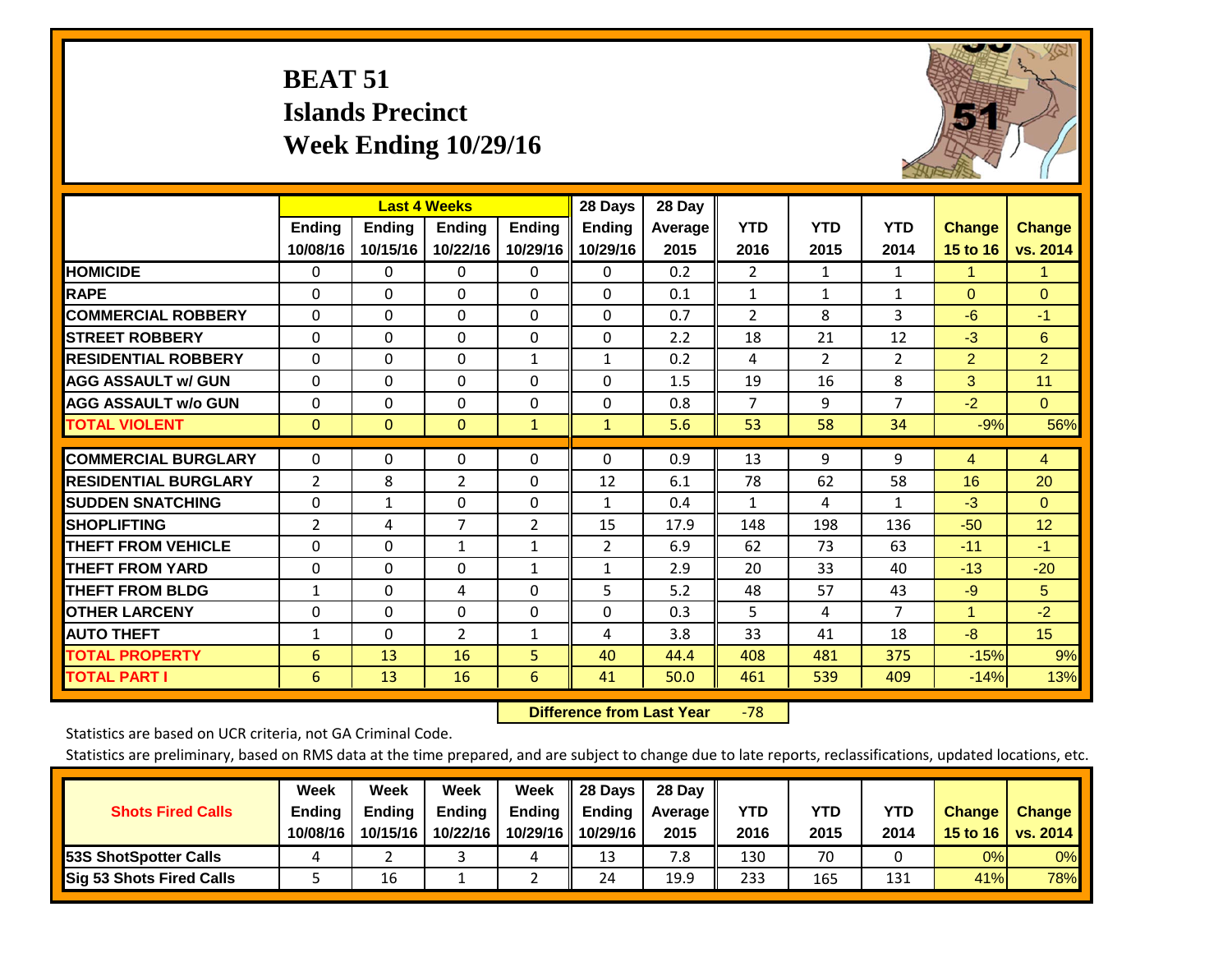# **BEAT 52 Islands Precinct Week Ending 10/29/16**



|                             |                           | <b>Last 4 Weeks</b>       |                           |                           | 28 Days                   | 28 Day          |                    |                    |                    |                                  |                           |
|-----------------------------|---------------------------|---------------------------|---------------------------|---------------------------|---------------------------|-----------------|--------------------|--------------------|--------------------|----------------------------------|---------------------------|
|                             | <b>Ending</b><br>10/08/16 | <b>Endina</b><br>10/15/16 | <b>Endina</b><br>10/22/16 | <b>Endina</b><br>10/29/16 | <b>Endina</b><br>10/29/16 | Average<br>2015 | <b>YTD</b><br>2016 | <b>YTD</b><br>2015 | <b>YTD</b><br>2014 | <b>Change</b><br><b>15 to 16</b> | <b>Change</b><br>vs. 2014 |
| <b>HOMICIDE</b>             | 0                         | 0                         | 0                         | 0                         | 0                         | 0.0             | 4                  | $\Omega$           | 0                  | 4                                | $\overline{4}$            |
| <b>RAPE</b>                 | $\Omega$                  | 0                         | $\Omega$                  | $\Omega$                  | $\Omega$                  | 0.2             | 1                  | $\overline{2}$     | 5                  | $-1$                             | $-4$                      |
| <b>COMMERCIAL ROBBERY</b>   | $\Omega$                  | 0                         | $\Omega$                  | $\Omega$                  | $\Omega$                  | 0.2             | $\overline{2}$     | 3                  | $\overline{2}$     | $-1$                             | $\Omega$                  |
| <b>STREET ROBBERY</b>       | $\Omega$                  | $\Omega$                  | $\Omega$                  | $\mathbf{0}$              | $\Omega$                  | 0.3             | 8                  | 3                  | 5                  | 5                                | 3                         |
| <b>RESIDENTIAL ROBBERY</b>  | $\Omega$                  | $\mathbf{1}$              | 0                         | $\mathbf{0}$              | $\mathbf{1}$              | 0.1             | $\overline{2}$     | 1                  | $\overline{2}$     | 4                                | $\Omega$                  |
| <b>AGG ASSAULT w/ GUN</b>   | $\Omega$                  | $\Omega$                  | $\Omega$                  | 1                         | $\mathbf{1}$              | 1.7             | 5                  | 19                 | 11                 | $-14$                            | $-6$                      |
| <b>AGG ASSAULT w/o GUN</b>  | 0                         | 0                         | 0                         | 1                         | $\mathbf{1}$              | 1.2             | 8                  | 10                 | 11                 | $-2$                             | $-3$                      |
| <b>TOTAL VIOLENT</b>        | $\mathbf{0}$              | $\mathbf{1}$              | $\mathbf{0}$              | $\overline{2}$            | 3                         | 3.6             | 30                 | 38                 | 36                 | $-21%$                           | $-17%$                    |
| <b>COMMERCIAL BURGLARY</b>  | $\Omega$                  | $\Omega$                  | 0                         | $\mathbf{0}$              | $\Omega$                  | 0.3             | 6                  | 3                  | 6                  | 3                                | $\Omega$                  |
| <b>RESIDENTIAL BURGLARY</b> | $\mathbf{1}$              | 7                         | 1                         | 1                         | 10                        | 5.3             | 82                 | 63                 | 60                 | 19                               | 22                        |
| <b>ISUDDEN SNATCHING</b>    | 0                         | 1                         | $\Omega$                  | $\Omega$                  | $\mathbf{1}$              | 0.2             | 3                  | $\overline{2}$     | 3                  | 1                                | $\Omega$                  |
| <b>SHOPLIFTING</b>          | $\Omega$                  | $\Omega$                  | $\Omega$                  | $\Omega$                  | $\Omega$                  | 0.4             | 8                  | 5                  | 9                  | 3                                | $-1$                      |
| <b>THEFT FROM VEHICLE</b>   | $\Omega$                  | 2                         | $\Omega$                  | $\mathbf{0}$              | 2                         | 6.0             | 42                 | 60                 | 68                 | $-18$                            | $-26$                     |
| <b>THEFT FROM YARD</b>      | $\Omega$                  | 1                         | $\Omega$                  | $\Omega$                  | $\mathbf{1}$              | 2.4             | 19                 | 29                 | 33                 | $-10$                            | $-14$                     |
| <b>THEFT FROM BLDG</b>      | 0                         | 0                         | $\mathbf{1}$              | $\Omega$                  | 1                         | 4.1             | 53                 | 45                 | 55                 | 8                                | $-2$                      |
| <b>OTHER LARCENY</b>        | 0                         | 0                         | $\Omega$                  | $\mathbf{0}$              | 0                         | 0.1             | 2                  | $\mathbf{1}$       | 6                  | 1                                | $-4$                      |
| <b>AUTO THEFT</b>           | 0                         | $\Omega$                  | 3                         | 1                         | 4                         | 2.6             | 31                 | 26                 | 21                 | 5                                | 10                        |
| <b>TOTAL PROPERTY</b>       | $\mathbf{1}$              | 11                        | 5                         | $\overline{2}$            | 19                        | 21.2            | 246                | 234                | 261                | 5%                               | $-6%$                     |
| <b>TOTAL PART I</b>         | $\mathbf{1}$              | 12                        | 5                         | 4                         | 22                        | 24.9            | 276                | 272                | 297                | 1%                               | $-7%$                     |

 **Difference from Last Year**r 4

Statistics are based on UCR criteria, not GA Criminal Code.

| <b>Shots Fired Calls</b>        | Week<br><b>Ending</b><br>10/08/16 | Week<br><b>Endina</b><br>10/15/16 | Week<br>Ending<br>10/22/16 | Week<br>Ending<br>10/29/16 | 28 Days<br><b>Ending</b><br>10/29/16 | 28 Day<br>Average II<br>2015 | YTD<br>2016 | YTD<br>2015 | <b>YTD</b><br>2014 | <b>Change</b><br>15 to 16 | <b>Change</b><br>vs. 2014 |
|---------------------------------|-----------------------------------|-----------------------------------|----------------------------|----------------------------|--------------------------------------|------------------------------|-------------|-------------|--------------------|---------------------------|---------------------------|
| <b>153S ShotSpotter Calls</b>   |                                   |                                   |                            |                            |                                      | 0.0                          |             |             |                    | 0%                        | 0%                        |
| <b>Sig 53 Shots Fired Calls</b> |                                   |                                   |                            |                            | 23                                   | 15.4                         | 138         | 133         | 98                 | 4%                        | 41%                       |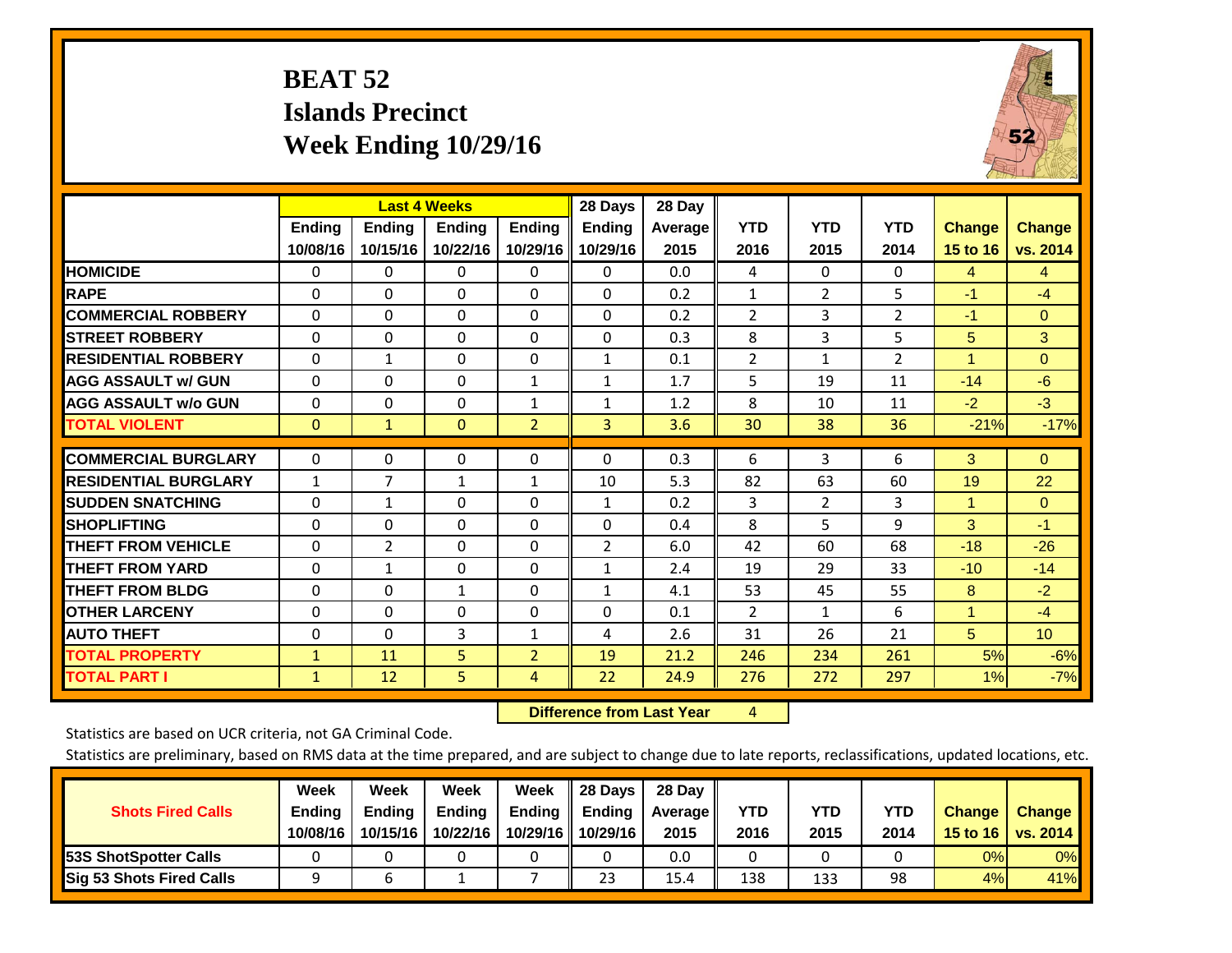# **BEAT 53 Islands Precinct Week Ending 10/29/16**



|                             |                           |                           | <b>Last 4 Weeks</b>       |                           | 28 Days                   | 28 Day          |                    |                    |                    |                           |                           |
|-----------------------------|---------------------------|---------------------------|---------------------------|---------------------------|---------------------------|-----------------|--------------------|--------------------|--------------------|---------------------------|---------------------------|
|                             | <b>Ending</b><br>10/08/16 | <b>Ending</b><br>10/15/16 | <b>Ending</b><br>10/22/16 | <b>Endina</b><br>10/29/16 | <b>Ending</b><br>10/29/16 | Average<br>2015 | <b>YTD</b><br>2016 | <b>YTD</b><br>2015 | <b>YTD</b><br>2014 | <b>Change</b><br>15 to 16 | <b>Change</b><br>vs. 2014 |
| <b>HOMICIDE</b>             |                           |                           |                           |                           |                           | 0.2             |                    | $\overline{2}$     | $\overline{2}$     | $-1$                      |                           |
|                             | $\Omega$                  | 0                         | 0                         | 0                         | 0                         |                 | $\mathbf{1}$       |                    |                    |                           | $-1$                      |
| <b>RAPE</b>                 | $\Omega$                  | $\Omega$                  | $\Omega$                  | $\Omega$                  | 0                         | 0.2             | $\Omega$           | $\overline{2}$     | 3                  | $-2$                      | $-3$                      |
| <b>COMMERCIAL ROBBERY</b>   | $\Omega$                  | $\Omega$                  | $\Omega$                  | $\Omega$                  | $\Omega$                  | 0.2             | $\mathbf{1}$       | 3                  | $\mathbf{1}$       | $-2$                      | $\mathbf{0}$              |
| <b>STREET ROBBERY</b>       | $\Omega$                  | $\Omega$                  | $\Omega$                  | $\Omega$                  | $\Omega$                  | 0.4             | 4                  | 5                  | 6                  | $-1$                      | $-2$                      |
| <b>RESIDENTIAL ROBBERY</b>  | $\Omega$                  | $\Omega$                  | 1                         | $\Omega$                  | $\mathbf{1}$              | 0.1             | $\mathbf{1}$       | 0                  | 2                  | $\mathbf{1}$              | $-1$                      |
| <b>AGG ASSAULT w/ GUN</b>   | $\Omega$                  | $\Omega$                  | $\mathbf{0}$              | $\Omega$                  | 0                         | 0.9             | 10                 | 9                  | 8                  | 1                         | 2 <sup>1</sup>            |
| <b>AGG ASSAULT w/o GUN</b>  | $\mathbf 0$               | $\Omega$                  | 0                         | $\Omega$                  | $\Omega$                  | 1.2             | 7                  | 11                 | 3                  | $-4$                      | $\overline{4}$            |
| <b>TOTAL VIOLENT</b>        | $\mathbf{0}$              | $\mathbf{0}$              | $\mathbf{1}$              | $\mathbf{0}$              | $\mathbf{1}$              | 3.1             | 24                 | 32                 | 25                 | $-25%$                    | $-4%$                     |
|                             |                           |                           |                           |                           |                           |                 |                    |                    |                    |                           |                           |
| <b>COMMERCIAL BURGLARY</b>  | $\mathbf 0$               | 1                         | 0                         | $\Omega$                  | 1                         | 0.2             | 3                  | $\overline{2}$     | $\overline{7}$     | 1                         | $-4$                      |
| <b>RESIDENTIAL BURGLARY</b> | 4                         | 2                         | $\mathbf{1}$              | $\Omega$                  | 7                         | 2.9             | 36                 | 32                 | 33                 | 4                         | 3                         |
| <b>SUDDEN SNATCHING</b>     | $\Omega$                  | 1                         | $\Omega$                  | 0                         | $\mathbf{1}$              | 0.2             | 2                  | $\overline{2}$     | 1                  | $\Omega$                  | 1                         |
| <b>SHOPLIFTING</b>          | $\Omega$                  | $\Omega$                  | 1                         | $\Omega$                  | $\mathbf{1}$              | 0.5             | 9                  | 6                  | 5                  | 3                         | $\overline{4}$            |
| <b>THEFT FROM VEHICLE</b>   | $\Omega$                  | $\Omega$                  | $\Omega$                  | $\Omega$                  | $\Omega$                  | 1.9             | 25                 | 21                 | 17                 | 4                         | 8                         |
| <b>THEFT FROM YARD</b>      | 0                         | $\Omega$                  | $\mathbf{0}$              | $\Omega$                  | $\Omega$                  | 1.8             | 18                 | 18                 | 21                 | $\Omega$                  | $-3$                      |
| <b>THEFT FROM BLDG</b>      | 1                         | 1                         | $\mathbf{0}$              | 1                         | 3                         | 1.6             | 28                 | 18                 | 21                 | 10                        | $\overline{7}$            |
| <b>OTHER LARCENY</b>        | $\Omega$                  | $\Omega$                  | $\Omega$                  | $\Omega$                  | $\Omega$                  | 0.1             | $\overline{2}$     | 1                  | 3                  | 1                         | $-1$                      |
| <b>AUTO THEFT</b>           | $\mathbf 0$               | $\Omega$                  | 1                         | $\Omega$                  | $\mathbf{1}$              | 1.7             | 18                 | 17                 | 19                 | $\overline{1}$            | $-1$                      |
| <b>TOTAL PROPERTY</b>       | 5                         | 5                         | 3                         | $\mathbf{1}$              | 14                        | 10.8            | 141                | 117                | 127                | 21%                       | 11%                       |
| <b>TOTAL PART I</b>         | 5                         | 5                         | 4                         | $\mathbf{1}$              | 15                        | 14.0            | 165                | 149                | 152                | 11%                       | 9%                        |

 **Difference from Last Year**r 16

Statistics are based on UCR criteria, not GA Criminal Code.

| <b>Shots Fired Calls</b>        | Week<br><b>Ending</b><br>10/08/16 | Week<br><b>Endina</b><br>10/15/16 | <b>Week</b><br>Ending<br>10/22/16 | Week<br>Ending<br>10/29/16 | 28 Days<br><b>Ending</b><br>10/29/16 | 28 Day<br>Average II<br>2015 | YTD<br>2016 | YTD<br>2015 | <b>YTD</b><br>2014 | Change<br>15 to 16 | <b>Change</b><br><b>vs. 2014</b> |
|---------------------------------|-----------------------------------|-----------------------------------|-----------------------------------|----------------------------|--------------------------------------|------------------------------|-------------|-------------|--------------------|--------------------|----------------------------------|
| <b>153S ShotSpotter Calls</b>   |                                   |                                   |                                   |                            |                                      | 1.0                          |             |             |                    | 0%                 | 0%                               |
| <b>Sig 53 Shots Fired Calls</b> |                                   |                                   | n                                 | 4                          | 22                                   | 15.0                         | 161         | 139         | 92                 | 16%                | 75%                              |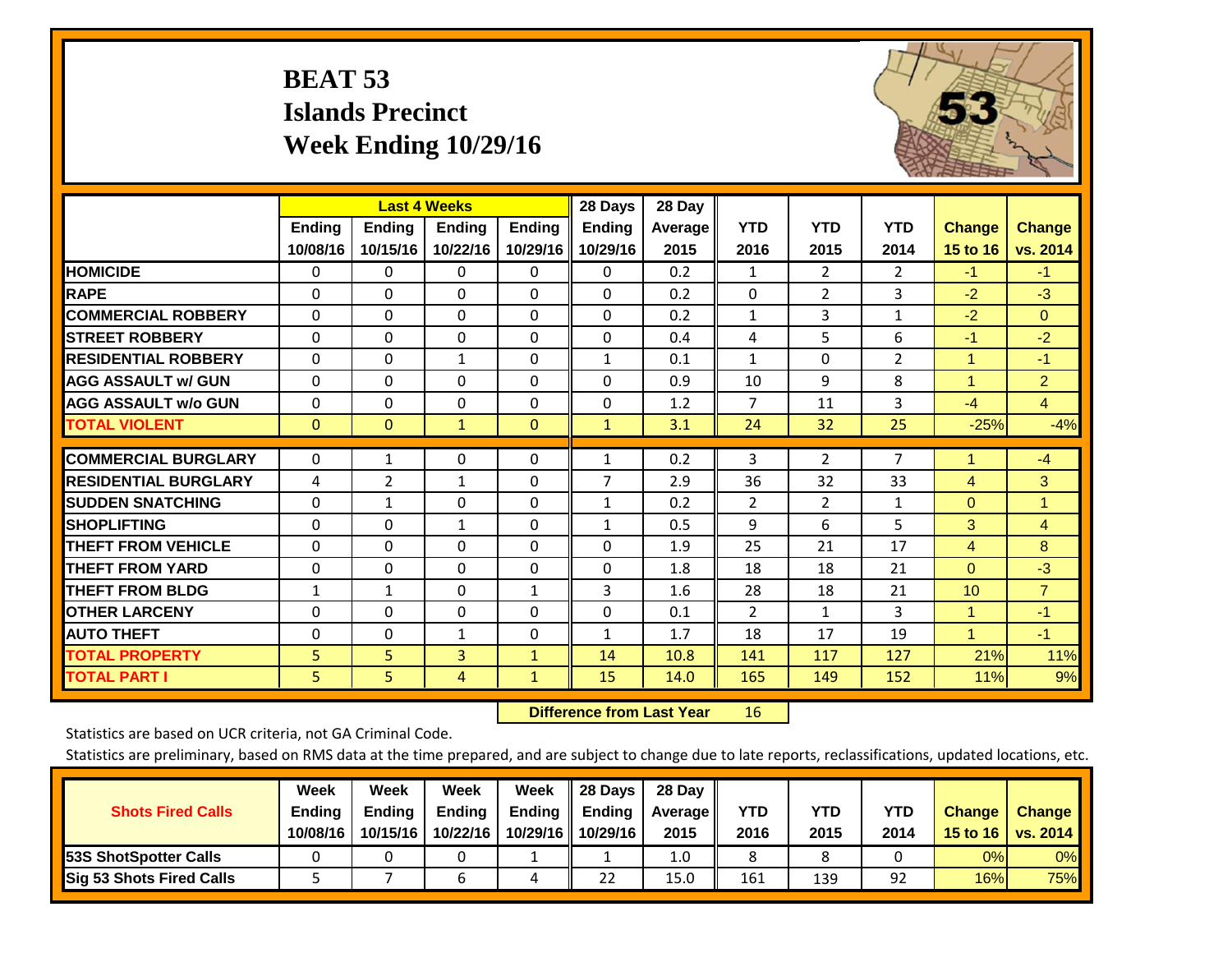# **BEAT 54 Islands Precinct Week Ending 10/29/16**



|                             | <b>Last 4 Weeks</b> |                |                |                | 28 Days        | 28 Day  |                |                |              |                |                 |
|-----------------------------|---------------------|----------------|----------------|----------------|----------------|---------|----------------|----------------|--------------|----------------|-----------------|
|                             | <b>Ending</b>       | Ending         | <b>Endina</b>  | <b>Ending</b>  | <b>Ending</b>  | Average | <b>YTD</b>     | <b>YTD</b>     | <b>YTD</b>   | <b>Change</b>  | <b>Change</b>   |
|                             | 10/08/16            | 10/15/16       | 10/22/16       | 10/29/16       | 10/29/16       | 2015    | 2016           | 2015           | 2014         | 15 to 16       | vs. 2014        |
| <b>HOMICIDE</b>             | 0                   | 0              | 0              | 0              | $\Omega$       | 0.3     | 1              | 4              | 1            | $-3$           | $\mathbf{0}$    |
| <b>RAPE</b>                 | 0                   | 0              | $\Omega$       | $\Omega$       | 0              | 0.1     | 1              | 1              | 3            | $\mathbf{0}$   | $-2$            |
| <b>COMMERCIAL ROBBERY</b>   | $\mathbf{1}$        | 0              | $\Omega$       | $\overline{2}$ | 3              | 0.7     | 6              | $\overline{7}$ | 5            | $-1$           | $\mathbf{1}$    |
| <b>STREET ROBBERY</b>       | 0                   | 0              | 1              | 0              | $\mathbf{1}$   | 0.8     | 8              | 10             | 6            | $-2$           | $\overline{2}$  |
| <b>RESIDENTIAL ROBBERY</b>  | $\Omega$            | 0              | $\Omega$       | $\Omega$       | $\Omega$       | 0.0     | $\mathbf{0}$   | 0              | $\mathbf{1}$ | $\mathbf{0}$   | $-1$            |
| <b>AGG ASSAULT w/ GUN</b>   | $\Omega$            | $\Omega$       | 1              | $\mathbf{1}$   | 2              | 1.0     | 9              | 9              | 6            | $\overline{0}$ | 3               |
| <b>AGG ASSAULT w/o GUN</b>  | $\Omega$            | $\Omega$       | $\Omega$       | $\Omega$       | $\Omega$       | 0.4     | 6              | 4              | 5            | $\overline{2}$ | $\mathbf{1}$    |
| <b>TOTAL VIOLENT</b>        | $\mathbf{1}$        | $\overline{0}$ | $\overline{2}$ | 3              | 6              | 3.3     | 31             | 35             | 27           | $-11%$         | 15%             |
| <b>COMMERCIAL BURGLARY</b>  | 0                   | $\Omega$       | 0              | 0              | 0              | 0.4     | 2              | 5              | 1            | $-3$           | 1               |
| <b>RESIDENTIAL BURGLARY</b> | 3                   | 5              | $\Omega$       | $\overline{2}$ | 10             | 3.1     | 62             | 32             | 48           | 30             | 14              |
| <b>ISUDDEN SNATCHING</b>    |                     | 0              |                |                |                |         |                |                | 3            |                | $-3$            |
|                             | 0                   |                | $\Omega$       | $\Omega$       | 0              | 0.1     | 0              | 1              |              | $-1$           |                 |
| <b>SHOPLIFTING</b>          | 0                   | $\Omega$       | $\mathbf{0}$   | $\mathbf{1}$   | $\mathbf{1}$   | 1.2     | 19             | 10             | 14           | 9              | 5               |
| <b>THEFT FROM VEHICLE</b>   | $\mathbf{1}$        | 2              | $\mathbf{1}$   | $\mathbf{1}$   | 5              | 5.0     | 56             | 55             | 36           | $\mathbf{1}$   | 20              |
| <b>THEFT FROM YARD</b>      | 0                   | $\Omega$       | $\Omega$       | $\Omega$       | $\Omega$       | 1.5     | 9              | 17             | 16           | $-8$           | $-7$            |
| <b>THEFT FROM BLDG</b>      | $\Omega$            | 0              | $\Omega$       | 0              | 0              | 1.9     | 22             | 20             | 16           | $\overline{2}$ | 6               |
| <b>OTHER LARCENY</b>        | 0                   | $\Omega$       | $\mathbf 0$    | 0              | $\Omega$       | 0.4     | $\overline{2}$ | 4              | 3            | $-2$           | $-1$            |
| <b>AUTO THEFT</b>           | $\mathbf{1}$        | $\mathbf{1}$   | $\Omega$       | $\Omega$       | $\overline{2}$ | 2.5     | 32             | 24             | 22           | 8              | 10 <sup>°</sup> |
| <b>TOTAL PROPERTY</b>       | 5                   | 8              | $\mathbf{1}$   | 4              | 18             | 16.0    | 204            | 168            | 159          | 21%            | 28%             |
| <b>TOTAL PART I</b>         | 6                   | 8              | $\overline{3}$ | $\overline{7}$ | 24             | 19.3    | 235            | 203            | 186          | 16%            | 26%             |

 **Difference from Last Year**32

Statistics are based on UCR criteria, not GA Criminal Code.

| <b>Shots Fired Calls</b>        | Week<br><b>Ending</b><br>10/08/16 | Week<br><b>Endina</b><br>10/15/16 | <b>Week</b><br>Ending<br>10/22/16 | Week<br>Ending<br>10/29/16 | 28 Days<br><b>Ending</b><br>10/29/16 | 28 Day<br>Average II<br>2015 | YTD<br>2016 | YTD<br>2015 | <b>YTD</b><br>2014 | Change<br>15 to 16 | <b>Change</b><br>vs. 2014 |
|---------------------------------|-----------------------------------|-----------------------------------|-----------------------------------|----------------------------|--------------------------------------|------------------------------|-------------|-------------|--------------------|--------------------|---------------------------|
| <b>153S ShotSpotter Calls</b>   |                                   |                                   |                                   |                            |                                      | 0.1                          |             |             |                    | 0%                 | 0%                        |
| <b>Sig 53 Shots Fired Calls</b> |                                   |                                   | 12                                |                            | 15                                   | 14.7                         | 110         | 127         | 69                 | $-13%$             | 59%                       |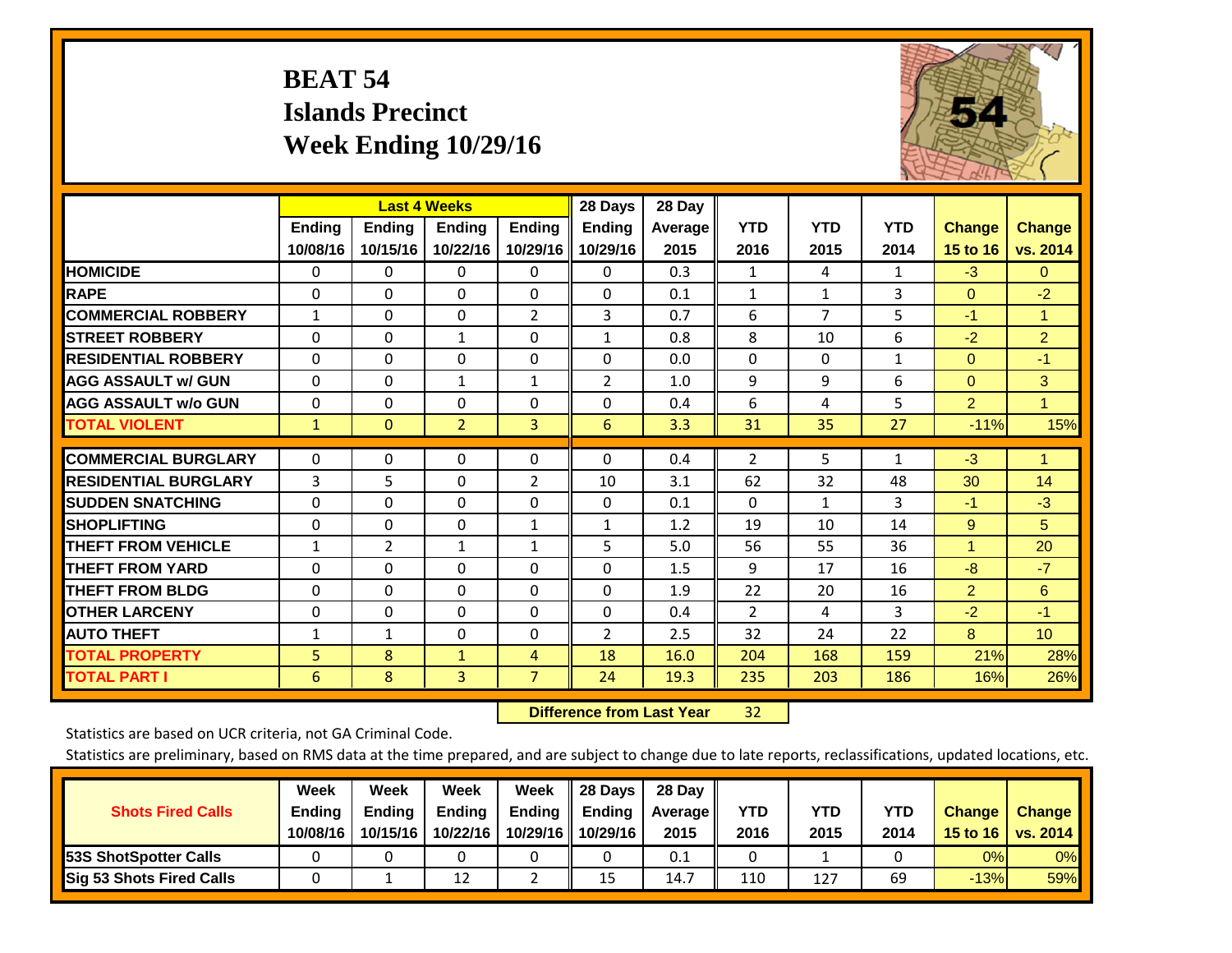# **BEAT 55 Islands Precinct Week Ending 10/29/16**



|                             | <b>Last 4 Weeks</b> |               |                |                | 28 Days       | 28 Day  |              |                |                |                |                |
|-----------------------------|---------------------|---------------|----------------|----------------|---------------|---------|--------------|----------------|----------------|----------------|----------------|
|                             | <b>Ending</b>       | <b>Ending</b> | <b>Ending</b>  | <b>Ending</b>  | <b>Ending</b> | Average | <b>YTD</b>   | <b>YTD</b>     | <b>YTD</b>     | <b>Change</b>  | <b>Change</b>  |
|                             | 10/08/16            | 10/15/16      | 10/22/16       | 10/29/16       | 10/29/16      | 2015    | 2016         | 2015           | 2014           | 15 to 16       | vs. 2014       |
| <b>HOMICIDE</b>             | $\Omega$            | 0             | 0              | 0              | 0             | 0.1     | 0            | $\mathbf{1}$   | 1              | $-1$           | $-1$           |
| <b>RAPE</b>                 | $\Omega$            | $\Omega$      | $\Omega$       | 0              | $\Omega$      | 0.2     | $\mathbf{1}$ | $\overline{2}$ | $\mathbf{1}$   | $-1$           | $\mathbf{0}$   |
| <b>COMMERCIAL ROBBERY</b>   | $\Omega$            | $\Omega$      | $\Omega$       | $\Omega$       | 0             | 0.2     | 1            | 2              | $\Omega$       | $-1$           | 1              |
| <b>ISTREET ROBBERY</b>      | $\Omega$            | $\Omega$      | $\Omega$       | $\Omega$       | $\Omega$      | 0.4     | $\mathbf{1}$ | 4              | 1              | $-3$           | $\Omega$       |
| <b>RESIDENTIAL ROBBERY</b>  | $\Omega$            | $\Omega$      | 0              | $\Omega$       | $\Omega$      | 0.2     | $\Omega$     | 2              | 0              | $-2$           | $\mathbf{0}$   |
| <b>AGG ASSAULT w/ GUN</b>   | $\Omega$            | $\Omega$      | $\Omega$       | $\mathbf{1}$   | $\mathbf{1}$  | 0.1     | 2            | 1              | 1              | 1              | 1              |
| <b>AGG ASSAULT w/o GUN</b>  | $\Omega$            | $\Omega$      | $\Omega$       | 0              | $\Omega$      | 0.2     | 4            | $\mathbf{1}$   | $\overline{2}$ | 3              | $\overline{2}$ |
| <b>TOTAL VIOLENT</b>        | $\mathbf{0}$        | $\mathbf{0}$  | $\mathbf{0}$   | $\mathbf{1}$   | $\mathbf{1}$  | 1.2     | 9            | 13             | 6              | $-31%$         | 50%            |
|                             |                     |               |                |                |               |         |              |                |                |                |                |
| <b>COMMERCIAL BURGLARY</b>  | $\mathbf{1}$        | $\Omega$      | 0              | $\Omega$       | $\mathbf{1}$  | 0.4     | 3            | 4              | 6              | $-1$           | $-3$           |
| <b>RESIDENTIAL BURGLARY</b> | $\mathbf{1}$        | $\mathbf{1}$  | $\mathbf{1}$   | $\overline{2}$ | 5             | 4.9     | 50           | 53             | 36             | $-3$           | 14             |
| <b>SUDDEN SNATCHING</b>     | $\Omega$            | $\Omega$      | $\Omega$       | $\Omega$       | 0             | 0.0     | 4            | $\Omega$       | 0              | 4              | $\overline{4}$ |
| <b>SHOPLIFTING</b>          | $\mathbf{1}$        | $\Omega$      | $\Omega$       | 0              | $\mathbf{1}$  | 3.4     | 69           | 40             | 56             | 29             | 13             |
| <b>THEFT FROM VEHICLE</b>   | 6                   | $\Omega$      | $\overline{2}$ | $\mathbf{1}$   | 9             | 5.1     | 48           | 56             | 56             | $-8$           | $-8$           |
| <b>THEFT FROM YARD</b>      | $\mathbf 0$         | $\mathbf{1}$  | 1              | $\mathbf{1}$   | 3             | 2.8     | 27           | 29             | 29             | $-2$           | $-2$           |
| <b>THEFT FROM BLDG</b>      | $\mathbf{1}$        | 2             | 4              | 1              | 8             | 3.3     | 42           | 41             | 33             | 1              | 9              |
| <b>OTHER LARCENY</b>        | $\Omega$            | $\Omega$      | $\mathbf{1}$   | $\Omega$       | $\mathbf{1}$  | 0.5     | 14           | 5.             | 6              | 9              | 8              |
| <b>AUTO THEFT</b>           | $\Omega$            | $\Omega$      | $\Omega$       | $\Omega$       | 0             | 1.3     | 17           | 13             | 3              | $\overline{4}$ | 14             |
| <b>TOTAL PROPERTY</b>       | 10                  | 4             | 9              | 5              | 28            | 21.6    | 274          | 241            | 225            | 14%            | 22%            |
| <b>TOTAL PART I</b>         | 10                  | 4             | 9              | 6              | 29            | 22.8    | 283          | 254            | 231            | 11%            | 23%            |

 **Difference from Last Year**r 29

Statistics are based on UCR criteria, not GA Criminal Code.

| <b>Shots Fired Calls</b>        | Week<br><b>Ending</b><br>10/08/16 | Week<br><b>Endina</b><br>10/15/16 | Week<br>Ending<br>10/22/16 | Week<br>Ending<br>10/29/16 | 28 Days<br><b>Ending</b><br>10/29/16 | 28 Day<br>Average II<br>2015 | YTD<br>2016 | YTD<br>2015 | <b>YTD</b><br>2014 | <b>Change</b><br>15 to $16$ | <b>Change</b><br>vs. 2014 |
|---------------------------------|-----------------------------------|-----------------------------------|----------------------------|----------------------------|--------------------------------------|------------------------------|-------------|-------------|--------------------|-----------------------------|---------------------------|
| <b>153S ShotSpotter Calls</b>   |                                   |                                   |                            |                            |                                      | 0.0                          |             |             |                    | 0%                          | 0%                        |
| <b>Sig 53 Shots Fired Calls</b> |                                   |                                   |                            |                            |                                      | 4.8                          | 54          | 45          | 38                 | 20%                         | 42%                       |